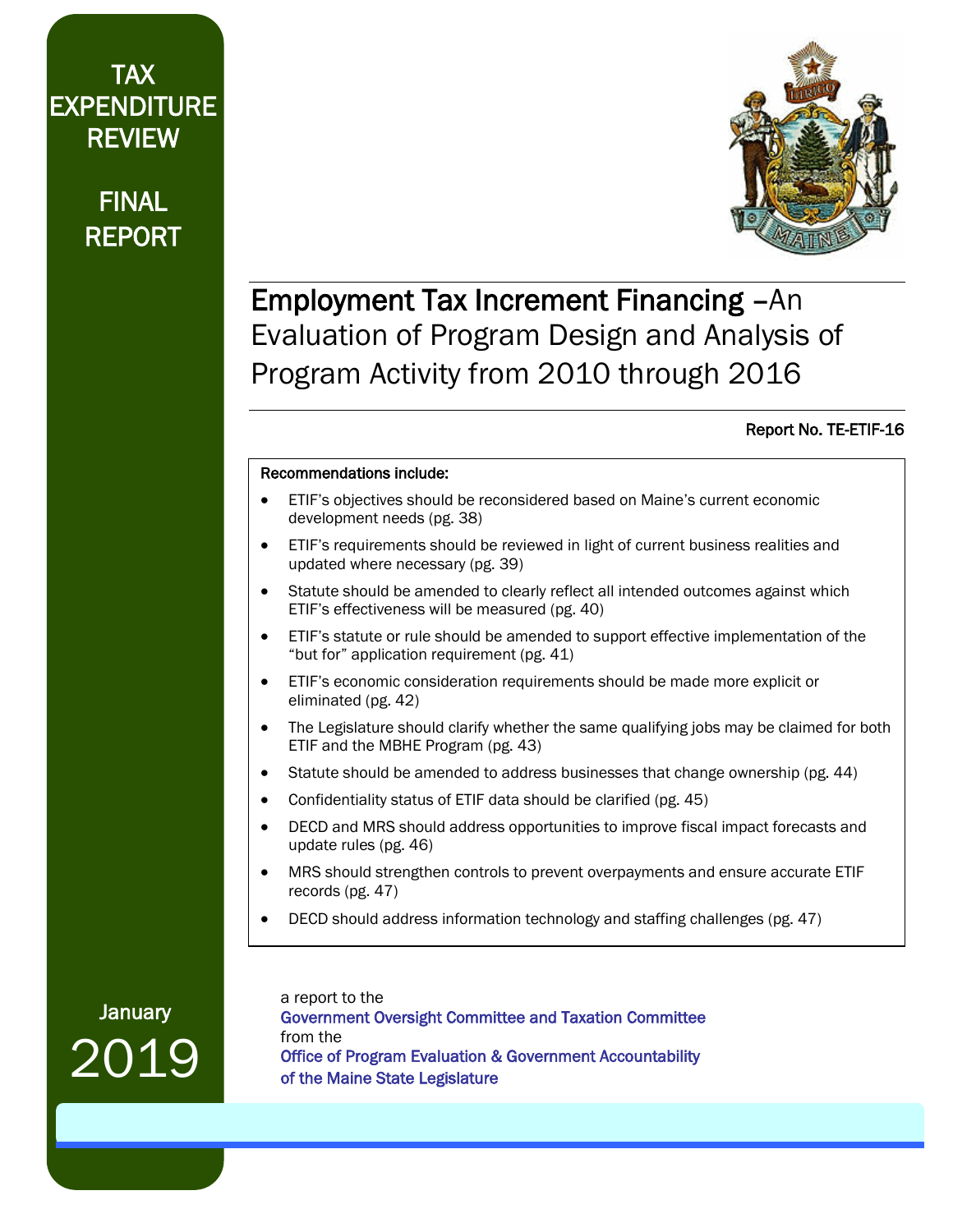#### GOVERNMENT OVERSIGHT COMMITTEE OF THE 129TH LEGISLATURE

Senator Justin M. Chenette, Chair **Representative Anne-Marie Mastraccio, Chair** Senator Paul T. Davis, Sr. **Representative Kathleen R. J. Dillingham** Senator Lisa M. Keim **Representative Amy Bradstreet Arata** Senator Nathan L. Libby **Representative Jennifer L. DeChant** Senator Linda F. Sanborn **Representative H. Sawin Millett**, Jr. Senator Jeffrey L. Timberlake **Representative Margaret M. O'Neil** 

#### OFFICE OF PROGRAM EVALUATION & GOVERNMENT ACCOUNTABILITY

Director: Danielle Fox

Staff: Staff: Staff: And The Contract of the Mailing Address: Mailing Address: National Address: National Address: National Address: National Address: National Address: National Address: National Address: National Address: Matthew Kruk, Principal Analyst **82 State House Station** Scott Farwell, Senior Analyst **Augusta, Maine 04333-0082** Jennifer Henderson, Senior Analyst Phone: (207) 287-1901 Amy Gagne, Analyst **Fax: (207)** 287-1906 Ariel Ricci, Analyst Etta Connors, Administrative Secretary

Kari Hojara, Analyst Web: http://legislature.maine.gov/opega Joel Lee, Analyst **Email:** etta.connors@legislature.maine.gov

#### ABOUT OPEGA & THE GOVERNMENT OVERSIGHT COMMITTEE

The Office of Program Evaluation and Government Accountability (OPEGA) was created by statute in 2003 to assist the Legislature in its oversight role by providing independent reviews of the agencies and programs of State Government. The Office began operation in January 2005. Oversight is an essential function because legislators need to know if current laws and appropriations are achieving intended results.

OPEGA is an independent staff unit overseen by the bipartisan joint legislative Government Oversight Committee (GOC). OPEGA's reviews are performed at the direction of the GOC. Independence, sufficient resources and the authorities granted to OPEGA and the GOC by the enacting statute are critical to OPEGA's ability to fully evaluate the efficiency and effectiveness of Maine government.

Copies of OPEGA's reports are free. Reports are available in electronic format at: http://legislature.maine.gov/opega/opega-reports Hard copies of reports may be obtained by contacting OPEGA at: (207) 287-1901 Office of Program Evaluation & Government Accountability 82 State House Station . Augusta, ME . 04333-0082

Requests for OPEGA reviews are considered by the Government Oversight Committee in accordance with a standard process. Requests must be made in writing and must be initiated or sponsored by a legislator. Individual legislators or citizens should review the process and FAQ that are posted on OPEGA's website at http://legislature.maine.gov/opega/request-for-a-review. There is also a form there to help facilitate the GOC's consideration of the request. Legislative committees can request reviews directly through a written communication to the Government Oversight Committee.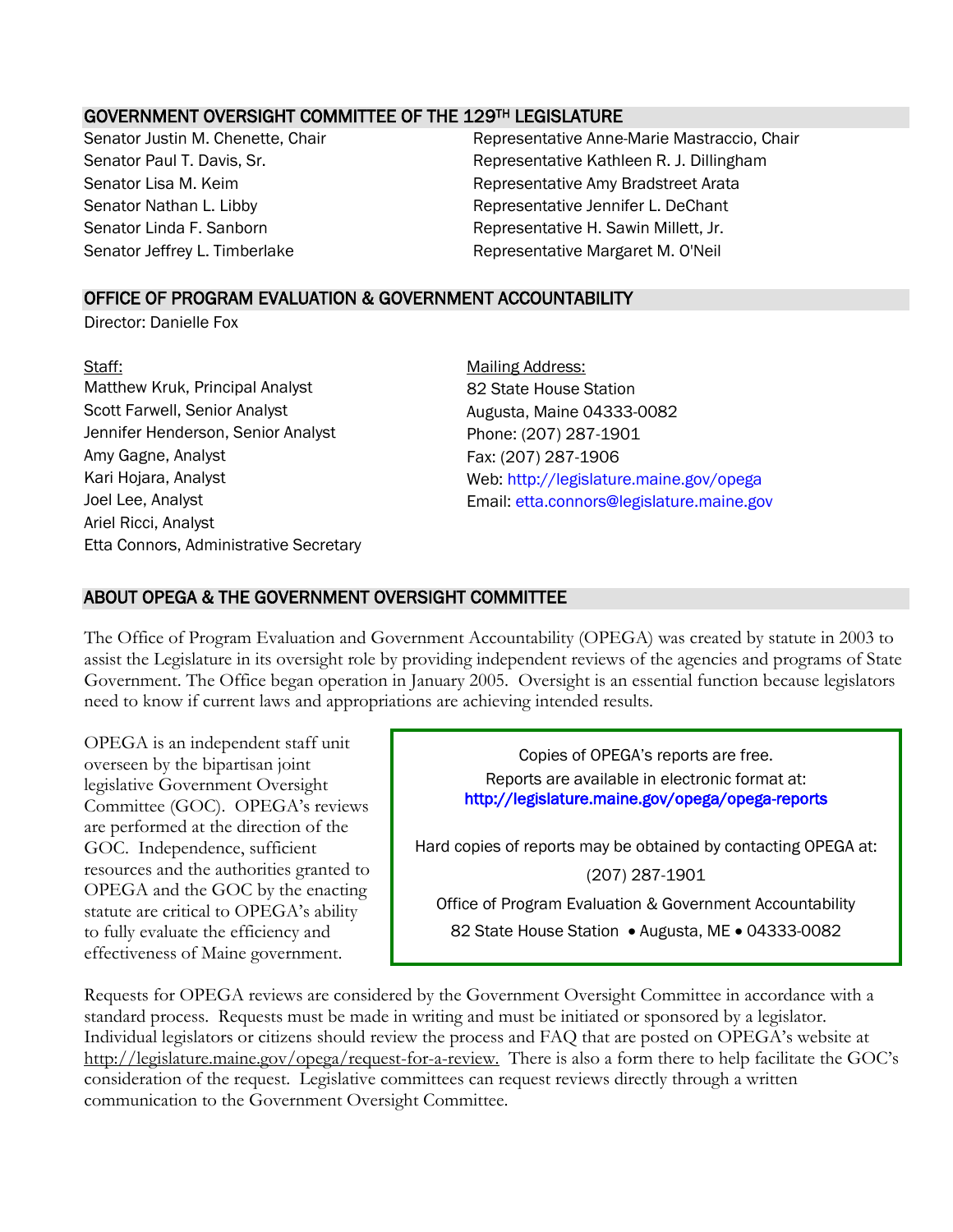# Table of Contents

| Introduction                                                                                                                                                                                                                                   | 1                        |
|------------------------------------------------------------------------------------------------------------------------------------------------------------------------------------------------------------------------------------------------|--------------------------|
| About the Employment tax Increment Financing Program<br>Program Description<br>ETIF's Classification as a Tax Expenditure<br>Confidentiality Status of ETIF Program Data<br>History of Program Changes                                         | 3<br>3<br>5<br>6<br>7    |
| Administration of the ETIF Program<br>Business Outreach and the ETIF Application Process<br><b>ETIF Certification</b><br>DECD's Processing of ETIF Annual Reports and Claims for Benefits<br>MRS' Approval and Payment of ETIF Benefits        | 9<br>9<br>10<br>13<br>14 |
| <b>Similar Programs Offered by Other States</b>                                                                                                                                                                                                | 15                       |
| Assessing the Likelihood That ETIF Affected Business Behavior                                                                                                                                                                                  | 18                       |
| <b>Estimating State Impacts Attributable to ETIF</b><br>Modeling Direct and Indirect Impacts                                                                                                                                                   | 19<br>19                 |
| Past Actual and Future Estimated Program Costs<br>Direct Costs through Fiscal Year 2018 and Estimated Future Direct Costs<br>Estimated Net Impact on State Budget through Fiscal Year 2018<br>Past Estimates of Fiscal Impact Published by MRS | 21<br>21<br>23<br>23     |
| Assessing Impact on Intended Beneficiaries<br>Intended Beneficiary: For-profit Businesses that Create New Quality Jobs<br>Intended Beneficiary: Job-seekers in the State                                                                       | 24<br>24<br>26           |
| <b>Assessing Program Outcomes</b><br>Improving and Broadening the Tax Base and Improving the General Economy of the State                                                                                                                      | 27<br>27                 |
| <b>Assessing Cost Effectiveness</b>                                                                                                                                                                                                            | 28                       |
| Assessing Program Similarities and Coordination                                                                                                                                                                                                | 29                       |
| <b>Conclusions</b>                                                                                                                                                                                                                             | 31                       |
| Performance Measures Calculated by OPEGA                                                                                                                                                                                                       | 37                       |
| Recommendations                                                                                                                                                                                                                                | 38                       |
| Acknowledgements                                                                                                                                                                                                                               | 48                       |
| <b>Agency Response</b>                                                                                                                                                                                                                         | 48                       |
| Appendix A. Scope and Methods<br>Appendix B. Review of Literature Regarding Methods of Attributing Incentives as Casual Factors in Business<br>Location and Expansion Decisions                                                                | 49<br>51                 |
| Appendix C. GOC Approved Evaluation Parameters                                                                                                                                                                                                 | 56                       |
| <b>Agency Comment Letter</b>                                                                                                                                                                                                                   |                          |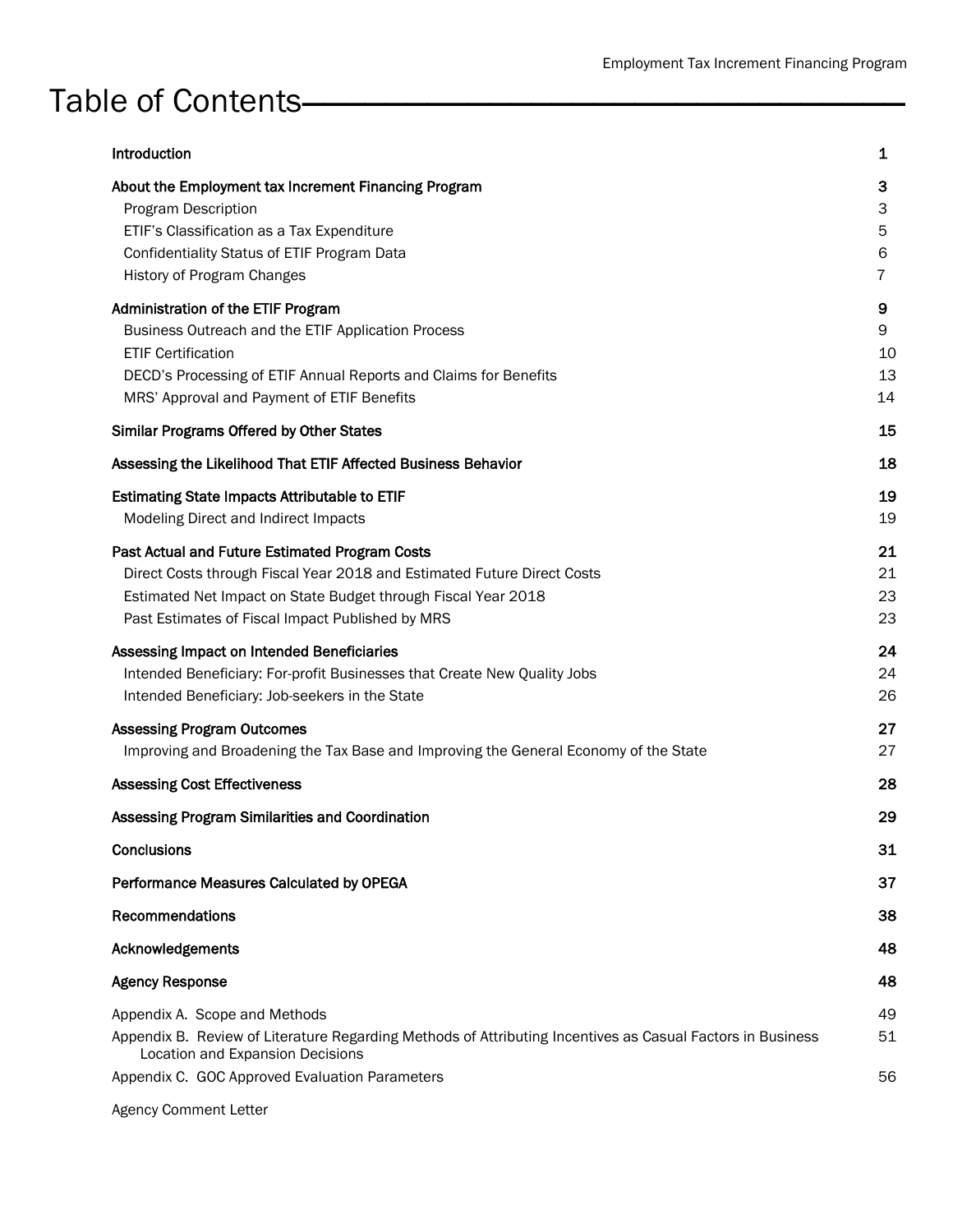# Acronyms Used in This Report

BETE – Business Equipment Tax Exemption BETR – Business Equipment Tax Reimbursement DAFS – Department of Administrative and Financial Services DECD – Department of Economic and Community Development ETIF – Employment Tax Increment Financing FAME – Finance Authority of Maine FOAA – Freedom of Access Act GAO – Government Accountability Office GOC – Government Oversight Committee ICA – Investment Consulting Associates LMA – Labor Market Area MBHE – Major Business Headquarters Expansion MDOL – Maine Department of Labor MRS – Maine Revenue Services MSTER – Maine State Tax Expenditure Report NMTC – New Markets Capital Investment Credit OIT – Office of Information Technology OPEGA – Office of Program Evaluation and Government Accountability PTDZ – Pine Tree Development Zones TIF – Tax Increment Financing

# Terms Used in this Report–

**BDTI**. The Business Development Tax Incentive (BDTI) software is used by DECD to manage tax incentive program data.

**ERISA.** The Employee Retirement Income Security Act of 1974 (ERISA) is a federal law that sets minimum standards for pension and health plans in private industry.

**Gross State Product.** Gross State Product (GSP) is a measurement of a state's output and is the state counterpart of the Nation's gross domestic product (GDP). It is the sum of value added from all industries in the state.

**IMPLAN.** An input-output model used to estimate economic impacts.

**Job Year.** A job year of employment is defined as full-time employment for one person during one year. Job years count the duration of a job, such that one job that exists 10 years is counted as 10 job years.

**Labor Market Area.** A labor market area (LMA) is a geographic area within which individuals can reside and find employment within a reasonable distance or can readily change employment without having to move. LMAs are defined by the U.S. Department of Labor, Bureau of Labor Statistics based on commuting pattern data. There are currently 30 defined LMAs for Maine.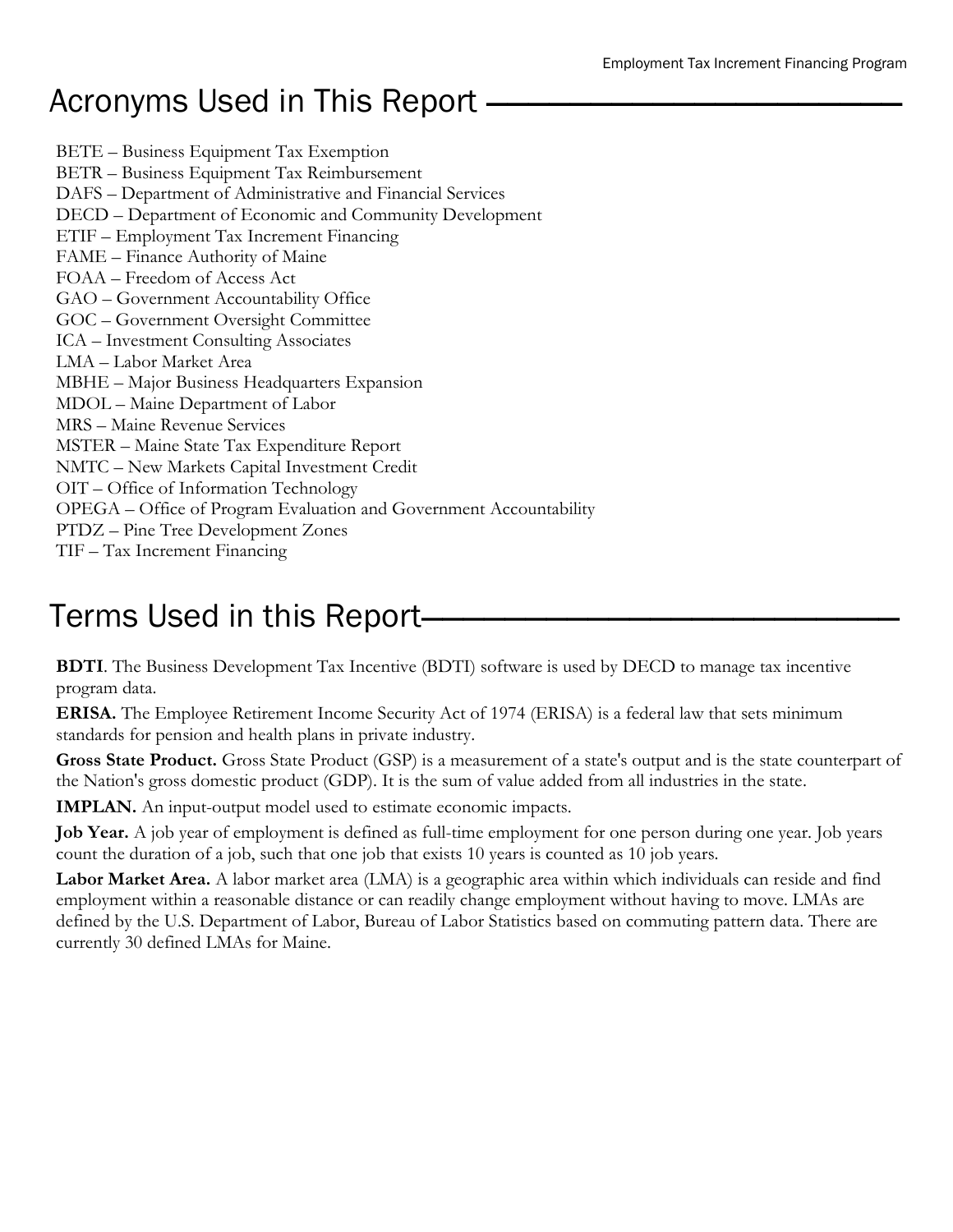# Employment Tax Increment Financing – An Evaluation of Program Design and Analysis of Program Activity from 2010 through 2016

# Introduction

The Maine Legislature's Office of Program Evaluation and Government Accountability (OPEGA) conducts reviews of tax expenditures in accordance with Title 3  $\$  998 and 999. Tax expenditures are defined by Title 5  $\$ 1666 as "state tax revenue losses attributable to provisions of Maine tax laws that allow a special exclusion, exemption or deduction or provide a special credit, a preferential rate of tax or a deferral of tax liability." Tax expenditure reviews fall into one of two categories, full evaluation and expedited review. The Government Oversight Committee, in consultation with the Joint Standing Committee of the Legislature having jurisdiction over taxation matters, assigns a category to tax expenditures and establishes a prioritized schedule for the reviews.

The tax expenditure review process was established as the result of Resolves, 2013, chapter 115, which directed OPEGA to develop a proposal to be considered by the Joint Standing Committee on Taxation during the 127th Legislative Session. On March 2, 2015, OPEGA submitted the report outlining the proposal for implementing ongoing reviews and included a chart of identified tax expenditures (http://mainelegislature.org/doc/578). The report states that the purposes of establishing a formal, ongoing legislative review process are to ensure that:

- Tax expenditures are reviewed regularly according to a strategic schedule organized so that tax expenditures with similar goals are reviewed at the same time;
- Reviews are rigorous in collecting and assessing relevant data, determining the benefits and costs, and drawing clear conclusions based on measurable goals; and
- Reviews inform policy choices and the policymaking process.

The proposal became LD 941 An Act to Improve Tax Expenditure Transparency and Accountability and was enacted as Public Law 2015, chapter 344. Part of this law, Title 3 § 999, provides that the Government Oversight Committee establish parameters for each full review based on the following:

- The purposes, intent or goals of the tax expenditure, as informed by original legislative intent as well as subsequent legislative and policy developments and changes in the state economy and fiscal condition;
- The intended beneficiaries of the tax expenditure;
- The evaluation objectives, which may include an assessment of:
	- The fiscal impact of the tax expenditure, including past and estimated future impacts;
	- The extent to which the design of the tax expenditure is effective in accomplishing the tax expenditure's purposes, intent or goals and consistent with best practices;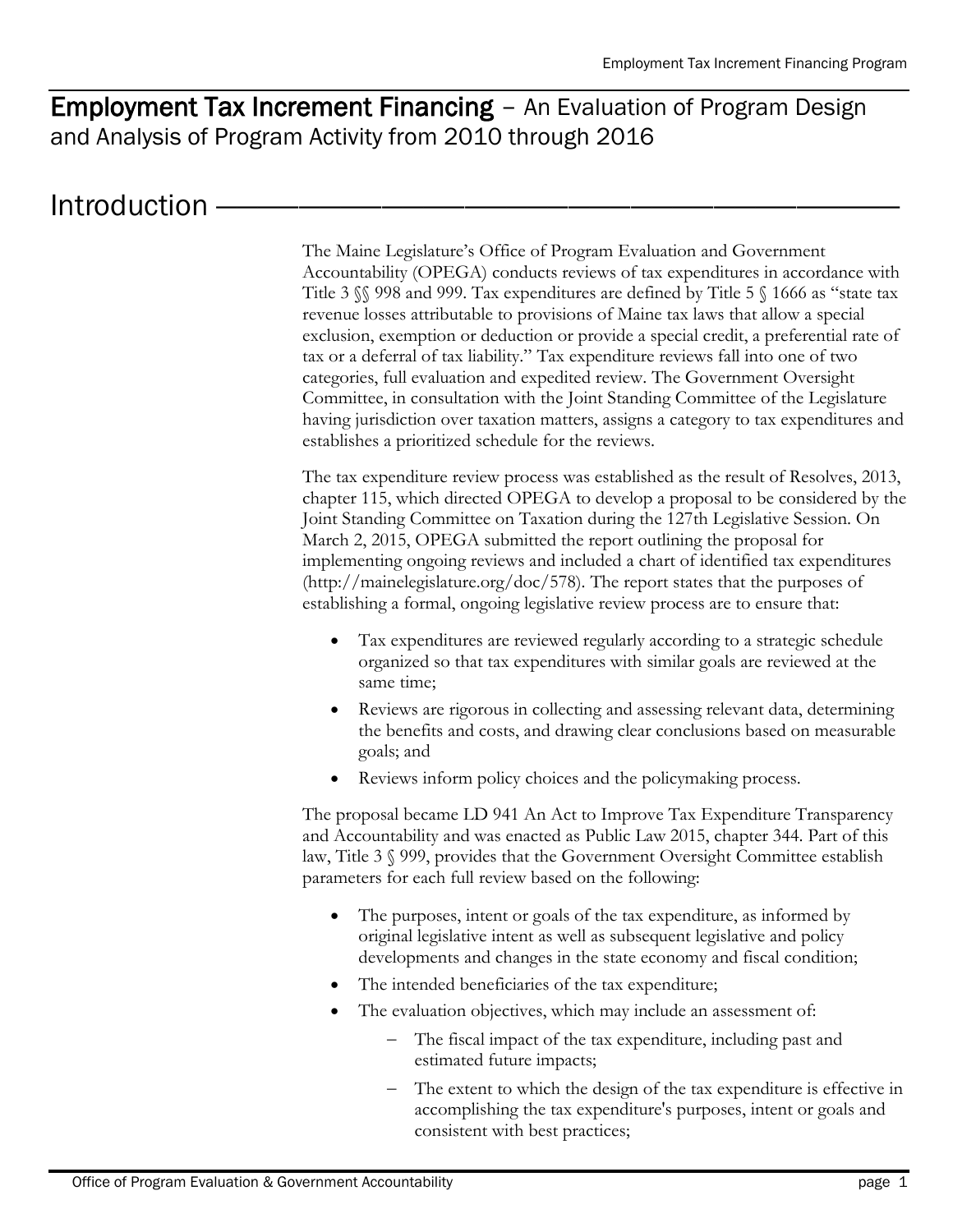- The extent to which the tax expenditure is achieving its purposes, intent or goals, taking into consideration the economic context, market conditions and indirect benefits;
- The extent to which those actually benefiting from the tax expenditure are the intended beneficiaries;
- The extent to which it is likely that the desired behavior might have occurred without the tax expenditure, taking into consideration similar tax expenditures offered by other states;
- The extent to which the State's administration of the tax expenditure, including enforcement efforts, is efficient and effective;
- The extent to which there are other state or federal tax expenditures, direct expenditures or other programs that have similar purposes, intent or goals as the tax expenditure, and the extent to which such similar initiatives are coordinated, complementary or duplicative;
- The extent to which the tax expenditure is a cost-effective use of resources compared to other options for using the same resources or addressing the same purposes, intent or goals; and
- Any opportunities to improve the effectiveness of the tax expenditure in meeting its purposes, intent or goals; and
- The performance measures appropriate for analyzing the evaluation objectives. Performance measures must be clear and relevant to the specific tax expenditure and the approved evaluation objectives.

As directed by the 127th Legislature's Government Oversight Committee and in accordance with the parameters approved by the Committee, OPEGA has completed a review of the Employment Tax Increment Financing (ETIF) Program. The approved parameters can be found in Appendix C. Those parameters establish the goals, intended beneficiaries, and base performance measures assessed in this evaluation.

Maine's ETIF Program was established in 1996 and is governed by Title 36 Chapter 917. The program is administered jointly by the Department of Economic and Community Development (DECD) and Maine Revenue Services (MRS). ETIF benefits are available to any eligible Maine business that hires at least five net new, qualified employees<sup>1</sup> above its baseline employment level established at the time of application. These five new employees must be hired within two years of a business's ETIF certification, must be paid at a wage that exceeds the most recent annual per capita income in the county in which the employee is employed, and must have access to health and retirement plans. A participating business receives payment equal to a portion of withholding taxes submitted to the State on behalf of all ETIF qualified employees.

<sup>1</sup> Throughout this report new employees will be referred to as new jobs.

The ETIF Program was established in 1996 and is jointly administered by DECD and MRS.

 $\overline{a}$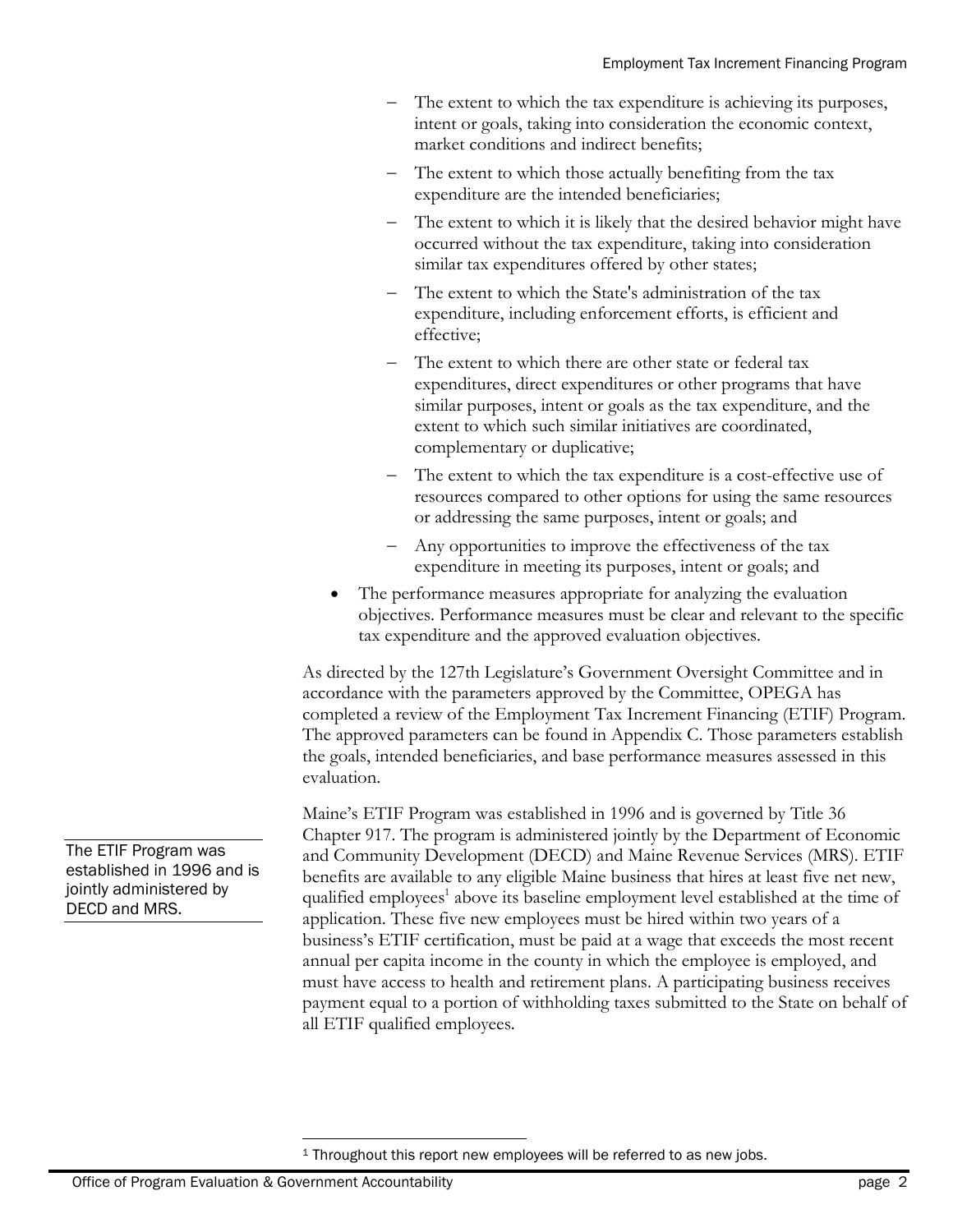The ETIF Program is closely tied to Maine's Pine Tree Development Zone (PTDZ) Program. OPEGA released an evaluation of PTDZ in 2017 and notes that there is significant overlap between the issues identified in each evaluation due to the relationship between the two programs. The relationship also had implications for evaluating ETIF's impacts and outcomes as noted throughout this report. PTDZ is subject to an automatic statutory repeal and consequently will stop certifying new participants after December 31, 2021. ETIF, however, has no similar provision.

OPEGA performed extensive review of relevant statute and rules; reviewed program documents such as certification materials and annual ETIF requests filed by businesses; interviewed program managers at DECD and MRS; sought perspectives from stakeholders; and analyzed program data obtained from both DECD and MRS. The data OPEGA analyzed includes confidential taxpayer information obtained pursuant to Title  $3 \n\in 1001(1)(A)$ . We are reporting our analysis of that data in accordance with Title  $3 \text{ } \setminus 1001(1)$  (E-F) which limits the level of detail we are able to provide.

OPEGA's analysis is limited to program years 2010 through 2016 as complete electronic program records were readily available for those years. Payments associated with program years 2010 through 2016 were made in fiscal years 2012 through 2018. Complete scope and methods for this evaluation are detailed in Appendix A.

# About the Employment Tax Increment Financing Program

The ETIF Program makes payments to businesses equal to a percentage of the withholding taxes paid by net new qualifying employees. It was enacted in 1996.

### Program Description

Maine's ETIF Program was enacted in 1996. Although the ETIF Program is referred to as a reimbursement, the program does not actually reimburse businesses for any taxes paid on their own behalf. Instead, ETIF authorizes distribution of

annual payments to certified businesses for up to 10 years. Payments to a business are based on a percentage of the withholding taxes paid by net new qualifying employees of that business. ETIF payments are funded by annual transfers of General Fund undedicated revenue to the state employment tax increment contingent account as provided in Title 36 § 6758(3). Upon the program's enactment, total annual payments were capped at \$20 million to be adjusted for inflation. OPEGA estimates that the inflation adjustment results in a program cap of approximately \$32.1 million as of January 2018.

Program Intent: to encourage the creation of net new quality jobs in this State, improve and broaden the tax base, and improve the general economy of the State.

**Program Goal:** to encourage the creation of net new quality jobs.

Primary Intended Beneficiaries: for-profit businesses that create new quality jobs.

**Secondary Intended Beneficiaries:** job-seekers.

OPEGA's review focused on the evaluation objectives detailed in Appendix A. OPEGA used data from DECD and MRS for program years 2010 through 2016, including some data classified as confidential taxpayer information.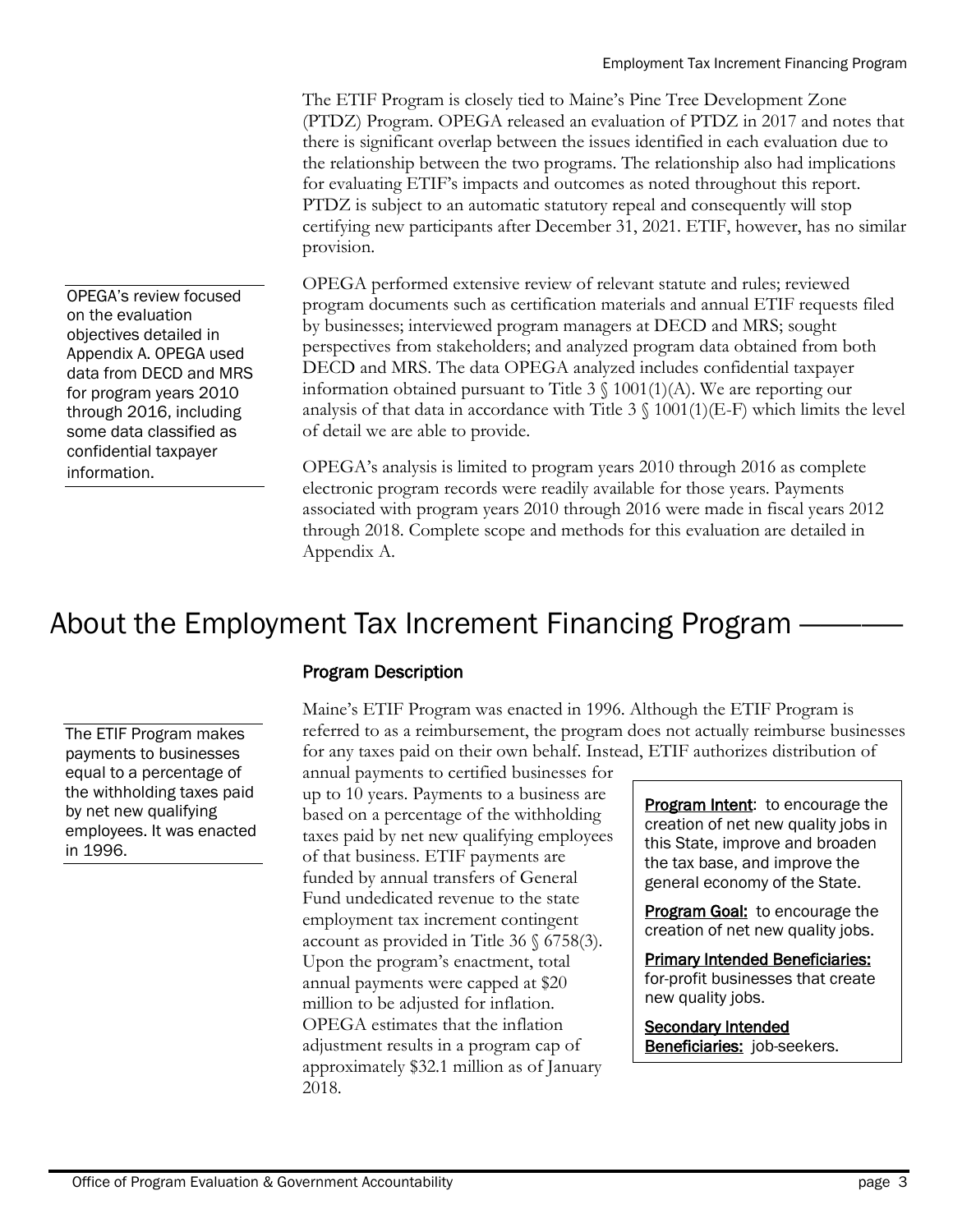OPEGA estimates that ETIF's annual payments are capped at approximately \$32.1 million as of January 2018.

Only for-profit businesses can participate in ETIF, and retail businesses may only qualify under specific conditions<sup>2</sup>. Businesses in any non-retail sectors may participate in the ETIF Program. In order to maintain certification and be eligible for ETIF benefits, a business must hire at least five qualified new employees, above its baseline employment level, within two years of certification. The business must also submit Maine income tax withholdings to MRS for each qualified employee in order to claim ETIF payments.

Any employees hired above a business's employment baseline may be claimed as qualified if they are:

- full-time;
- hired in the State by a qualified business;
- offered access to an ERISA qualified retirement program;
- offered access to a group health insurance program; and
- provided with annualized compensation that is greater than the most recent annual per capita personal income in the county in which the qualified employee is employed.

These requirements apply to all ETIF employees statewide with the exception of employees at call centers in Washington or Aroostook counties who have adjusted minimum income requirements<sup>3</sup>. Employees that have been shifted to a qualified business from an affiliated business do not meet the requirement of being net new employees.

Under ETIF, a business may receive payments equal to 30%, 50%, or 75% of the State income tax withholdings paid for its qualified new employees. Elective, excess withholding is excluded from calculation of ETIF benefits. The ETIF rate each business may receive is determined based on the unemployment rate of the Labor Market Area (LMA) in which each business is physically located. However, a business jointly certified under ETIF and PTDZ may receive an expanded ETIF benefit equal to 80% of the withholdings regardless of the unemployment rate in that LMA.

#### ETIF Benefit Rates

- 30% for businesses in LMAs where unemployment ≤ State unemployment rate
- 50% for businesses in LMAs where unemployment rate > State unemployment rate and ≤ 150% of the State unemployment rate
- 75% for businesses in LMAs where unemployment rate > 150% of State unemployment rate
- 80% for PTDZ certified businesses

Businesses jointly certified under ETIF and PTDZ can receive 80% of the State income tax withholdings associated with their qualified new employees rather than the 30%, 50%, or 75% rates available to businesses certified for ETIF alone.

l <sup>2</sup> Under Title 36 § 6753(11) retail businesses may qualify for ETIF if less than 50% of their total annual revenues from Maine-based operations are derived from taxable sales in the State or they can demonstrate to DECD that any "increased sales will not include sales tax revenues derived from shifting retail sales from other businesses in the State. Retail operations are defined as "sales of consumer goods for household use to consumers who personally visit the business location to purchase goods."

<sup>3</sup> For employees located at call centers in Aroostook or Washington counties, if the county unemployment rate is greater than the state average, income derived from employment needs to be at least 90% of the average wage for all Maine counties excluding Cumberland and York counties. If the unemployment rate of the county is equal to, or less than, the state average, income derived from employment needs to exceed 100% of the average wage for all Maine counties that don't include Cumberland and York counties.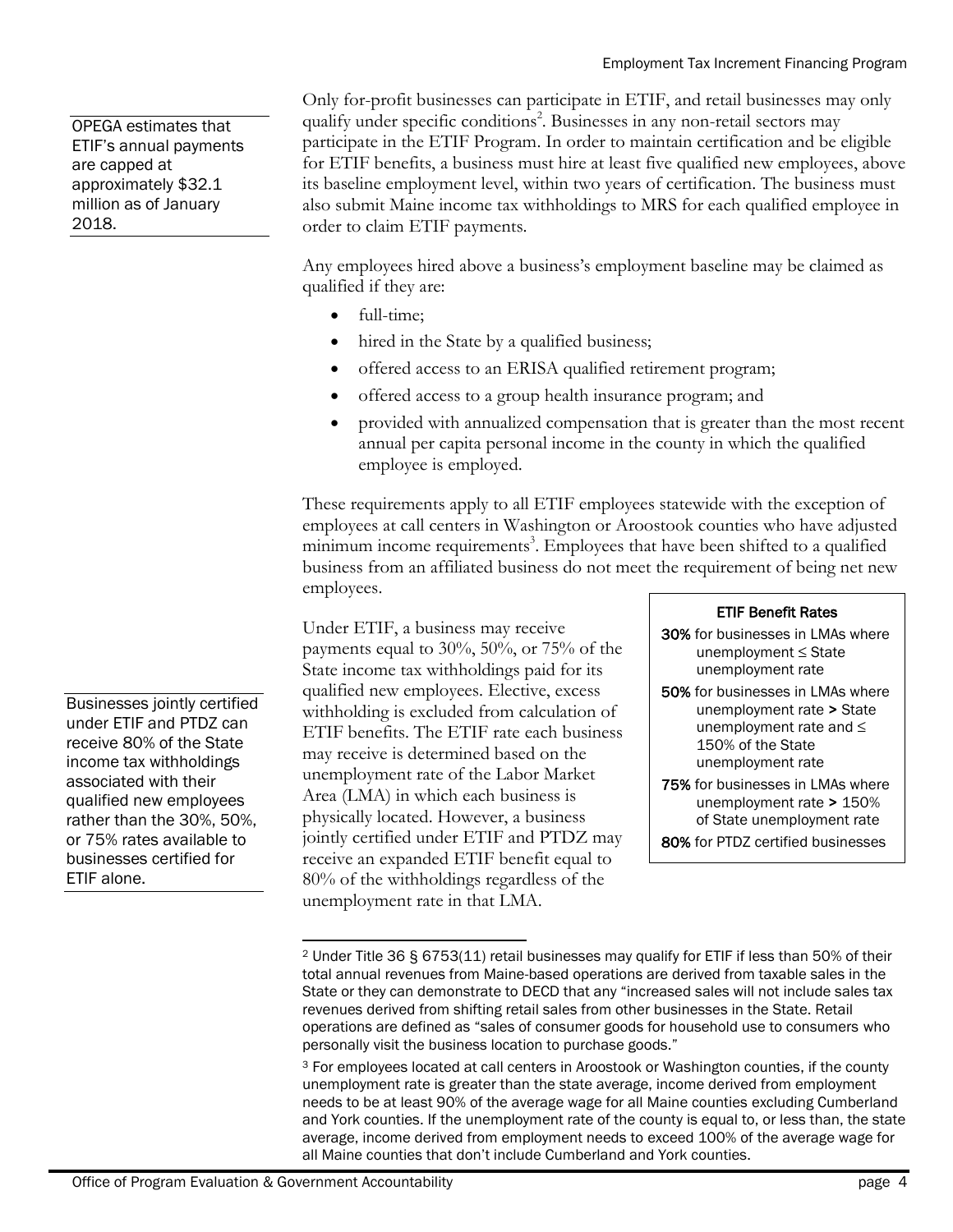Employment Tax Increment Financing Program

The 80% rate available to PTDZ businesses represents a significant increase in the amount a business could receive under the ETIF Program alone, and stakeholders cite this joint benefit as highly valuable and desirable. OPEGA noted that since most of Maine is currently designated as a Pine Tree Zone, the 80% ETIF is available throughout most of Maine<sup>4</sup>, essentially rendering ETIF's differentiated benefit levels obsolete. OPEGA found that 89% of the projects associated with ETIF payments in FY17 were paid at this 80% rate rather than the 30%, 50% or 75% level that would otherwise have applied based on the unemployment rate in the local LMA.

The PTDZ Program was statutorily set to stop accepting applications after December 31, 2018. This would have closed the program to new entries after 2018 with payments ending in 2028 to participants certified in the final year. However, in the summer of 2018, the 128<sup>th</sup> Legislature extended the PTDZ Program to continue certifying new participants through the end of 2021. If certifications under PTDZ cease after 2021 without changes to either PTDZ or ETIF statutes, the 80% ETIF benefit rate would phase out as existing PTDZ certifications expired (after 10 years), and the differentiated benefit rates in ETIF statute would become effective again.

#### ETIF's Classification as a Tax Expenditure

Although ETIF is considered a tax expenditure, it does not seem to clearly meet the definition of a tax expenditure program or have the characteristics of a typical one. Title 36 § 199-A(2) defines a tax expenditure as "any provision of state law that results in the reduction of tax revenue due to special exclusions, exemptions, deductions, credits, preferential rates or deferral of tax liability." MRS includes ETIF in its biennial tax expenditure report on the basis of this definition. However, ETIF does not directly impact participants' tax rates or liabilities, and the program is not administered consistent with other tax expenditures.

OPEGA observed that the ambiguity about the nature of the ETIF Program, and the subsequent joint administration of the program by MRS and DECD, creates challenges for the State. Some of these challenges include:

- Administrative difficulties ETIF benefits are claimed via the annual reporting process managed by DECD and processed manually by MRS, separate from the tax filing systems used to process claims for traditional tax expenditures. As a result, both agencies maintain ETIF records – DECD on the cumbersome BDTI database built in-house many years ago, and MRS on Excel spreadsheets.
- Data confidentiality conflicts Since both MRS and DECD maintain ETIF records, it can be unclear which agency's statutes determine the level of confidentiality provided for which data elements. This creates uncertainty about which records may be publicly disclosed and about which measures the agencies holding the data are required to employ when the data is confidential.

The PTDZ Program was extended by the 128th Legislature and will now certify new participants through 2021. Under current statute, after 2021, the 80% ETIF rate available to businesses also certified under PTDZ will no longer be available to new participants.

ETIF has some characteristics of a tax expenditure program but operates more like a grant program.

l

<sup>4</sup> Tier 2 PTDZ locations were only eligible to receive the 80% ETIF benefit for five, rather than ten years. Under Title 30-A §§ 5250-J(3-A) – 5250-J(3-B) beginning in 2010 Tier 2 locations included units of local government in York and Cumberland counties with municipal unemployment rates that did not qualify for Tier 1.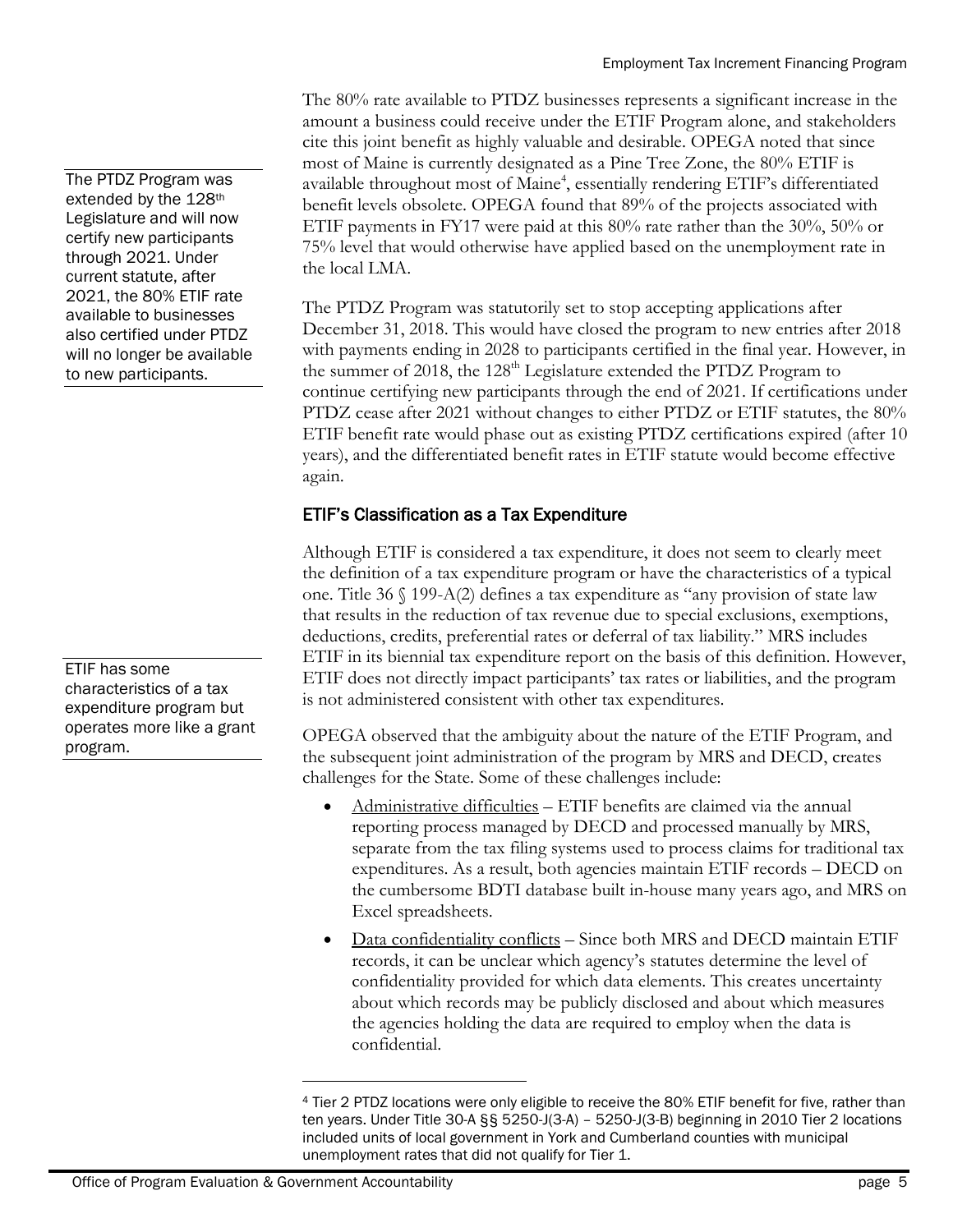Reduced transparency – ETIF's funding is made by statutory transfer (Title 36 § 6758(3)) rather than by appropriation in the biennial budget process. This provides some benefits for businesses in terms of stability of future program funding. However, operating outside of the appropriations process means ETIF, like other tax expenditures, is not subject to the same rigorous public budgetary debate as other State priorities. The reduction in transparency echoes a finding by the federal Government Accountability Office (GAO) which stated in a 2012 report that "once enacted, tax expenditures and their relative contributions toward achieving federal missions and goals are often less visible than spending programs, which are subject to more systematic review."<sup>5</sup>

#### Confidentiality Status of ETIF Program Data

Both DECD and MRS hold ETIF records containing data necessary for administering and evaluating the ETIF Program. Separate sections of law govern the confidentiality status of that data and those records. These sections of law do not work in concert and are subject to varying interpretations. The situation has implications for the level of protection required for particular records and data by the agencies that hold them, as well as for what ETIF data the agencies may disclose to support transparency and accountability for the program.

DECD statute contains a general section (Title 5  $\%$  13119-A) making certain records held by the Department confidential, such as proprietary information, tax or financial information, and credit assessments. Two subsequent sections (Title 5 §§ 13119-B and 13119-C) provide for situations where some information may be disclosed to the public upon request and, more narrowly, to certain entities for specific purposes.

Title 36 contains provisions requiring confidentiality for both tax records generally (§ 191) and ETIF records specifically (§ 6760). Section 191 makes it unlawful for any person who has been permitted to receive a copy of a tax return (in part or in whole), or other information provided pursuant to the Title, to divulge any information contained in those documents. This information is referred to as confidential taxpayer information.

#### From Title 36 § 191 -

"Except as otherwise provided by law, it is unlawful for any person who, pursuant to this Title, has been permitted to receive or view any portion of the original or a copy of any report, return or other information provided pursuant to this Title to divulge or make known in any manner any information set forth in any of those documents or obtained from examination or inspection under this Title of the premises or property of any taxpayer. This prohibition applies to both state tax information and federal tax information filed as part of a state tax return."

There are a number of conflicting statutes that make it unclear which ETIF data is confidential and which ETIF data may be provided to the Legislature and released to the public to support transparency.

 $\overline{a}$ <sup>5</sup> GAO, *Tax Expenditures: Background and Evaluations Questions and Criteria*, GAO-13- 167SP (Washington, D.C.: November 29, 2012)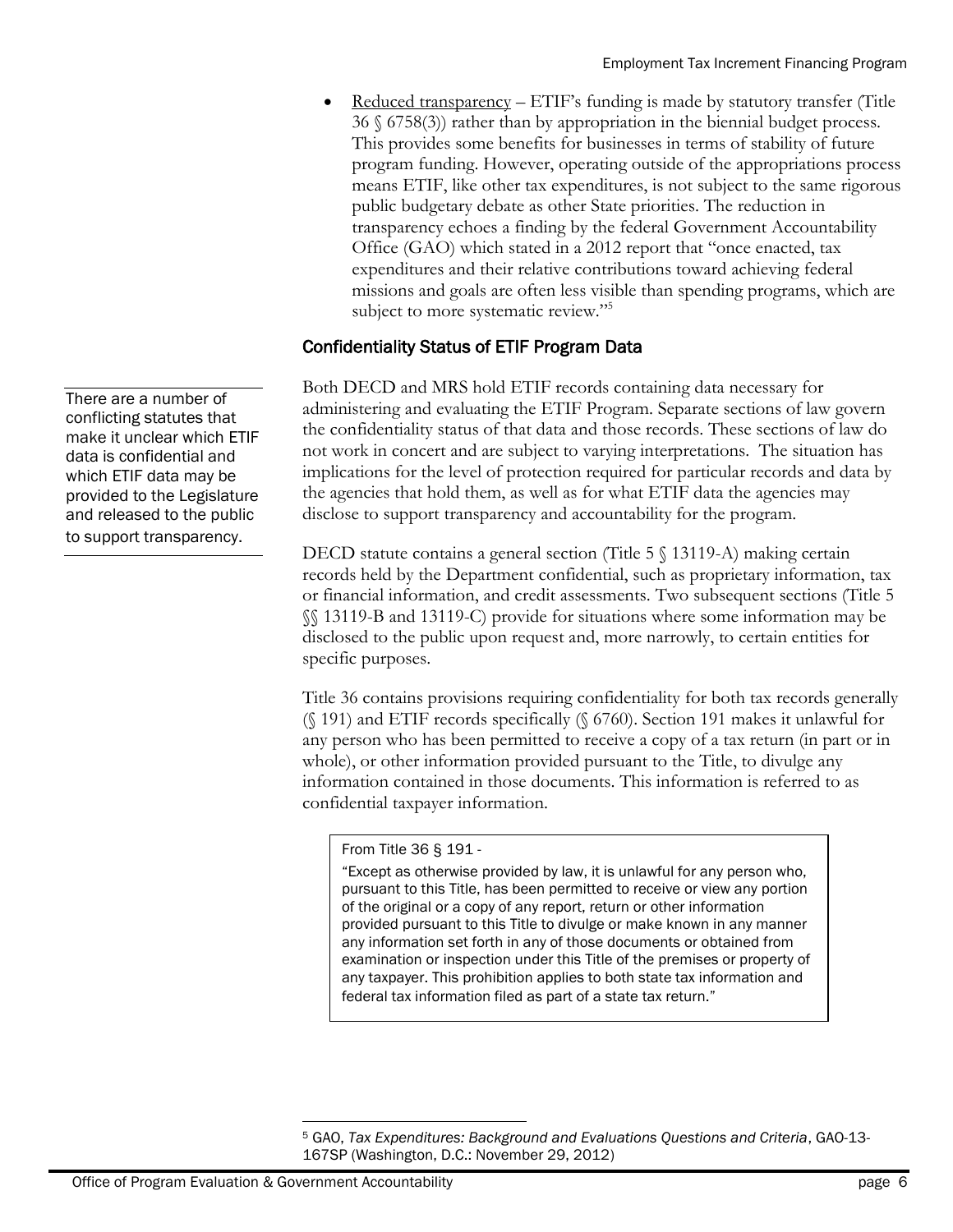MRS and DECD currently apply differing levels of confidentiality for ETIF data even though most of the data they hold is the same.

The names of ETIF participants, and amount of payments each received, are currently considered confidential data, but were published in publicly available reports in the past.

Under MRS standards, protection of confidential taxpayer information may require measures such as actual physical barriers to the information and additional security on laptop computers. These measures go beyond those typically required to protect confidential information that does not fall in the category of confidential tax information under § 191. Because § 191 applies to all of Title 36, which contains ETIF's enabling statute, MRS internally protects all ETIF records as though they fall within the category of confidential taxpayer information. However, once ETIF payments are entered into the State's accounting system (AdvantageME), that data is no longer protected with the enhanced security measures required for confidential taxpayer information. DECD has also not protected ETIF data with the enhanced security measures required for confidential taxpayer information historically, although the Department does currently protect most ETIF data from public disclosure.

#### Three Levels of Confidentiality that May Apply to ETIF Data

Confidential Taxpayer Information This information may not be released to the public and must be protected by administering agencies with the most stringent measures.

Confidential and Protected from FOAA This information may not be released to the public.

Not Confidential This information may be released to the public.

The names of businesses who received ETIF benefits have been disclosed in the past, including as part of the report of the legislative Economic Development Incentive Commission in the year 2000. Statute appears to support this disclosure. Title 5 § 13119-B(1) states that DECD (or a municipality for applicable incentive programs) must release the names of recipients of or applicants for business assistance, including the business principles, if applicable. Under this provision, the information must be released upon request when the request is made after assistance has been provided to a business.

OPEGA recommends that the confidential status of ETIF records and data be amended to clarify what standards are required to ensure confidentiality and what information may be disclosed for the purpose of supporting accountability and transparency of the program. See Recommendation 8.

We also note that because the conflicting provisions make it unclear how ETIF data must be protected, OPEGA was required to protect the data to the highest level – as confidential taxpayer information – in order to obtain access to it. This made our evaluation process less efficient and limited what we are able to report.

### History of Program Changes

A few major changes have occurred to the ETIF Program since it was enacted in 1996. These changes impacted the level of benefits for ETIF participants, adjusted the requirements for program participation and introduced the flexibility to allow program participants to assign their ETIF benefits to the Finance Authority of Maine (FAME) in order to secure loans.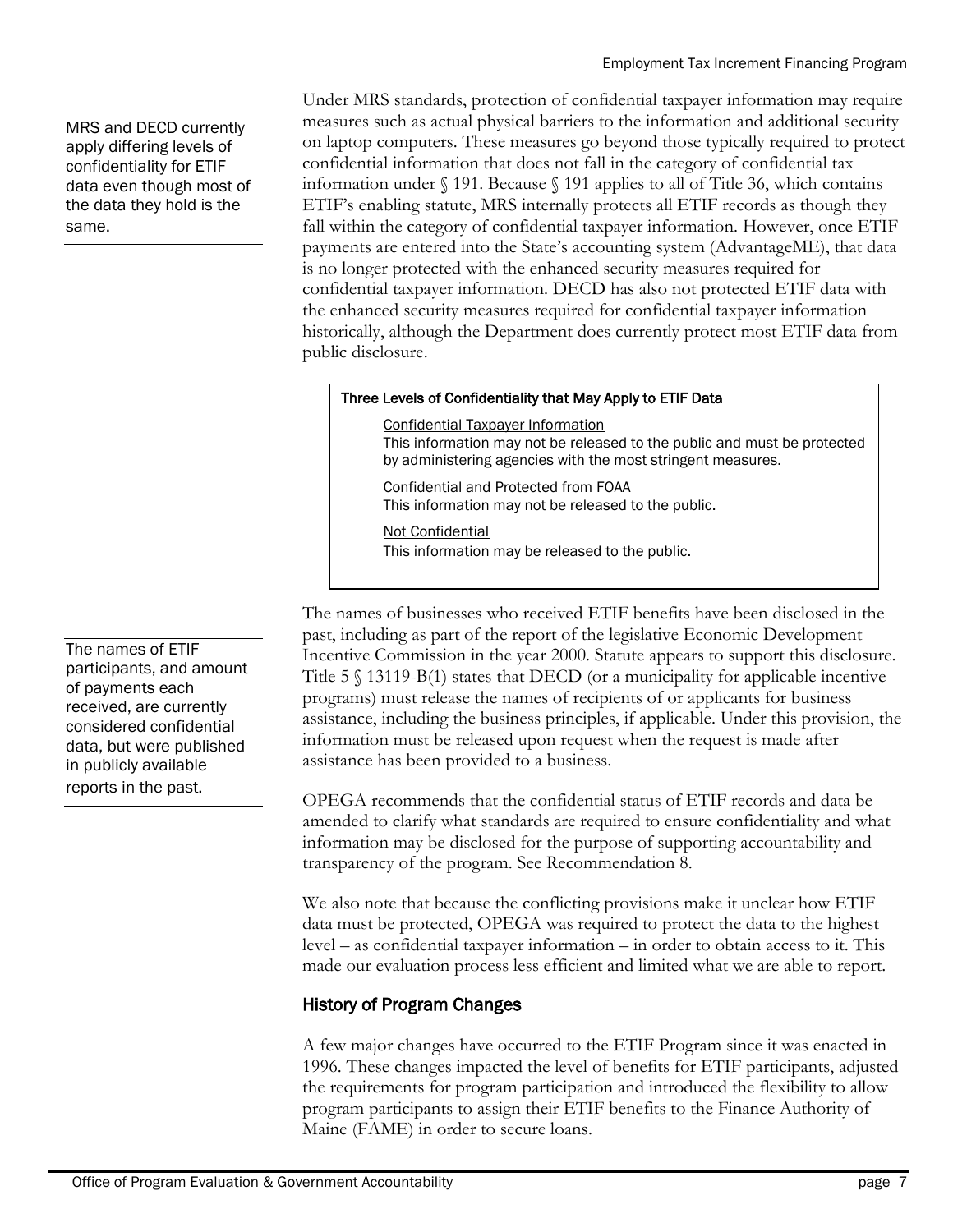Since ETIF's enactment, changes have been made to the level of benefits available via the program and to minimum requirements for participants.

Upon initial enactment, ETIF provided only two benefit rates – 50% for businesses in LMAs with unemployment rates at or above the State rate and 30% for businesses in LMAs with unemployment below the State average. Two years into the program, a statutory amendment made a benefit rate of 75% available for businesses in LMAs where unemployment exceeded 150% of the State average. In 2003, the 80% rate was added to statute when ETIF was integrated with the PTDZ Program.

| Table 1. Major Changes to ETIF Program Since Inception |                                                                                                                                                                                         |  |  |  |  |  |
|--------------------------------------------------------|-----------------------------------------------------------------------------------------------------------------------------------------------------------------------------------------|--|--|--|--|--|
| Date                                                   | Description of Statutory Change to Program                                                                                                                                              |  |  |  |  |  |
| <b>July 1998</b>                                       | Added a payment rate of 75% for businesses in Labor Market Areas with<br>$\bullet$<br>unemployment rates greater than 150% of the State average<br>unemployment rate (P.L. 1997 ch.766) |  |  |  |  |  |
| September 2001                                         | Allowed a business to receive ETIF benefits after hiring 5 or more qualified<br>٠<br>employees rather than 15 qualified employees as originally required<br>(P.L. 2001 ch.157)          |  |  |  |  |  |
| September 2003                                         | Added a payment rate of 80% for 10 years for qualified businesses that<br>٠<br>are also qualified for PTDZ benefits (P.L. 2003 ch.451)                                                  |  |  |  |  |  |
| September 2009                                         | Adjusted definition of base level of employment for certain types of<br>٠<br>businesses under specific circumstances (P.L. 2009 ch.21 and ch. 461)                                      |  |  |  |  |  |
| October 2013                                           | Allowed a qualified business to assign their ETIF benefits to FAME to<br>٠<br>secure loans (P.L. 2013 ch.67)                                                                            |  |  |  |  |  |
| October 2015                                           | Adjusted the definition of qualified employees to include call center<br>٠<br>employees in Aroostook and Washington counties (P.L. 2015 ch.368)                                         |  |  |  |  |  |

Source: OPEGA review of legislative and rule histories.

Other changes affected the minimum number of new jobs that a business is required to create before becoming eligible to claim ETIF benefits and how a business's base level of employment is calculated. The ETIF Program originally required creation of 15 jobs before benefits could be claimed, but in 2001 the minimum number of new jobs was reduced to five. The calculation of employment baselines was adjusted in 2009 in connection with two provisions introduced to the PTDZ Program allowing certain types of businesses in specific situations to be eligible for increased benefits via adjusted employment baselines.

In 2009, changes were made to allow two alternative calculations of employment baselines under two unique sets of circumstances – for working waterfront businesses that suffered catastrophes and for business with multiple locations that created 250 or more jobs at one location. In 2013, a statutory change made it possible for a business to assign its ETIF benefits to FAME to secure a loan. This change made it possible for a business to access larger amounts of capital up-front via loans that could be repaid by routing ETIF payments directly to FAME. ETIF's statute was also amended in 2015 to allow call centers located in Aroostook and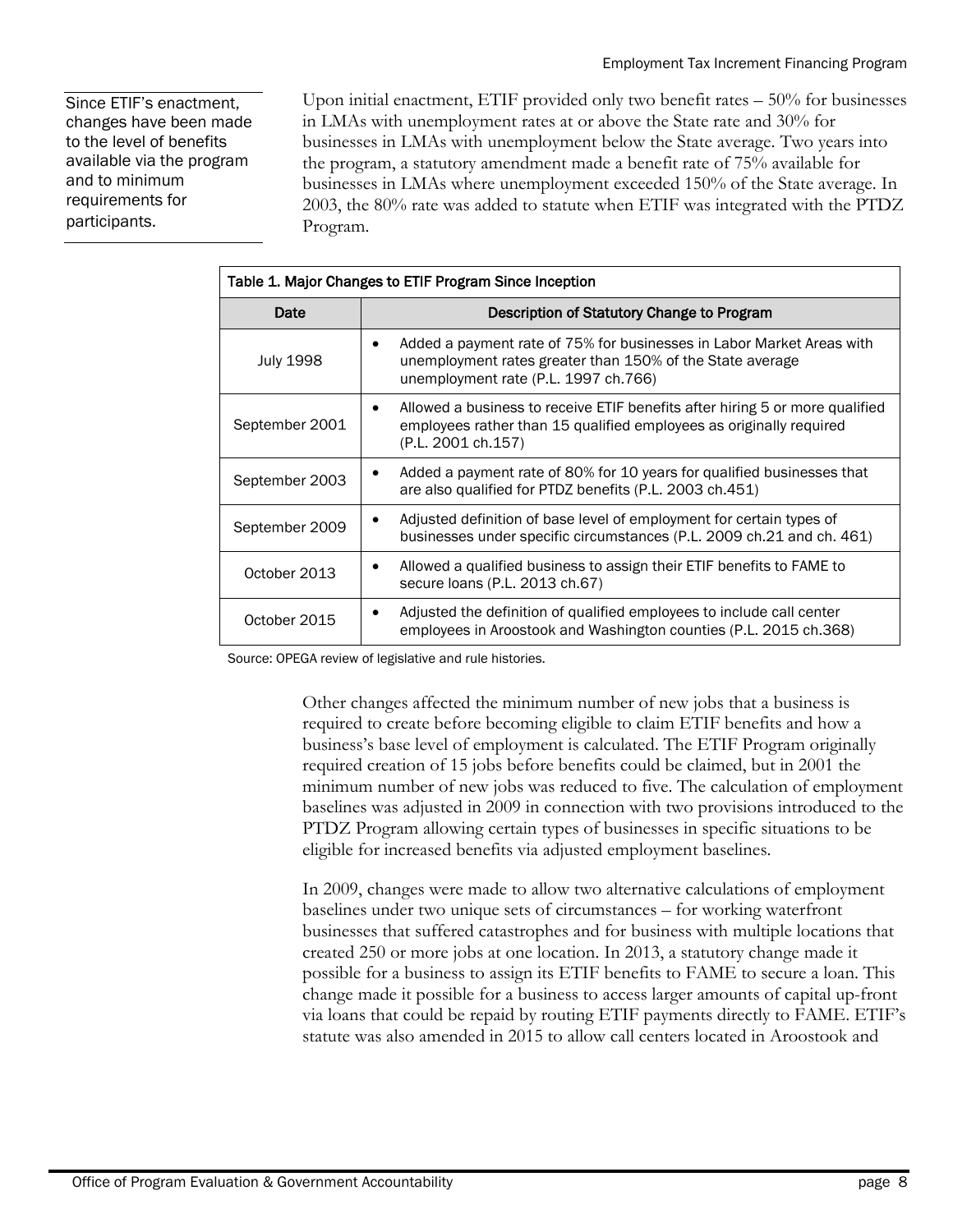Washington counties to be qualified ETIF businesses with their own unique employee compensation requirements<sup>6</sup>.

OPEGA noted that DECD's state agency rules for the ETIF Program have not been updated to reflect the substantive statutory changes to the program made since 2009. See Recommendation 9.

# Administration of the ETIF Program-

ETIF is jointly administered by DECD and MRS. DECD certifies program participants and processes annual reports while MRS approves and makes annual payments to businesses.

To apply for ETIF certification a business must submit a "but for" letter and a completed application. The "but for" letter is the business's attestation that the development project the ETIF application is based on would not go forward "but for" the program's benefits.

The ETIF Program is jointly administered by DECD and MRS. DECD is responsible for business outreach, certification and decertification of participants, and the collection and processing of annual reports. MRS is responsible for approving and making program payments, and for conducting audits of program participants as needed.

### Business Outreach and the ETIF Application Process

DECD outreach staff proactively contact businesses to make them aware of State programs and other resources that could support their business goals. According to DECD, about 75% of businesses find out about the ETIF Program through this kind of networking. During these contacts, businesses receive information about the benefits and requirements of the ETIF Program to help them determine whether they might want to participate. DECD also provides program information and application materials on its website.

The ETIF application process is detailed in DECD's State agency rules and is structured around the statutory requirements for certification in the program. The process requires an interested business to submit a "but for" letter and a completed application form to DECD.

In the "but for" letter, an applicant attests that the development project their ETIF application is based on would not go forward "but for" the program's benefits. DECD requires "but for" letters to contain very specific language in order to ensure applicants meet requirements for certification under Title 36  $\S$  6756(1)<sup>7</sup>. Applicants are provided with a template for the letter which includes the required language and a few blanks for applicants to fill in. DECD reports that they strongly encourage businesses to use the template, and carefully scrutinize any deviation from the template language to make sure the statutory requirement is still met.

l <sup>6</sup> Compensation for qualifying ETIF employees is generally required to exceed the annual per capita personal income in the county. However, call centers in Aroostook and Washington counties in their first year of certification must provide qualifying employees with wages that exceed 70% of the average wage derived from all counties except Cumberland and York. Wages must exceed 80% of the same average in the second year of certification and must exceed 90% in the third year of certification.

<sup>7</sup> Businesses have typically applied for both the ETIF and PTDZ Programs simultaneously and through one joint application, so DECD also seeks to ensure the "but for" letters they receive meet the PTDZ "but for" requirement in Title 30-A § 5250-I(17)(A).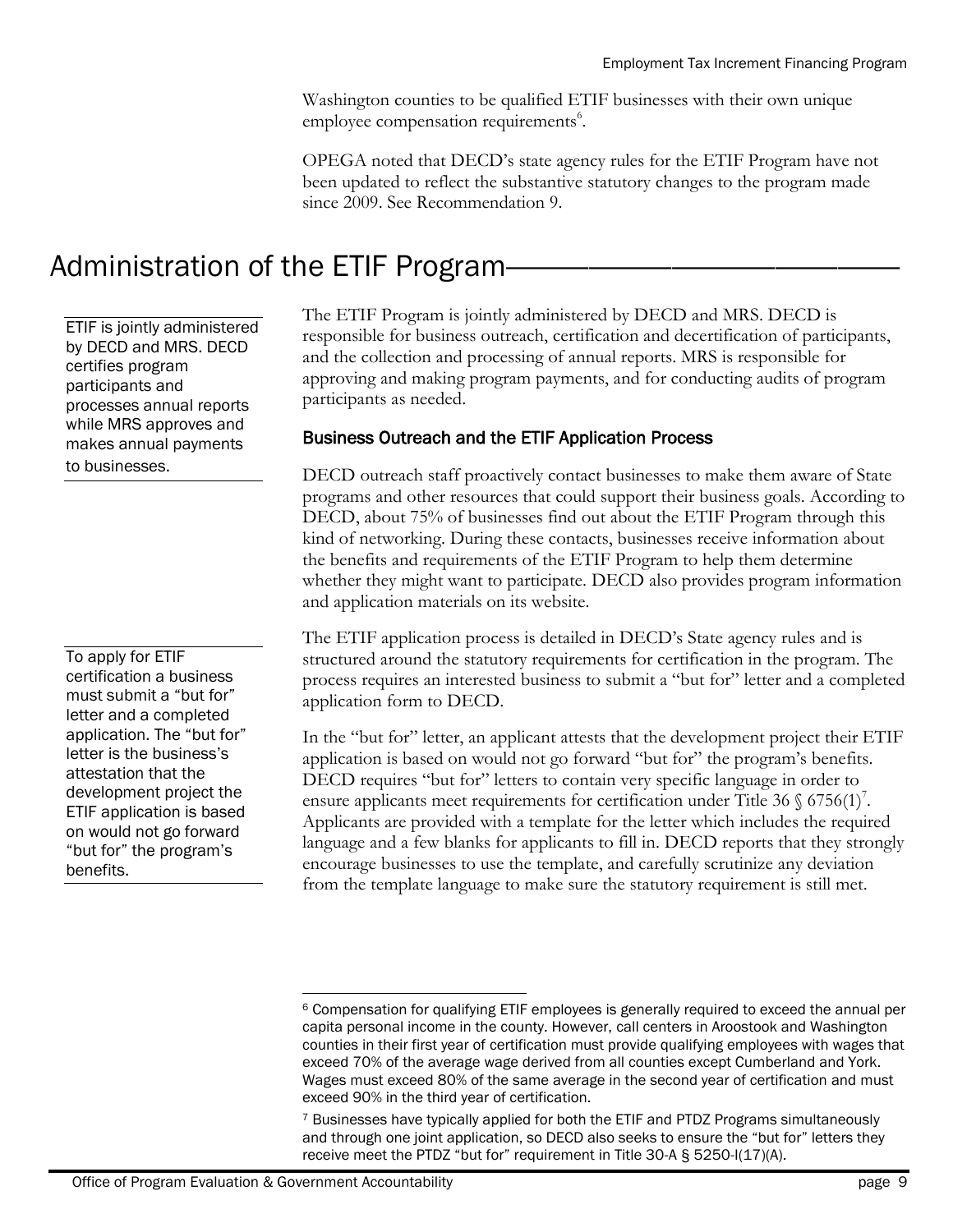DECD has used a joint application for the PTDZ and ETIF programs until recently. Almost all businesses that apply for one program apply for both.

One of the determinations DECD must make is that the proposed project will not result in substantial detriment to existing businesses in the State. OPEGA found this statutory mechanism to be ineffective.

In 2016, the

Commissioner of DECD and the State Economist both said they were unable to imagine a business expansion that would not contribute enough to the economy of the State to overcome any potential detriment to existing business.

A business may submit an ETIF application at any time during the year, but only applications received prior to December 1<sup>st</sup> will be certified for that calendar year. For example, an application received after December 1, 2013 would be certified for 2014 rather than 2013. DECD's tax incentive group provides assistance to any business that needs help completing or filing its application. After applications are filed, the tax incentive group is also responsible for reviewing them to ensure that they are complete and that the proposal meets ETIF's statutory requirements. Applications that pass the tax incentive group's review are forwarded to DECD's Commissioner for final approval.

### ETIF Certification

Under Title 36  $\frac{6756}{6}$ , an ETIF applicant may only be certified if DECD's Commissioner finds that:

- Some of the information businesses are required to provide on the joint PTDZ/ETIF application includes:
- business name and location(s);
- sectors in which the business operates or plans to operate;
- a description of the planned qualified business activity;
- ownership information for pass-through entities;
- current employment statistics; and
- goals for future employment and investment in the project.
- 1) the project described in the application would not go forward without ETIF certification; (This is often referred to as the "but for" requirement.) $8$
- 2) the project described in the application will make a contribution to the economic well-being of the State; and
- 3) the project described in the application will not result in a substantial detriment to existing businesses in the State, or if it will, that this detriment is outweighed by the project's contribution to the economic well-being of the State.

When interviewed in 2016, the former Commissioner of DECD reported that he was already familiar with projects by the time they came for his approval. In addition, he said that since the DECD staff had fully reviewed the applications and previously addressed any issues with them, he has never had to deny a certification. In the event that an application is denied, state agency rules<sup>9</sup> require unsuccessful applicants to receive written explanation of the reason for the denial and allow an applicant 10 days from receipt of the rejection letter to appeal the decision.

As part of ETIF certification, the Commissioner submits a form to the State Economist requesting input as to whether each proposed ETIF project would make an economic contribution to the State or might pose a substantial detriment

l <sup>8</sup> The PTDZ Program also has a "but for" provision under Title 30-A § 5250-I(17) requiring businesses to demonstrate that their establishment or expansion of operations would not occur within the State absent the availability of the PTDZ benefits. P.L. 2017, ch. 440, § 1, passed in the summer of 2018, added the requirement that PTDZ applicants provide, "at a minimum, a signed and notarized statement" supporting their claim that their project would not move forward absent PTDZ benefits. The slight variation between the ETIF and PTDZ "but for" provisions is often overlooked since the two programs are so closely linked, often used in combination, and even had shared applications up until recently.

<sup>9</sup> State Agency Rules 19-100 Chapter 400 § 3.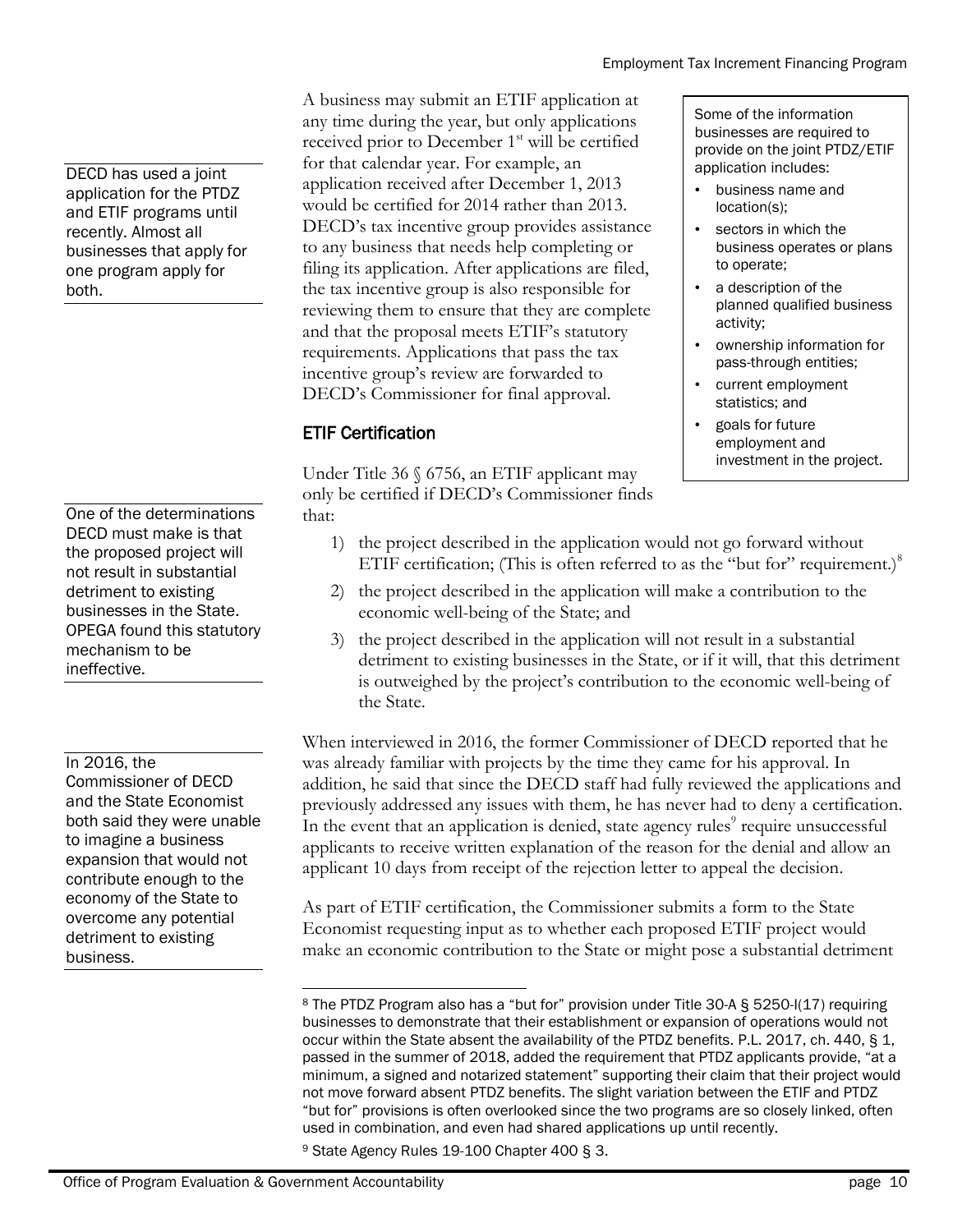to existing businesses. OPEGA interviewed the State Economist and DECD's Commissioner in 2016 to understand how economic contributions or potential detriments to existing businesses were assessed. We found that there was no specific process or analysis used as the basis of this assessment because an economic contribution was a foregone conclusion in their view. They both stated they could not imagine a situation in which the economic contribution from a new business expansion would not be substantial enough to outweigh any potential detriment to existing businesses. As a result, OPEGA found that the statutory economic contribution requirement and substantial harm prohibition are not effective. See Recommendation 5 for further discussion.

#### Establishment of ETIF Payment Rates

During initial certification, DECD's tax incentive group determines each business's ETIF rate based on the LMA where the business is physically located. The payment rate for a business with multiple physical locations is set based on the LMA of the location where the qualified employment growth is expected. In rare cases, a business may expect employment growth in multiple LMAs as part of a single ETIF certificate and may have different payment rates associated with the employees in each LMA. The rate also varies depending on whether the business is an ETIF-only participant or also participates in PTDZ.

The ETIF payment rate established at certification applies for the first five years of the 10-year certification period<sup>10</sup>. The exception to this rule is Tier 1 PTDZ certified businesses, which are eligible for the 80% ETIF rate for all 10 years of certification. For others, including PTDZ Tier 2 businesses and ETIF-only businesses, DECD reevaluates the ETIF rate in the sixth year of certification. This reevaluation is based on the average unemployment in the LMA for the 12 months prior. For example, an ETIF-only business in an LMA with unemployment lower than the State average at the time of certification would qualify for a 30% ETIF rate. However, if the LMA unemployment rate moved above the State average unemployment by the business's sixth year of certification, then the business would qualify for a higher ETIF rate – either 50% or 75% – for its remaining years of certification.

| Table 2. PTDZ Tiers as of November 2018                                                                            |                                                                                |  |  |  |  |  |  |  |
|--------------------------------------------------------------------------------------------------------------------|--------------------------------------------------------------------------------|--|--|--|--|--|--|--|
| TIER 1                                                                                                             | TIER <sub>2</sub>                                                              |  |  |  |  |  |  |  |
| • All locations outside of York and Cumberland<br>counties; and                                                    | • Locations in York or<br>Cumberland counties                                  |  |  |  |  |  |  |  |
| • Locations in York or Cumberland counties with<br>municipal unemployment 15% higher than LMA<br>unemployment; and | that do not qualify for<br>Tier 1.<br>Tier 2 certifications are no             |  |  |  |  |  |  |  |
| • The Town of Berwick, and pilot projects in the<br>Downeast Region, Washington County and the<br>City of Sanford. | longer available after<br>2013 and benefits will<br>expire at the end of 2018. |  |  |  |  |  |  |  |
| Tier 1 certifications will become unavailable when PTDZ<br>terminate at the end of 2021.                           |                                                                                |  |  |  |  |  |  |  |
| Source: Title 30-A § 5250-J(3-A).                                                                                  |                                                                                |  |  |  |  |  |  |  |

l <sup>10</sup> ETIF businesses that qualify for the 80% rate and that are located in Tier 2 PTDZ locations only receive the 80% rate for five years. For the remainder of their ETIF certifications they are eligible for a lower ETIF rate based on the unemployment rates of their LMAs.

Businesses may be eligible for an ETIF rate varying from 30% to 80% depending on whether they are also PTDZ certified and on unemployment rates in their LMAs at the time of application.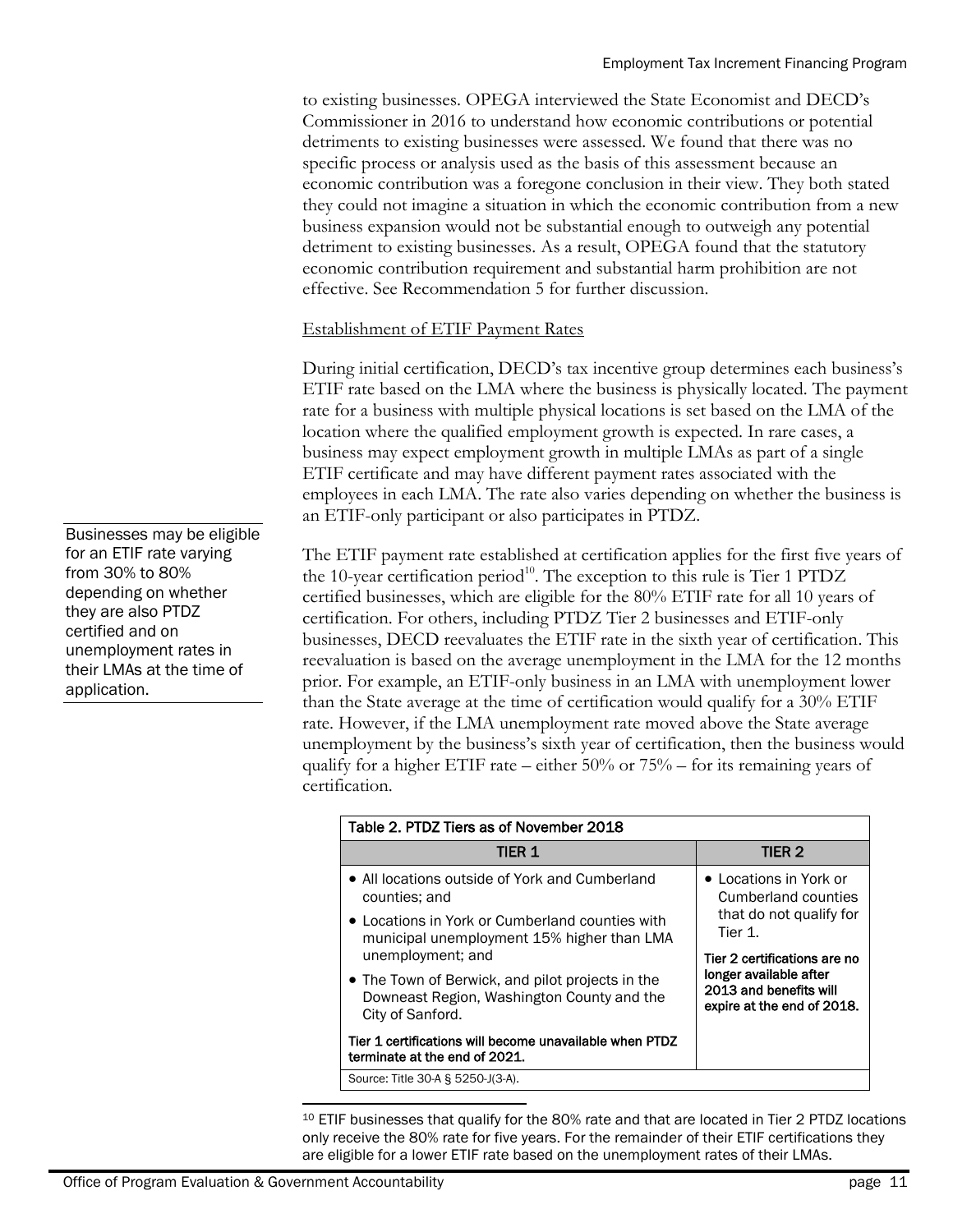#### The ETIF employment baseline acts as the bar above which qualifying employees must be added.

Establishment of Employment Baselines

The ETIF employment baseline acts as the bar above which five additional qualifying employees must be added in order for a certified business to be eligible for ETIF benefits. Calculation of the baseline is set in statute under Title 36 § 6753(4) and is generally based on the total employment of each ETIF applicant in the period leading up to the date of application.



Statute does allow for two types of adjustments reducing the employment baseline for a business that is jointly PTDZ and ETIF certified. These adjustments may be used by a working waterfront business that experiences a catastrophe or by a multilocation business that creates at least 250 new jobs at one location.

OPEGA found that ETIF's statute and rules are silent with regard to a transfer in the ownership of a certified business. As a result, it is unclear how employment baselines should be established when ownership is transferred. Absent statutory guidance, DECD has adopted internal protocols for these situations. When a certified ETIF business changes ownership, DECD does not automatically consider the new entity a new ETIF applicant with a baseline of zero. Instead, for most businesses that transfer ownership, DECD requires the new owner to adopt the prior owner's existing ETIF certificate and associated baseline. In cases where there was no existing ETIF certificate, the Department says it typically calculates the employment baseline based on actual employment levels leading up to certification, including the period prior to the transfer of ownership, if applicable.

DECD's internal protocol for assigning baselines to transferred businesses recognizes that although a new owner may be a new, legal entity in Maine, the jobs at the business existed prior to the change in ownership. However, in the past, DECD has occasionally allowed exceptions to its own internal protocol when it believed a transferred business was facing financial jeopardy and that jobs were at risk or had recently been cut but may be reinstated. Under these special circumstances, DECD has occasionally allowed the new owners of a pre-existing Maine business to have a new 10-year certificate with a base employment level of zero, regardless of whether the physical business was associated with an existing ETIF certificate.

OPEGA notes that the lack of guidance in rule and statute for establishment of employment baselines when businesses change ownership creates the risk of inconsistent treatment of ETIF businesses. DECD's current internal protocol does set employment baselines for transferred businesses in a manner that ensures ETIF qualified jobs are "net new" to the State as required by statute. Codifying this protocol in rules or statute would ensure consistency over time and clarify expectations for potential applicants. See Recommendation 7 for more information.

whichever is greater:

ETIF statute is silent on transfers in business ownership, so DECD has adopted internal protocols for these situations.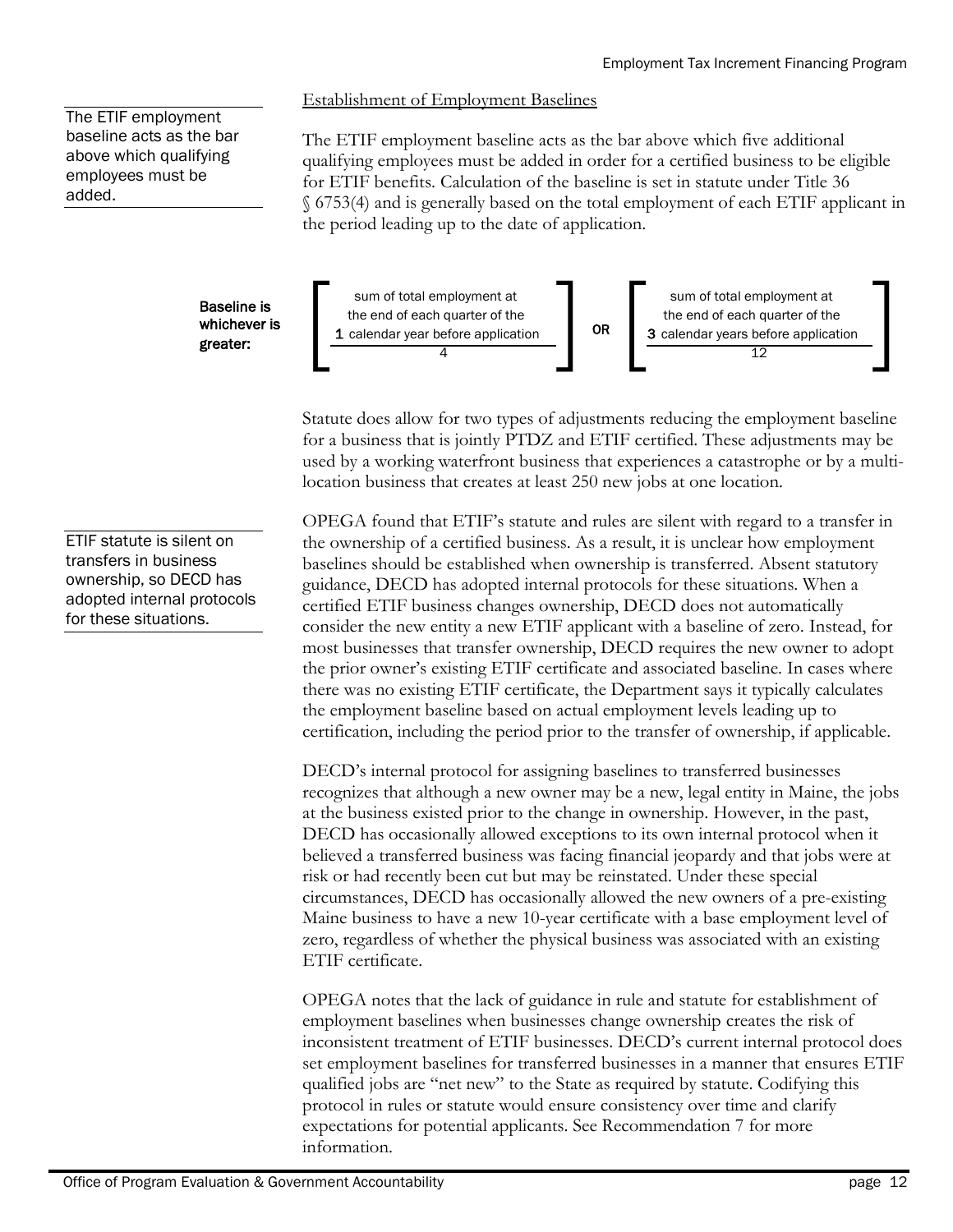### DECD's Processing of ETIF Annual Reports and Claims for Benefits

Once a business is ETIF certified, it is required under Title 36 § 6758 to provide a report to DECD by April 15th of each year $11$ . Reports describe activity that occurred in the prior calendar year. These reports allow DECD to monitor whether a business is meeting the requirement to hire at least five new employees within the first two years of certification. They also serve as the business's claim for program benefits for the year.

ETIF annual reports require general information about a business's physical location and total employment in addition to the following specific data for every in-state employee, including all of the business's employees that are not net new and do not meet ETIF requirements:

- position name;
- whether the position is full-time or part-time;
- employee name or ID number;
- employee hire date and separation date;
- employee gross earnings amount with and without benefits;
- whether the employee has access to health or retirement benefits that meet ETIF minimum requirements;
- whether the employee is being claimed as a qualified employee;
- employee withholdings; and
- amount of ETIF payment the business is requesting based on the individual employee's withholdings.

The ETIF reporting season is a busy time for DECD staff. They send multiple reminders to businesses about reporting requirements, distribute detailed reporting guidance, and provide personal reminders and support for businesses that encounter challenges in filing annual reports. DECD staff interviewed by OPEGA described these efforts as important customer service functions that facilitate a business's fulfilment of the reporting obligation and access to program benefits for which they are eligible.

Businesses file ETIF annual reports via a spreadsheet template that DECD makes available online. Completed spreadsheets are submitted to DECD electronically and are received by DECD's BDTI database. When businesses attempt to upload spreadsheets to BDTI, the database performs automated error checks and prevents the upload if errors are found. These error checks include testing the annualized income derived from employment against the per capita county income, ensuring correct county codes, ensuring that employees counted as qualified have the appropriate codes indicating they meet the full-time employment, health insurance and retirement requirements. The database also ensures that the number of qualified employees in the file is less than, or equal to, the total number of employees minus the base level of employment.

Businesses participating in the ETIF Program are required to report to DECD annually to support their claim for benefits.

ETIF's annual reporting process is labor intensive for DECD and for businesses participants.

ETIF annual reports are processed via an old, cumbersome, database known as BDTI. The database performs some automated error checks on reported data, but DECD staff must still review each report manually.

 $\overline{a}$ <sup>11</sup> Businesses may be granted reporting extensions on an individual basis at DECD's discretion.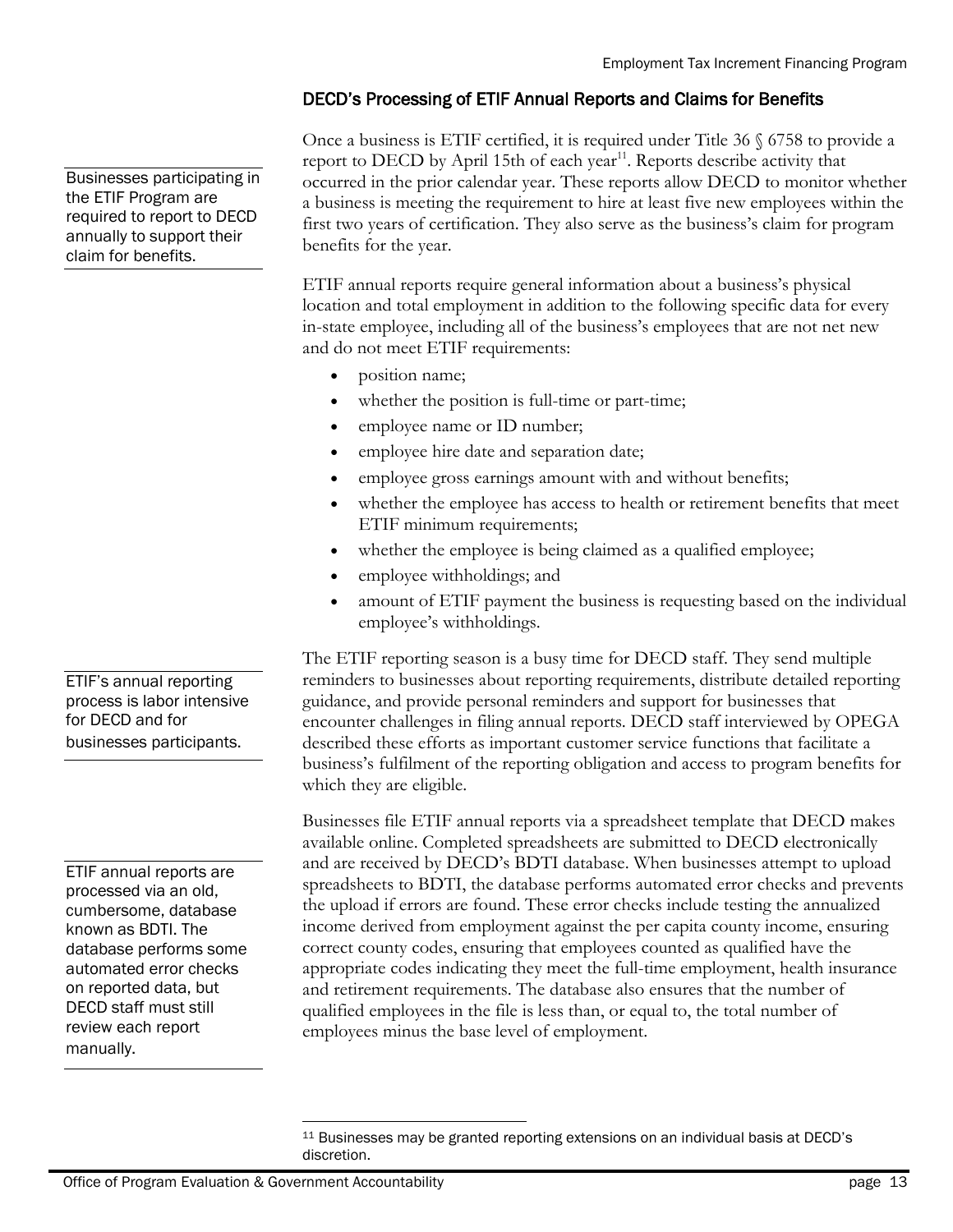Once any identified errors are corrected, each business can upload its information and DECD staff can begin their review. DECD's review focuses on verifying the accuracy and appropriateness of reports in order to ensure that only qualified employees above the baseline are included in the calculation of a business's ETIF payment. In review of the Department's written processes, and discussions with DECD staff, OPEGA learned that DECD's review includes:

- checking for duplicate positions;
- requesting more information about employees with zero withholding;<sup>12</sup>
- evaluating whether the reported annualized income derived from employment is reasonable given the reported earnings, hire dates and separation dates for each employee; and
- ensuring businesses with multiple certifications are not counting the same qualified employees or positions for more than one project.

The Department may also request further information from a business if a comparison of reported employees with prior year information shows an unusual shift between qualified and unqualified positions.

When suspected errors or inconsistencies are identified, DECD's staff works with a business to get additional information or to have corrected data uploaded to the BDTI database when necessary. After the reported data has been verified by DECD, the Department sends copies of the individual annual reports to MRS with a summary of the requested payments for the year. DECD has a goal of providing the verified reports to MRS by May of each year, although individual reports from businesses that struggled to meet the reporting deadline are occasionally sent later.

### MRS' Approval and Payment of ETIF Benefits

MRS's primary role in administering ETIF as prescribed by rule and statute is to authorize and provide ETIF payments to eligible businesses. This process begins when MRS receives the annual reports from DECD. MRS verifies that businesses have been remitting withholdings, and MRS staff perform a few additional checks to confirm that businesses are eligible for the amounts they have requested. If MRS determines that a business is eligible for less than was requested, a notice of adjustment or denial is sent to the business. MRS estimates this occurs in less than 1% of cases. The few businesses that do have their requested ETIF payments adjusted or denied may appeal the MRS decision.

Once MRS has reviewed the ETIF reports and made any necessary adjustments the ETIF payments are ready to be approved. After approving the payments, MRS also identifies any outstanding debts a business may owe to the State and reduces the ETIF payment to cover any such debts. An ETIF payment may also be reduced to compensate for an overpayment in a previous year. However, most ETIF certified businesses have no outstanding debt to the State or past overpayments and are able to receive their ETIF payments in full.

After DECD has finished reviewing ETIF reports, Department staff provide copies of the reports to MRS.

MRS reduces a business's ETIF payment if the business has outstanding debts to the State. ETIF payments may also be reduced to compensate for an overpayment in a previous year.

l <sup>12</sup> Employees with zero withholding are not qualified, and may not count toward the base level of employment if they are out of state employees or contract employees who receive a form 1099.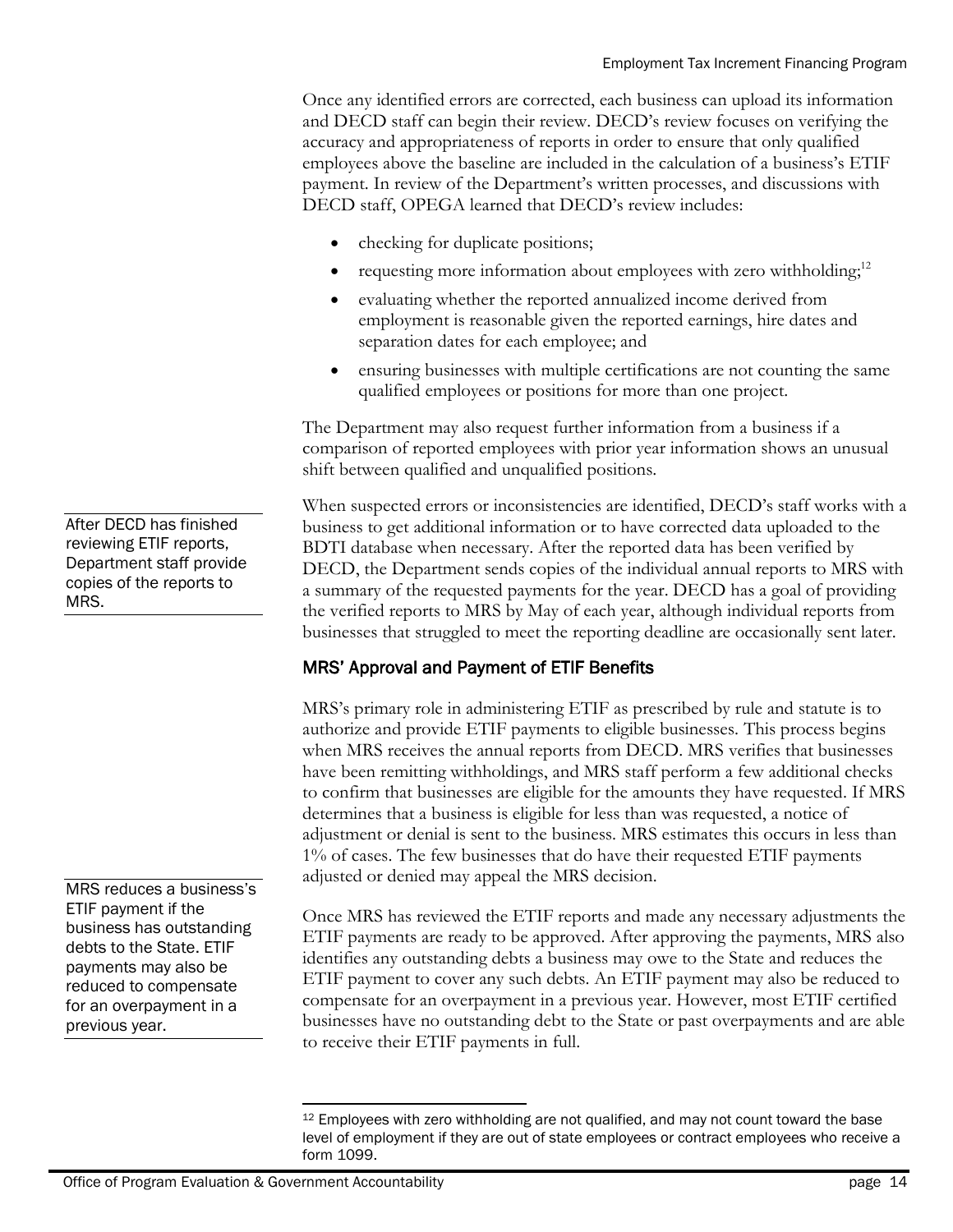MRS staff record the final amounts approved for businesses, along with any offsetting amounts on a spreadsheet. This manual recordkeeping is necessary because neither the ETIF requests nor the ETIF payments are processed through MRS' tax system. However, this type of highly manual record keeping increases the risk of errors in program records and payments. OPEGA did not perform a detailed review of all MRS ETIF records, but we did identify a small number of overpayments and erroneous records in the course of our data review. See Recommendation 10 for more information.

| in the Scope of OPEGA's Evaluation                           |                                              |                                        |  |  |  |  |  |  |  |
|--------------------------------------------------------------|----------------------------------------------|----------------------------------------|--|--|--|--|--|--|--|
| Program Year                                                 | <b>Reporting Year</b>                        | <b>Fiscal Year</b>                     |  |  |  |  |  |  |  |
| calendar year<br>when qualified<br>employees are<br>employed | calendar year<br>when report is<br>submitted | fiscal year when<br>payment is<br>made |  |  |  |  |  |  |  |
| 2010                                                         | 2011                                         | 2012                                   |  |  |  |  |  |  |  |
| 2011                                                         | 2012                                         | 2013                                   |  |  |  |  |  |  |  |
| 2012                                                         | 2013                                         | 2014                                   |  |  |  |  |  |  |  |
| 2013                                                         | 2014                                         | 2015                                   |  |  |  |  |  |  |  |
| 2014                                                         | 2015                                         | 2016                                   |  |  |  |  |  |  |  |
| 2015                                                         | 2016                                         | 2017                                   |  |  |  |  |  |  |  |
| 2016                                                         | 2017                                         | 2018                                   |  |  |  |  |  |  |  |

#### | Table 3. Crosswalk of Program Years to Fiscal Years | in the Scope of OPEGA's Evaluation

Once approved by MRS, payments are processed via the State's AdvantageME vendor payment system. In order to receive payment businesses must have previously registered as vendors with the State. Under Title 36 § 6758(3) ETIF payments must be sent to businesses before July 31st of each year. As shown in Table 3 this means that a business report presented to DECD in April of 2012, for example, would describe activity that occurred during calendar year 2011 and would be the basis for a payment that would be made during fiscal year 2013.

MRS may conduct an audit of a qualified business under ETIF statute. If audit results show an overpayment, it is applied against future ETIF benefits unless MRS determines that the overpayment was the result of fraud. In such a case, MRS may disqualify the business from receiving any future ETIF benefits.

When there are no future benefits expected because the business is at the end of its eligibility or no longer meets the program's requirements, the qualified business is liable for the amount of the overpayment. OPEGA notes that MRS has discovered some overpayments in the course of processing ETIF payments in the past. Those overpayments were recovered.

# Similar Programs Offered by Other States –

OPEGA researched programs in other states and found 10 programs that were similar to ETIF. The requirements and benefits for each of these programs is detailed in Table 4.

Other states' benefits levels are difficult to compare directly due to the varied ways in which they are calculated. However, when they are compared based on the value of benefits as a percent of increased payroll costs, it appears that Maine's ETIF is toward the middle of the other states identified.

ETIF's minimum job creation threshold and wage criteria are comparable as well. Some states use percentage of federal minimum wage as the threshold for income and some increase benefit levels when certain job count and quality thresholds are exceeded. ETIF's 10-year time span is also similar to the other states. In some states, the duration of benefits may be extended when certain conditions are met.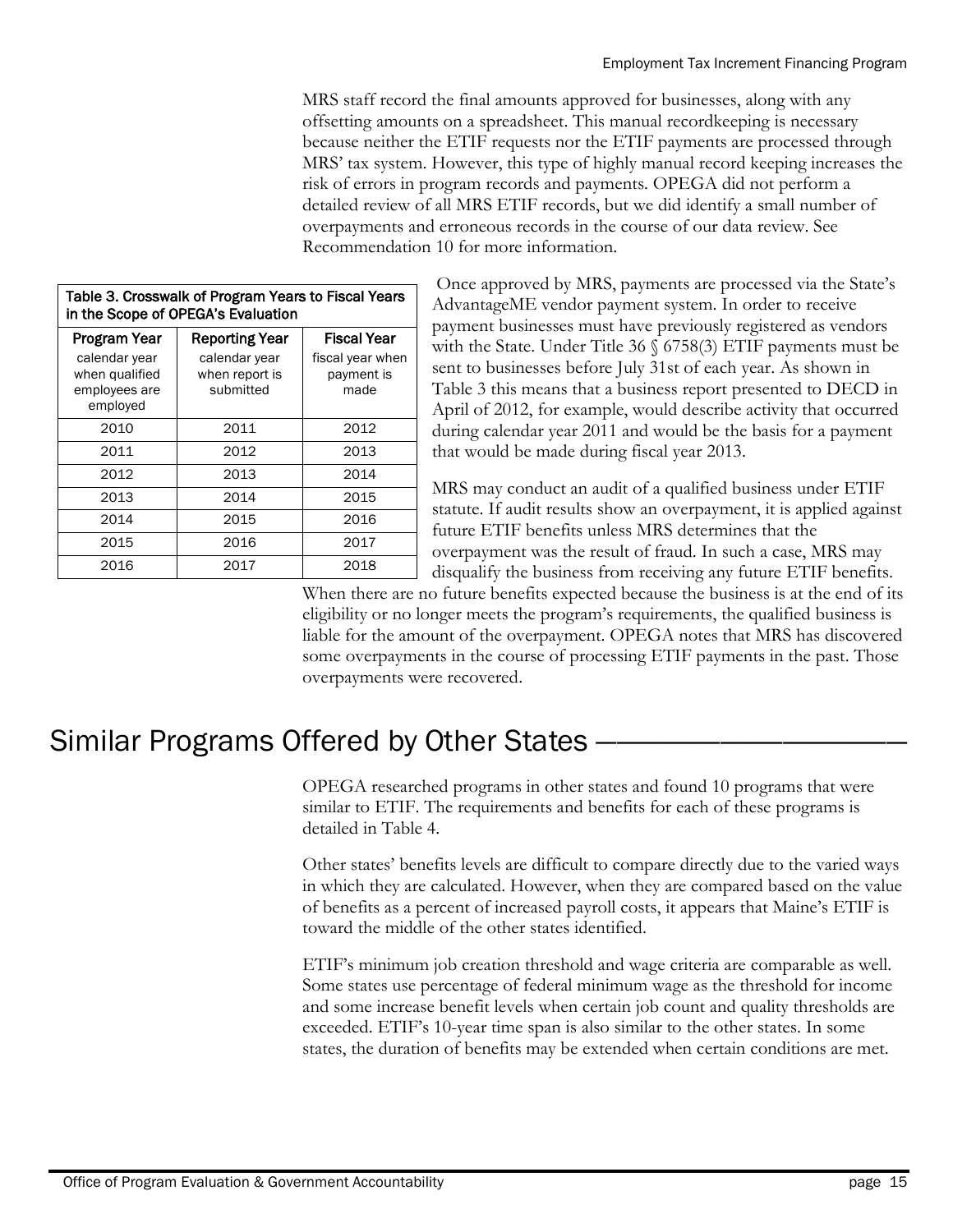#### Table 4. Active Programs Similar to ETIF in Other States State Requirements Benefits Benefits Benefits Delaware New Economy Jobs Program Must create 50 new jobs with at least \$100K annual salary or create 200 new or retained jobs with at least \$70K annual salary. Payment equal to 25% of total withholding for new employees plus 0.075% for each new employee in excess of 50 or plus 0.050% for each employee in excess of 200. Available for up to 10 years. Florida **Qualified** Target Industry Tax Refund Program Must create increase employment by 10% or create at least 10 new jobs. Wages must be 115% of the average private sector wage in the area. Local buy-in required\*. Tax credit of \$3,000 or \$6,000 per new job depending on business location. Benefits available annually until aggregate approved disbursement has been reached. Additional amounts available under special circumstances. Indiana EDGE Program Each project's required capital investment and employment are individually negotiated based on a cost-benefit analysis. Jobs must be full-time and permanent. Local buy-in required\*. Tax credit is a percentage (not to exceed 100%) of withholdings from new jobs created. Percentage is individually negotiated per project. Available for up to 10 years. Iowa New Jobs Tax **Credit** Businesses new to the state must create at least 1 job. Existing business must increase employment by at least 10%. Businesses must also be part of Iowa's 260E job training program. Tax credit equal to 6% of gross wages for each new job in excess of the minimum requirement. Available for up to 10 years. Kansas PEAK Program Must create, or retain, at least 5 jobs in non-metro counties or 10 jobs in metro counties with wages above county thresholds or industry average and at least 50% of health insurance premiums paid by employer. All other jobs in the business must be more than the average industry wage in aggregate. Payment equal to 95% of withholdings for qualified jobs created. Available for up to 10 years depending on how the average wage compares to the country threshold. **Kentucky Business** Investment Program Must create at least 10 new fulltime jobs with higher job creation requirements negotiated for some businesses. Wages must be at least 125% of federal minimum, or at least 150% of federal minimum for enhanced benefits. Must invest \$100K. Tax credit equal to 4% of new employee gross wages or 5% for enhanced benefits, up to 100% of tax liability. Available for up to 10 years, typically, or 15 years for businesses in designated locations. Kentucky Small **Business** Investment **Credit** Must create at least 1 new job with wage of at least 150% of federal minimum. Must invest at least \$5,000 in qualifying equipment. Only available to businesses with fewer than 50 employees. Tax credit of up to \$3,500 per new job created with a maximum of \$25K per business. This is a onetime tax credit provided one year after new jobs have been filled and investment has been made. Louisiana Quality Jobs Program Businesses with fewer than 50 employees must create 5 new, full-time jobs with annual payroll of at least \$225K. Businesses with more than 50 employees must create 15 new, full-time jobs with annual payroll of at least \$675K. Health plan must be provided and wages must be at least \$18/hour. Only certain business sectors are eligible. Payments of up to 6% of gross payroll beginning in July 2018 (previously payments were based on 80% of gross payroll). Other sales tax benefits also available. Available for up to 10 years. **Missouri** Missouri Works Multi-tier program. Three program tiers require a minimum of either 2 or 10 new jobs depending on business location. Required wages also vary by location from at least 80% to at least 90% of county wage. Two additional program tiers require at least 100 new jobs with minimum wage requirements of 120% or 140% of county wage. All participating businesses must pay at least 50% of health insurance premiums. Tax credits equal to 100% of the amount of new employee state tax withholding businesses in tiers requiring up to 10 new jobs. Credits equal to 6% to 7% of gross, new wages for businesses in the program tiers requiring more than 100 new jobs. Available for 5 years for businesses new to the state and 6 years for established businesses.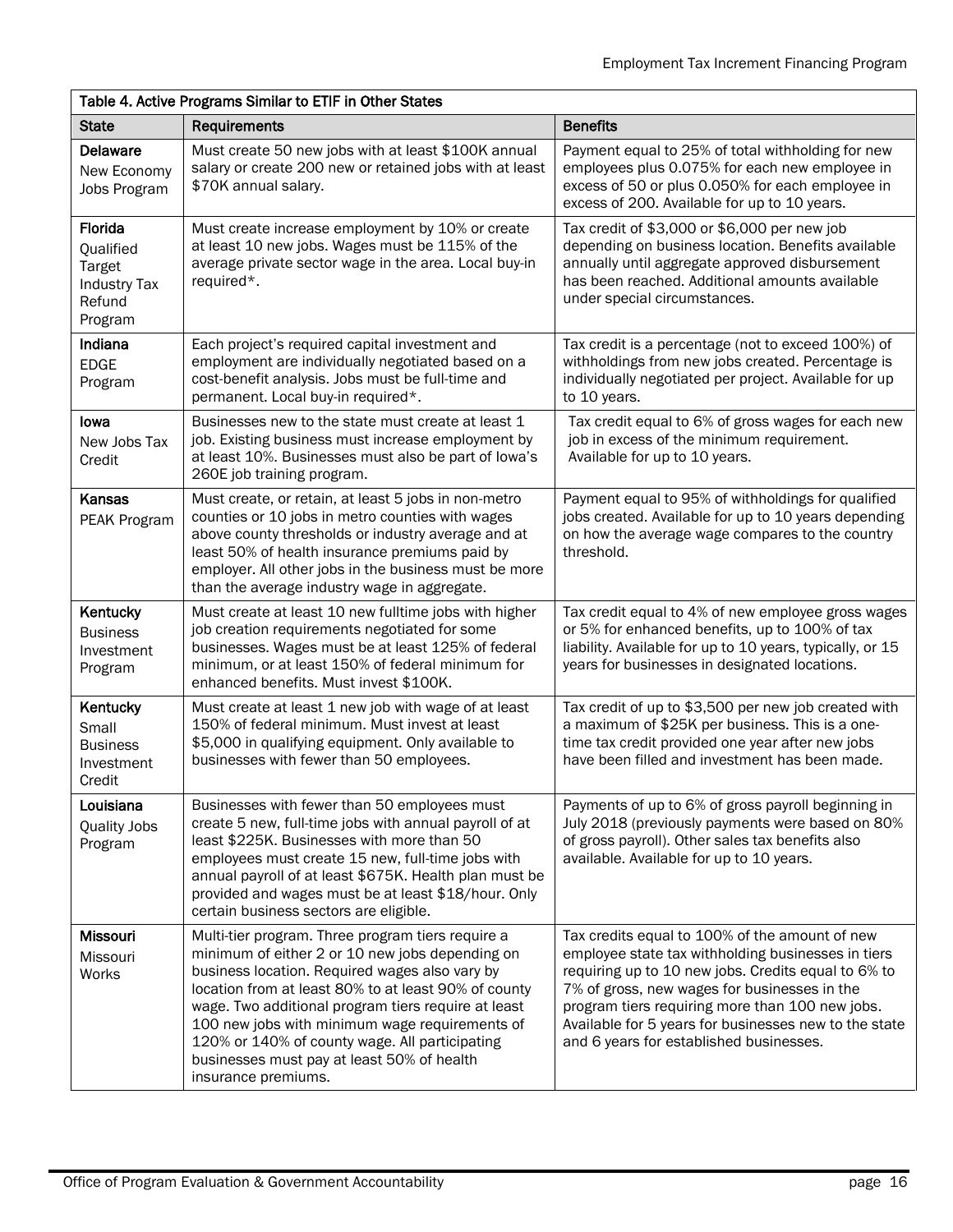#### Table 4. Active Programs Similar to ETIF in Other States

| <b>State</b>                                                                                                                                                                                                        | <b>Requirements</b>                                                                                                                                                                                                                                                                                                                                                                  | <b>Benefits</b>                                                                                                                                                                                                                                                                                                                                                                                                                               |  |  |  |  |  |  |
|---------------------------------------------------------------------------------------------------------------------------------------------------------------------------------------------------------------------|--------------------------------------------------------------------------------------------------------------------------------------------------------------------------------------------------------------------------------------------------------------------------------------------------------------------------------------------------------------------------------------|-----------------------------------------------------------------------------------------------------------------------------------------------------------------------------------------------------------------------------------------------------------------------------------------------------------------------------------------------------------------------------------------------------------------------------------------------|--|--|--|--|--|--|
| <b>North Carolina</b><br>Job<br>Development<br>Investment<br>Grants                                                                                                                                                 | Approved projects must result in a net increase in a<br>business's employment in the state and a required<br>number of jobs may be set at the discretion of the<br>program's administering agency. Businesses must<br>pay wages meeting county average wage<br>requirements and must pay at least 50% of health<br>insurance premiums. Local buy-in required for some<br>locations*. | Grant equal to a percentage of new employees'<br>withholdings. The percentage is set by the<br>administering agency based on a number of factors.<br>Businesses receive between 75% and 100% of the<br>total grant amount, depending on their location. The<br>remainder of the grant amounts is contributed to a<br>state infrastructure account. Available for up to 12<br>years for most projects and up to 25 years for huge<br>projects. |  |  |  |  |  |  |
| * "Local buy in required" indicates that in addition to other requirements for the incentive, projects must have some minimum level of<br>investment from another group such as local government or private entity. |                                                                                                                                                                                                                                                                                                                                                                                      |                                                                                                                                                                                                                                                                                                                                                                                                                                               |  |  |  |  |  |  |

Sources: Evaluation reports, state laws, and websites of economic development entities from other states.

In researching other states, OPEGA noted that many seemed to have similar underlying goals, but use varied design elements to achieve them. A sampling of the varied approaches follows.

#### Targeting Geographic Areas with Less Development or Higher Unemployment

ETIF's benefit structure, prior to the PTDZ 80% benefit, provided a greater benefit to businesses that located or expanded in areas of higher unemployment. OPEGA found that other states also targeted specific geographic areas using a number of different approaches. Florida's Qualified Target Industry Tax Refund Program, for example, is structured similarly to ETIF but offers double the benefit for businesses in areas where the state wants to encourage economic development. Other programs such as the Kansas PEAK Program and Missouri WORKS Program reduce the required number of jobs for businesses locating in less economically developed regions.

North Carolina's Job Development Investment Grant Program takes a different approach that ensures less developed parts of the state benefit even if business participants locate in the more developed areas. The program does this by calculating the total benefits each participating business is eligible for, and then distributing a portion of that total amount to an infrastructure improvement fund earmarked for less developed areas.

#### Linking Benefits to Job Creation

The ETIF Program is designed to pay only for jobs that have already been created and to pay an amount that is proportional to the wages. This appears to be a standard practice in other state programs designed to encourage jobs. All similar programs reviewed provided benefits only after jobs had been reported. Most paid based upon withholding amounts or wage amounts with only Florida's QTI and Kentucky's Small Business Investment Credit providing lump sum amounts per job.

Programs similar to ETIF in other states often target geographic areas with less development or with higher unemployment by offering higher benefits to those businesses in those areas or by reducing program requirements for businesses in those areas.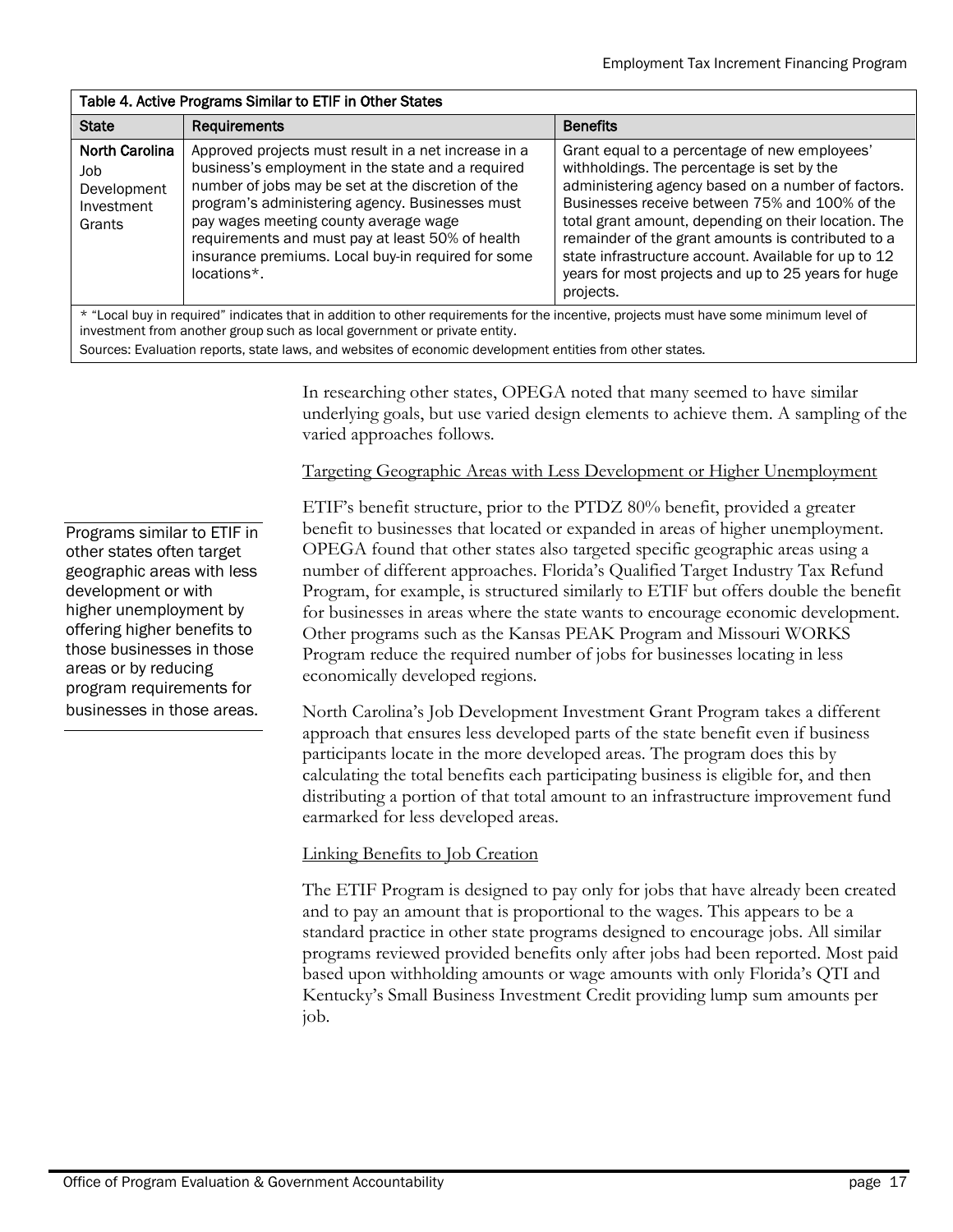OPEGA found that other states with programs like ETIF also try to limit program funding to projects that wouldn't occur without the incentive. However, few use attestation provisions like Maine's "but for" requirement.

#### Targeting Benefits to Businesses that Would Not Otherwise Expand or Locate in the State

OPEGA found the desire to limit funding from economic development programs to projects that wouldn't occur without the incentives to be common among other states with similar programs. However, few of these states currently have similar attestation provisions in place. Evaluations of those that do have these requirements find them difficult to enforce or not meaningful. In lieu of "but for" requirements, some other states have tackled this challenge by limiting program benefits to a more specific subset of businesses. North Carolina takes a different approach. That state performs in-depth analysis of each business project up-front to assess how benefits from the state would impact the business's behavior and whether providing benefits would have a positive net impact on the state budget.

# Assessing the Likelihood That ETIF Affected Business Behavior ―

OPEGA finds that ETIF's "but for" provision is weak and is not adequate to support the assertion that if it were not for ETIF benefits, the jobs that have qualified under ETIF would not exist. However, determining the proportion of ETIF jobs that would exist even without the program's benefits is difficult.

The question of whether a payment that is intended as an economic incentive actually incents a behavior, or whether that behavior would have occurred anyway, is central to determining the effectiveness of any State economic development program. If job creation supported by State programs would have occurred even without the programs' benefits, then those State funds were not necessary to the job creation and could instead have been returned to taxpayers, spent on other government priorities, or spent on other economic development projects. The proportion of projects that would occur even without program benefits is difficult to determine.

The existence of the "but for" provision in ETIF's statute creates the perception that none of the jobs associated with ETIF would have been created if the program didn't exist. If accurate, this would make analysis of the program's benefits substantially easier, but this perception is unlikely to be accurate for a few reasons. One reason is that the majority of the jobs were associated with one or more other economic development or tax incentive programs that could have been wholly, or partly, responsible for the job creation. Another reason, suggested by stakeholders, is that ETIF benefits are only one of the factors affecting business location decisions among other factors, such as access to infrastructure and labor availability and quality. As a result, OPEGA cannot conclude that the existence of the "but for" requirement proves that the availability of ETIF benefits caused businesses to expand in Maine and consequently create new jobs. See Recommendation 4.

#### Survey and Econometric Methods to Evaluate the Impact of Incentives on Business Decisions

OPEGA reviewed academic literature and other states' evaluations to identify accepted methods of estimating the likelihood that business decisions are affected by tax incentives. We found general agreement about the difficulty of estimating the proportion of projects that would not occur without an incentive, but we found no firm consensus on what the proportion might be. However, we did find that many state program evaluators and academic researchers used econometric techniques or surveys of program participants to estimate the effect of tax incentives on business behavior.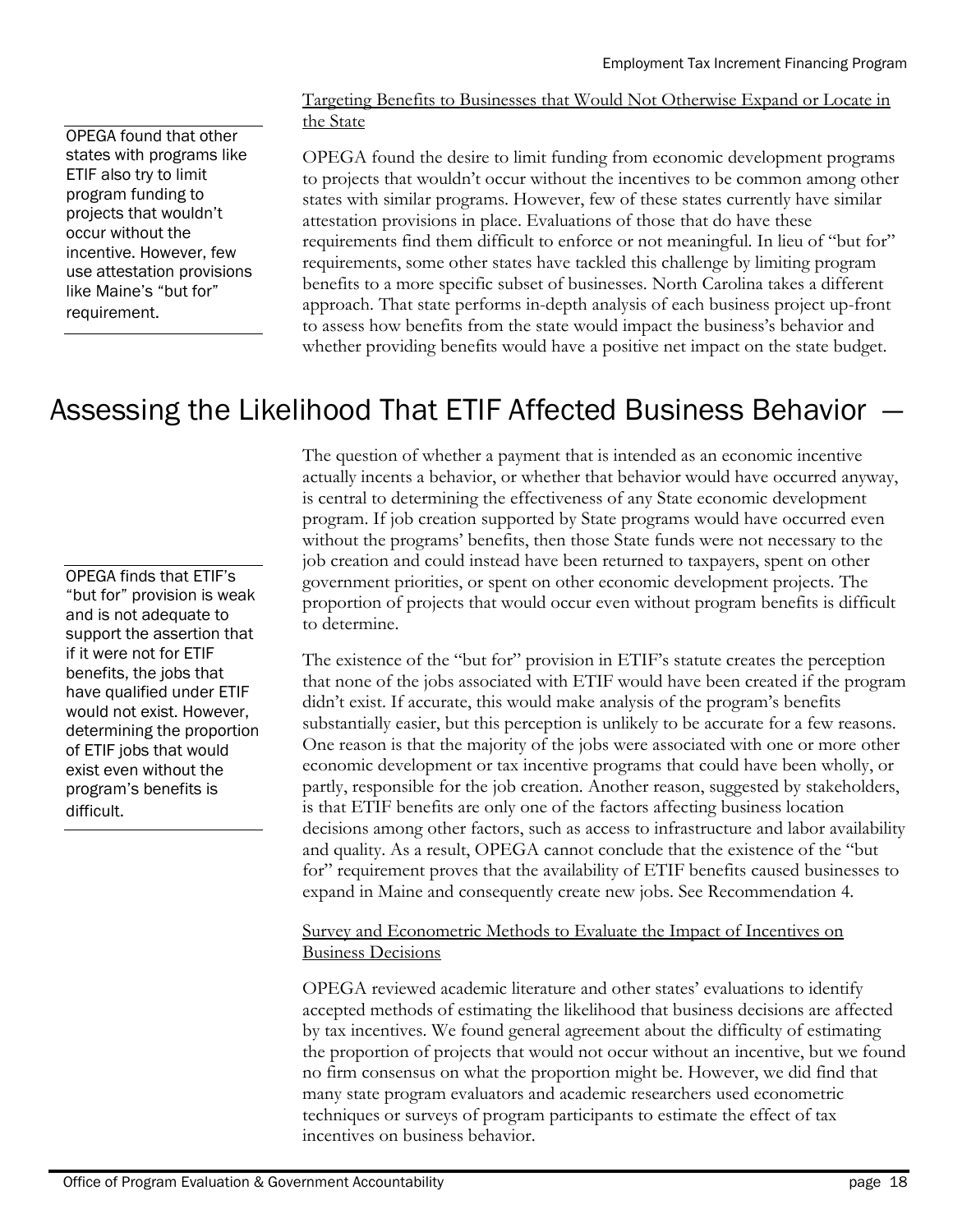In reviewing other states' evaluations we found that surveys of program beneficiaries can provide information about the impact of such programs on location and expansion decisions. However, all surveys are subject to possible bias because respondents may subconsciously answer with their own self-interests in mind or because the group of respondents may not represent the population we seek to understand. In addition, the surveys OPEGA found of tax incentive programs generally did not take into consideration the magnitude of programs' benefits in comparison to businesses' investment projects. This ignores the simple fact that a more substantial benefit has the potential for greater impact on the profitability of a project and is therefore more likely than a smaller financial benefit to influence a project decision.

The econometric method OPEGA used in this evaluation does consider the magnitude of financial benefits in estimating the degree to which business decisions are impacted by changes in tax policy. This work has been criticized by some, including Jennifer Weiner, of the Federal Reserve Bank of Boston, as overstating the effect of changes in tax policy on business behavior. However, critics have not offered alternate approaches. Recent academic papers on this method estimate that, on average, an incentive which lowers costs by 2% of wages would affect approximately 10% of businesses' location or expansion decisions<sup>13</sup>. ETIF's benefits provide an average 2.6% reduction in a business's cost of the wages of new, qualified employees. When we substitute this 2.6% cost reduction for the 2% cost reduction in the ratio above, the result indicates that ETIF's benefits could be expected to affect approximately 13.1% of participant businesses' location or expansion decisions.

# Estimating State Impacts Attributable to ETIF-

#### Modeling Direct and Indirect Impacts

OPEGA estimated three performance measures using the Maine-specific IMPLAN economic modeling software to capture both the direct and indirect economic impacts attributable to the ETIF Program. These measures include net impact on the State budget, impact on the State tax base, and change in Gross State Product.

#### IMPLAN Model

Input-output models such as IMPLAN rely on detailed information about the economy to estimate how much activity in one industry is supported by the activities of other industries. Information about economic activity associated with the program, reported by recipient firms, such as jobs created or dollars spent on construction projects, is plugged into the model, and from this IMPLAN summarizes estimated impacts in the following categories:

 Employment – representing a mix of full and part-time jobs that varies by industry.

<sup>13</sup> A summary of the literature OPEGA reviewed is in Appendix B.

 $\overline{a}$ 

Based on our review of academic literature and other states' evaluations of tax expenditure programs we estimate that up to 13.1% of ETIF job creation may have been due to the availability of ETIF benefits.

OPEGA used economic impact modeling to derive

some performance metrics. The Mainespecific IMPLAN model captured both direct and indirect economic impacts associated with the Maine

ETIF Program.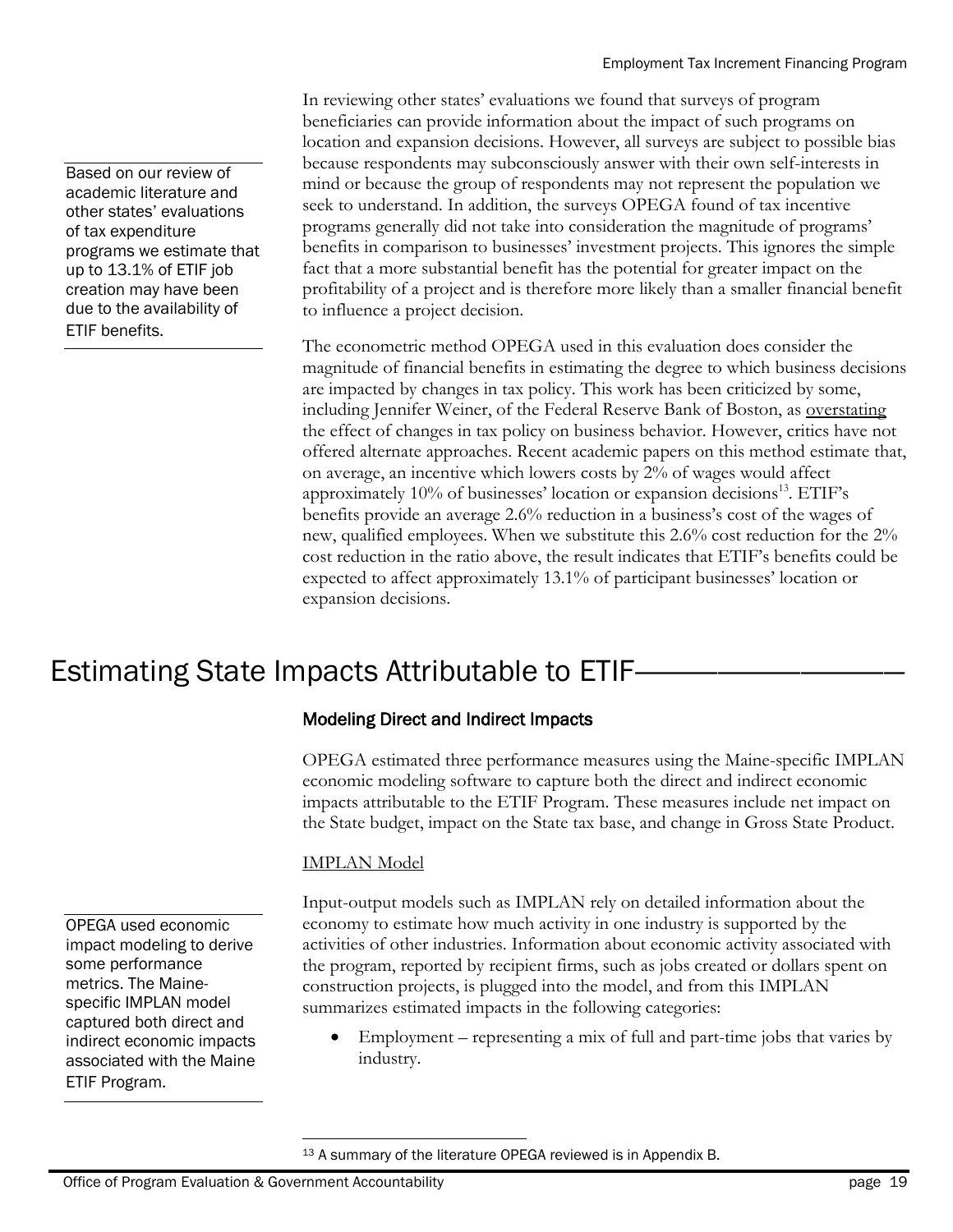- Labor income representing a combination of employee compensation i.e., wages and salaries and benefits provided to workers.
- Value added more commonly known as gross domestic product or, in the case of this analysis, gross state product.
- Output representing a firm's gross sales or receipts, and consists of value added and the value of intermediate inputs.
- Associated Tax Revenue from payroll taxes; taxes on firm production, imports, sales, and profits; and personal income tax and property tax, and other taxes.

#### Model Inputs and Results

Estimating the total economic impact of the ETIF Program required determining program inputs for the Maine model to analyze. These inputs included the number of incremental jobs associated with program benefits.<sup>14</sup> OPEGA collected the inputs by analyzing ETIF records obtained from both MRS and DECD, including certification applications, annual reports submitted by businesses, and records of approved program payments. Each job reported by a business was counted as a whole job although some may have been filled for less than 12 months.

OPEGA did not include ETIF participants' invested amounts as inputs to IMPLAN because sufficiently detailed investment data was not available. Consequently, our results may somewhat underreport the economic growth associated with ETIF projects. However, though invested amounts would typically be included in economic modeling of business projects, jobs are the primary driver of economic growth in the model and investments are not required to be made under ETIF.

OPEGA also did not adjust the model inputs to reflect the degree to which jobs supported by ETIF may also have been supported by other business incentive programs. ETIF participants potentially have access to benefits from other programs such as the Business Equipment Tax Reimbursement (BETR) and Business Equipment Tax Exemption (BETE) Programs, the High Technology Investment Tax Credit, the Maine New Market Capital Investment Credit (NMTC), and others. Ideally, OPEGA would have been able to assign a portion of the new jobs created in association with each program by some method like calculating the benefits derived from each program as a percent of the total benefits derived from all programs supporting the same business project. However, data about businesses' participation in all of these programs was not readily available because there is currently no comprehensive State database with this information.

Input data for the economic model was obtained from OPEGA's analysis of DECD and MRS records.

l <sup>14</sup> Because pilot projects are authorized only to a very limited degree, and operate under such a different set of requirements, we made the decision to exclude any certified pilot projects from our inputs. Title 30-A § 5250-J(3-A)(E), in PTDZ statute, authorizes pilot projects in specific circumstances, and in some cases, excludes those projects from the requirements of the qualified business definitions under § 5250-I(16)-(17) or from the qualified employee definitions under § 5250-I(18). Although these pilot projects are authorized under PTDZ statute, they also qualify for ETIF benefits because Title 36 § 6754(1)(D) provides ETIF benefits at an 80% rate for all PTDZ certified businesses.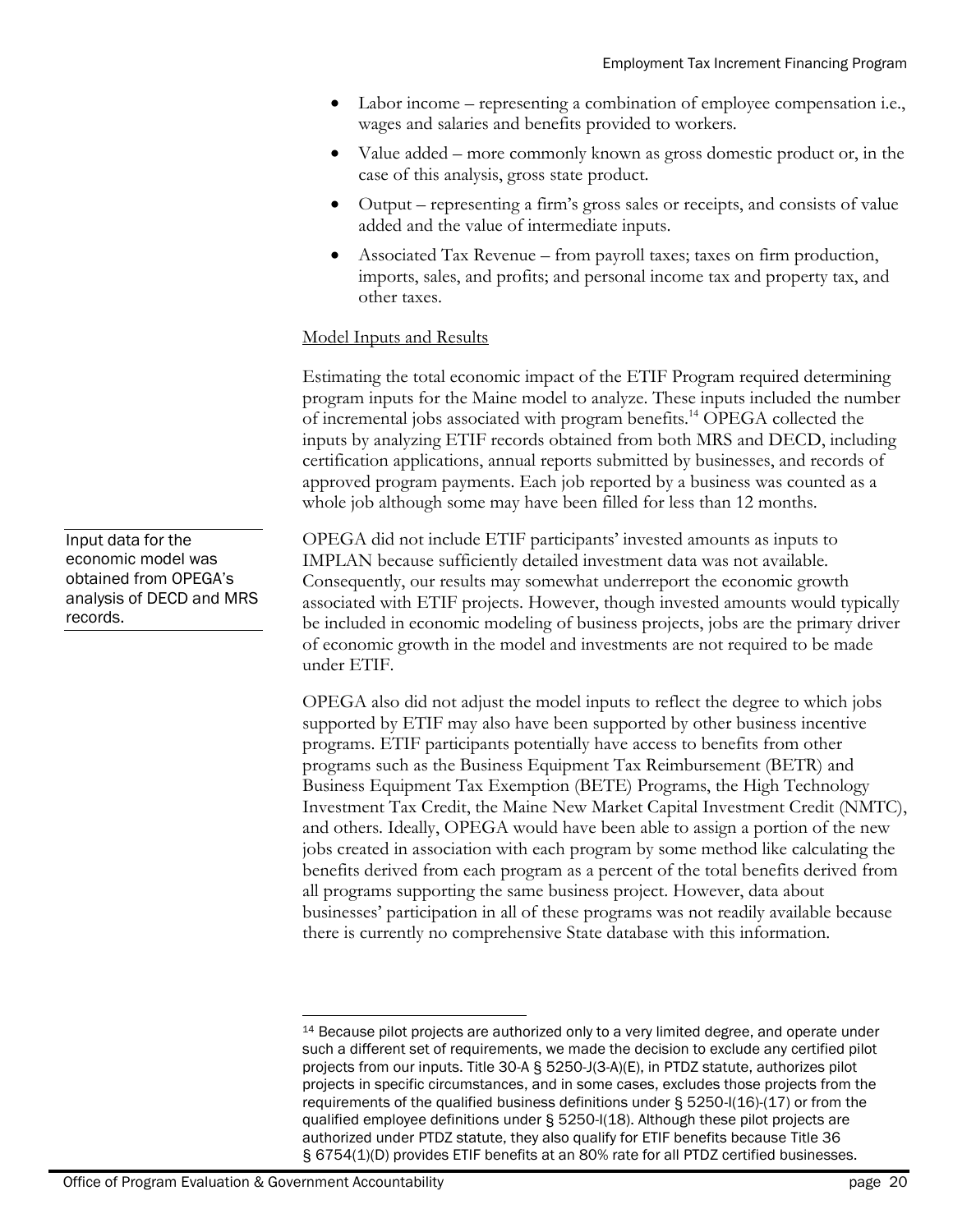For this analysis OPEGA included as inputs all jobs claimed under ETIF, even if they were also claimed under PTDZ or another State program. As a result, our results likely overstate the impact of ETIF alone.

Given the interconnected nature of ETIF and the PTDZ Program, it is particularly likely that many of the same jobs are supporting businesses' claims to benefits under both programs. In fact, the statutory design of the two programs seems to encourage businesses to use the programs together. We considered several approaches to allocating jobs created between the two programs. However, we were unable to allocate jobs with any accuracy because a reliable allocation requires knowledge of the full value of benefits under each program and the full value of PTDZ benefits per business is currently unknown<sup>15</sup>.

| Table 5. Economic Impact Modeling for ETIF Program, Key Inputs and Outputs 2010 - 2016  |          |          |          |          |          |          |          |  |
|-----------------------------------------------------------------------------------------|----------|----------|----------|----------|----------|----------|----------|--|
|                                                                                         | 2010     | 2011     | 2012     | 2013     | 2014     | 2015     | 2016     |  |
| <b>INPUTS</b>                                                                           |          |          |          |          |          |          |          |  |
| # of Direct Jobs Attributable to ETIF                                                   | 775      | 819      | 930      | 1,072    | 1.144    | 1,257    | 1,194    |  |
| <b>OUTPUTS</b>                                                                          |          |          |          |          |          |          |          |  |
| # of Estimated Indirect Jobs in Supply Chains<br>Attributable to ETIF                   | 894      | 939      | 928      | 992      | 973      | 1.033    | 976      |  |
| Estimated Increase in Maine State Tax<br>Revenue Attributable to ETIF (in millions)     | \$12.94  | \$12.18  | \$12.84  | \$12.40  | \$14.29  | \$15.60  | \$16.14  |  |
| Estimated Increase in State and Local Tax<br>Revenue Attributable to ETIF (in millions) | \$23.22  | \$21.55  | \$22.67  | \$21.44  | \$25.34  | \$27.63  | \$28.93  |  |
| Estimated Maine Gross State Product<br>Generated Attributable to ETIF (in millions)     | \$206.61 | \$205.43 | \$219.20 | \$229.03 | \$238.60 | \$262.72 | \$258.53 |  |

See Appendix A for more detail about the assumptions underlying OPEGA's economic modeling and the alternative assumptions we tested.

# Past Actual and Future Estimated Program Costs

### Direct Costs through Fiscal Year 2018 and Estimated Future Direct Costs

OPEGA estimated direct costs to the State as the value of the ETIF benefits paid by the State plus the administrative costs of the program. The value of benefits paid for each program year is based on the actual payment records maintained by MRS. Both MRS and DECD provided estimates of the annual administrative costs they each incur to manage the program.

The total value of ETIF payments to businesses has grown substantially since the program's early years. According to a 1999 DECD agency report to the Legislature, ETIF payments totaled just \$160,000 in that year and were distributed to just eight participants. By comparison, payments for 2016 totaled \$13.31 million and were distributed to 135 businesses<sup>16</sup>.

 $\overline{a}$ <sup>15</sup> The challenges with identifying the value of PTDZ benefits were discussed in OPEGA's 2017 report on the PTDZ Program. See Table 4 on page 22 of that report for details. <sup>16</sup> Business counts may vary slightly from figures obtained from MRS and DECD due to differences in how businesses with more than one project or more than one tax identification number were counted.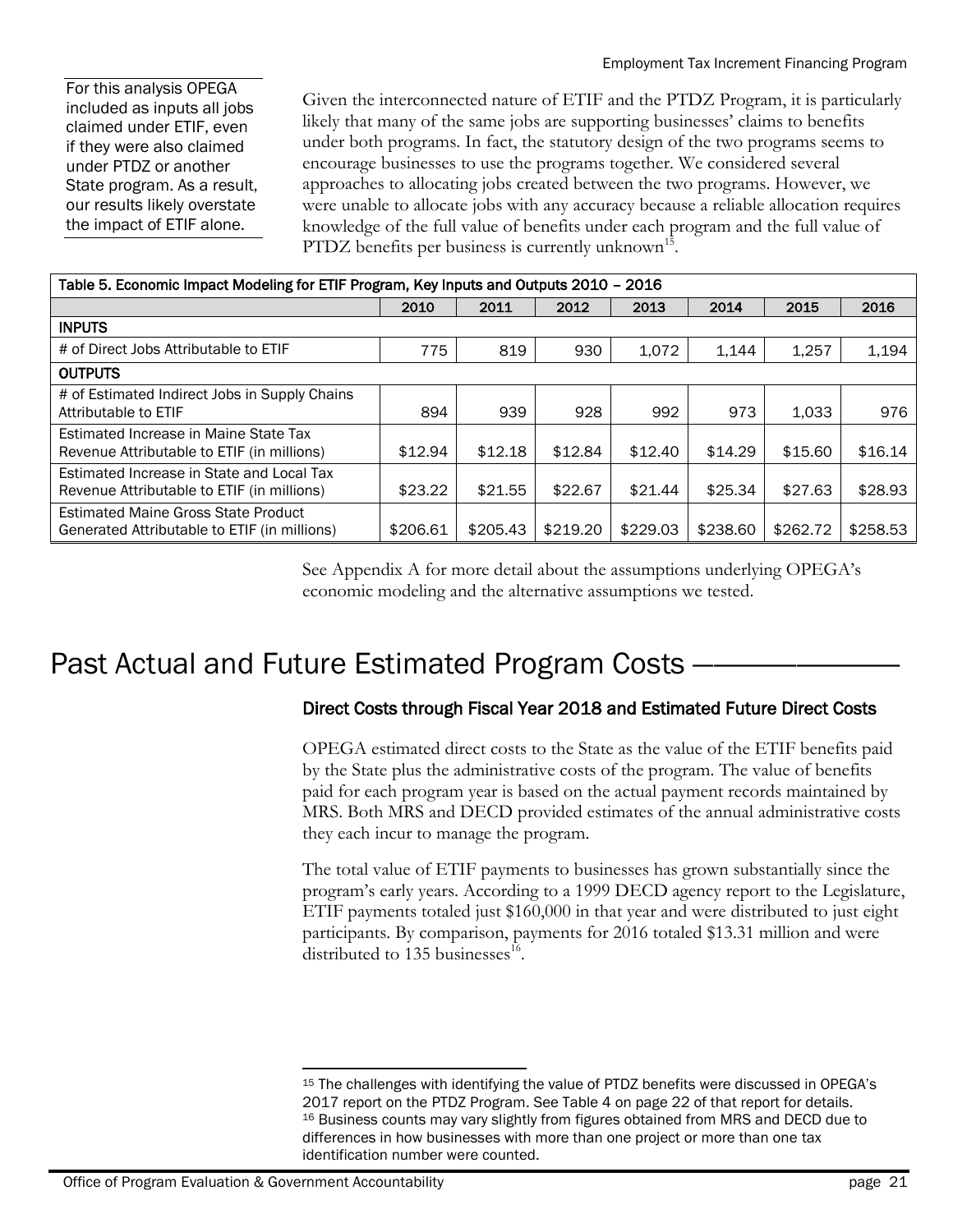| Table 6. ETIF Summary Statistics, Program Years 1998 and 2010 - 2016 |          |          |             |             |             |             |             |             |  |  |
|----------------------------------------------------------------------|----------|----------|-------------|-------------|-------------|-------------|-------------|-------------|--|--|
| Year of Job Creation                                                 | 1998     | 2010     | 2011        | 2012        | 2013        | 2014        | 2015        | 2016        |  |  |
| <b>Fiscal Year of Payments</b>                                       | $FY99*$  | FY12     | <b>FY13</b> | <b>FY14</b> | <b>FY15</b> | <b>FY16</b> | <b>FY17</b> | <b>FY18</b> |  |  |
| <b>Total ETIF Payments</b><br>(in millions)                          | \$0.16   | \$8.03   | \$9.64      | \$11.56     | \$12.98     | \$13.68     | \$14.82     | \$13.31     |  |  |
| Number of Businesses                                                 | 8        | 89       | 85          | 107         | 120         | 132         | 142         | 135         |  |  |
| Average Payment                                                      | \$20,048 | \$90,228 | \$113.432   | \$108,076   | \$108,206   | \$103,641   | \$104.358   | \$98,575    |  |  |

\*In fiscal year 1999 ETIF payments were made in June of the fiscal year following the year of job creation. By fiscal year 2012 payments were pushed into July which meant they were paid two fiscal years after the jobs were created.

Source: For 2010-2016, OPEGA analysis of data obtained from MRS and DECD. For 1998, OPEGA analysis of data from the report of the 1999 Economic Development Incentive Commission.

Combined annual administrative costs for DECD and MRS are less than 1% of the cost of ETIF benefits.

Total ETIF payments could be lower in the future if PTDZ Program benefits – including the 80% ETIF rate – expire after 2031 as currently specified in PTDZ's statute.

Administrative costs were estimated by the agencies to be approximately \$98,151 annually. Of this total, \$9,790 is associated with MRS' administration, and the remaining \$88,361 is associated with DECD's efforts. OPEGA did not verify the administrative costs estimated by MRS or DECD, though we do note that the estimates seem reasonable in comparison to the administrative efforts of the agencies. Total administrative costs are less than 1% of the cost of ETIF benefits and do not add significantly to the total direct cost of the program. Neither MRS nor DECD receive separate appropriations to administer ETIF. As a result, administrative costs are covered within each agency's existing resources.

Future ETIF costs could change significantly depending on the future of the PTDZ Program. If PTDZ stops certifying new participants after 2021, as currently required by statute, participants certified in the final year could potentially receive payments at the 80% ETIF rate through 2031. The number of businesses receiving benefits at the 80% rate would shrink as 2031 approached and businesses' 10-year certifications expired. After 2031, the 80% rate would no longer be available to any ETIF participants. This could drive total ETIF payments lower, because even if a similar number of businesses participated in the program, they would be paid at the lower ETIF rates of 30%, 50% or 75%.

As previously reported in OPEGA's 2017 report on the PTDZ Program, approximately 89% of business projects connected with ETIF payments in FY17 received payments at the 80% rate that is available only to participants certified in both programs. OPEGA estimated that the total FY17 ETIF payments without the increased PTDZ payment rate would have been approximately \$8.62 million instead of the \$14.8 million that was actually paid. This estimated reduction in ETIF payments assumes that all participants would have continued in the program despite the change in payment rates. However, we heard from stakeholders that some businesses would not have used the program without the 80% payment rate because the lower rates would not have made it cost-effective to proceed with their projects in Maine.

While it is difficult to imagine a drop from the 80% rate to the 75% rate making a substantial difference to the cost-effectiveness of a business project, OPEGA found that 67% of ETIF businesses receiving payments in FY17 were located in lower unemployment areas of the State and would only qualify for a 30% ETIF if it were not for the PTDZ Program. When considered in the context of a large business project with hundreds of new, qualifying employees it becomes easier to imagine an impact from this reduction in rates.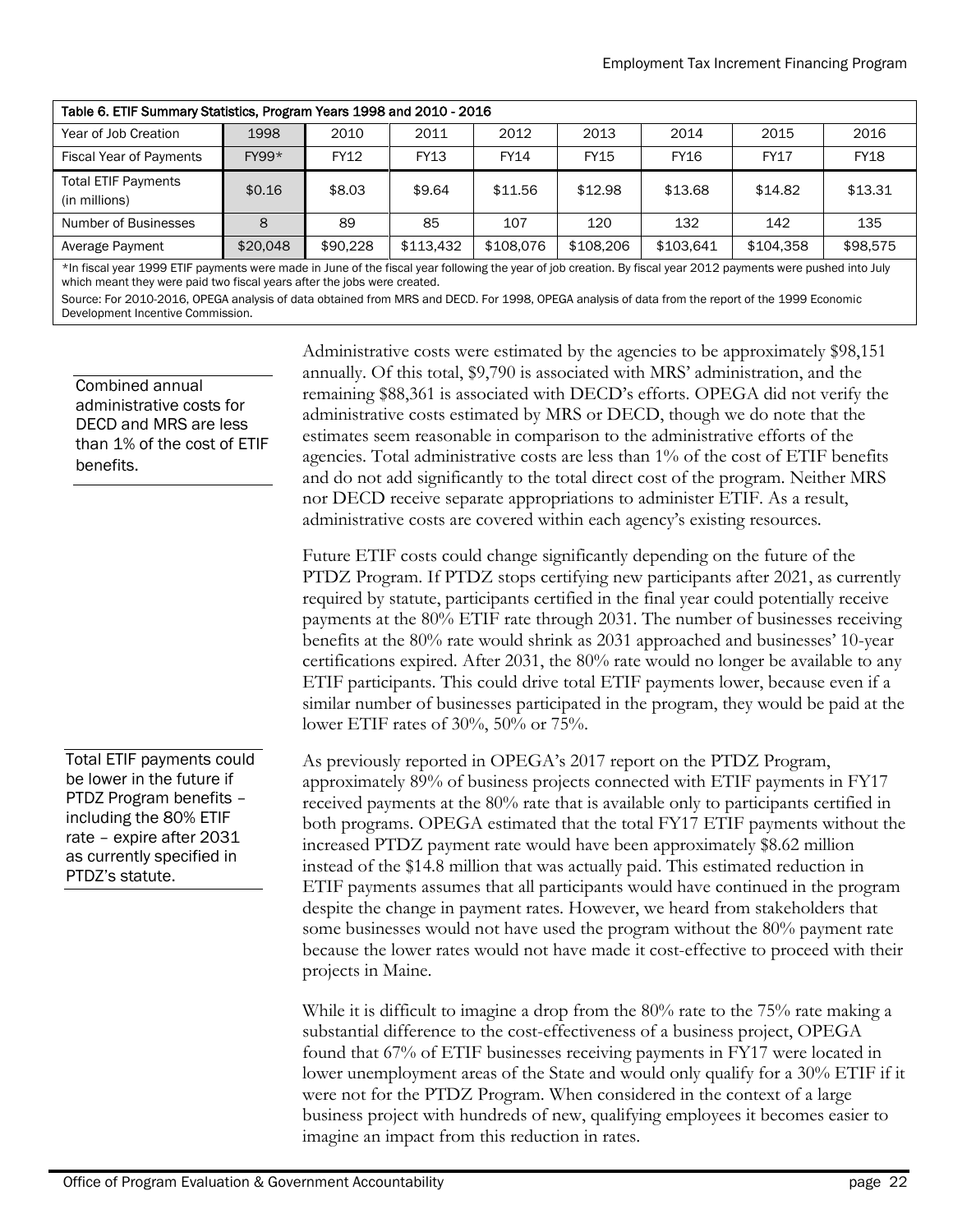### Estimated Net Impact on State Budget through Fiscal Year 2018

OPEGA estimated ETIF's net impact on the State budget for FY12 through FY18 could be up to \$11.7 million. The net impact on State budget was calculated by

subtracting the program's direct costs from the State budget impacts estimated by OPEGA. We estimated State budget impacts using an economic model to capture the economic ripple effects of both direct and indirect jobs connected to ETIF projects. These ripple effects include additional income and sales taxes that might be expected from new employees in ETIF businesses as well as from other in-state businesses in the supply chains of ETIF businesses.

#### Direct Jobs

ETIF qualifying jobs created in ETIF certified businesses

#### Indirect Jobs

Additional jobs supported in the supply chains of ETIF certified businesses

#### Induced Jobs

Additional jobs supported by the spending of employees that fill the direct and indirect jobs

Table 7 illustrates the significant variation from year to year in the estimated net impact on the State's budget. This variation reflects shifts in the business sectors represented in ETIF participants. The economic model used by OPEGA recognizes that some sectors have more significant in-state supply chains, and it estimates bigger economic ripple effects from growth in those sectors as a result.

#### Table 7. Estimated Net Impact on State Budget Attributed to ETIF, FY12 - FY18 (in millions)

|                                                                                     | <b>FY12</b> | <b>FY13</b> | <b>FY14</b> | <b>FY15</b> | <b>FY16</b> | <b>FY17</b> | <b>FY18</b> | TOTAL  |
|-------------------------------------------------------------------------------------|-------------|-------------|-------------|-------------|-------------|-------------|-------------|--------|
| Estimated Change in State<br>Revenue Attributed to ETIF<br>Actual Total Direct Cost | \$12.9      | \$12.2      | \$12.8      | \$12.4      | \$14.3      | \$15.6      | \$16.1      | \$96.4 |
| (including administration)                                                          | \$8.1       | \$9.7       | \$11.7      | \$13.1      | \$13.8      | \$14.9      | \$13.4      | \$84.7 |
| Estimated Net Impact on State<br><b>Budget Attributed to ETIF</b>                   | \$4.8       | \$2.4       | \$1.2       | (\$0.7)     | \$0.5       | \$0.7       | \$2.7       | \$11.7 |

Source: OPEGA's analysis of data obtained from MRS and DECD.

Note: Due to rounding, combining figures in this table does not produce exact totals.

OPEGA's estimated economic impacts for ETIF may be overstated because our analysis did not reflect reductions in other government spending that might be necessary to fund ETIF.

OPEGA estimated ETIF's net impact on the State budget for FY12 – FY18 could be up to \$11.7 million, or roughly \$1.7

million per year.

OPEGA's estimated net budget impact may be slightly overstated as it does not reflect budgetary impacts associated with any adjustments to other government spending that might be necessary to fund ETIF within a balanced budget. The impact may also be overstated because we attributed jobs to ETIF that may also have been supported by other programs. We did not have data about the value of benefits ETIF participants received from other programs for any of the same jobs associated with their ETIF benefits. As a result, our net impact figures reflect all of the benefits associated with ETIF jobs, but do not reflect the full cost of those jobs from all State tax programs. Given the degree of overlap between ETIF and PTDZ, we believe it is particularly likely that many of the same jobs claimed for one may also be claimed for the other. See the appendices for more information.

### Past Estimates of Fiscal Impact Published by MRS

MRS reports estimated revenue loss for the ETIF Program in each biennial Maine State Tax Expenditure Report (MSTER). The estimates included when the MSTER is published are based on past actual ETIF payments and MRS assumptions about future economic conditions and observations about how the program is trending. MRS also reviews the accuracy of projected future ETIF revenue losses and makes adjustments in subsequent MSTER editions if they believe their estimates can be improved.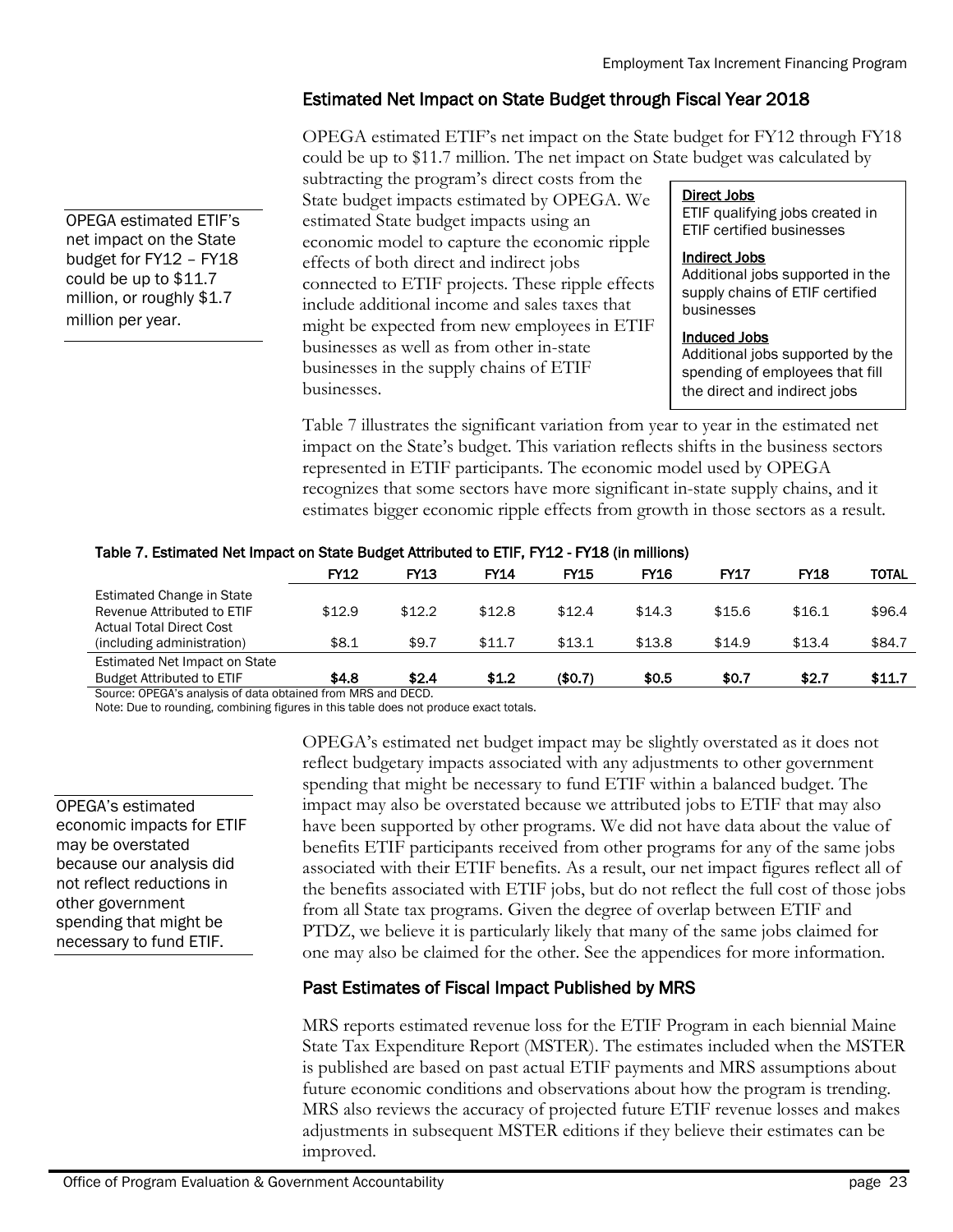MRS publishes estimates of future ETIF costs in its biennial Maine State Tax Expenditure Report.

OPEGA finds MRS' method of estimating future ETIF costs to be reasonable. However, we also note that when the estimates are presented in the MSTER they are reported in one lump sum with estimates for two other unrelated programs. These two programs are the Loring Job Increment Financing Program under Title 5 §§ 13080-0 – 13080-U and the Brunswick Naval Air Station Job Increment Financing Program under Title 5  $\frac{13083 - S-1}{1}$ . Including those two programs adds between \$707,000 and \$1.4 million per year to the fiscal estimates reported in the MSTER for ETIF. OPEGA finds that presenting the estimates in such a manner makes the projected cost of each program less clear. See Recommendation 9.

# Assessing Impact on Intended Beneficiaries

The primary intended beneficiaries of the ETIF Program are for-profit businesses that create new, quality jobs. The secondary intended beneficiaries are job-seekers in the State. The degree to which OPEGA finds each intended beneficiary actually benefits from the program is discussed below.

### Intended Beneficiary: For-profit Businesses that Create New Quality Jobs

OPEGA found that some ETIF design elements work together to ensure that benefits flow only to qualifying businesses that create the required number of new, quality jobs. One element is ETIF's statutory definition of "qualified businesses" as for-profit businesses, excluding public utilities and most retail businesses<sup>17</sup>. ETIF benefits are paid only after hiring occurs and businesses remain eligible for program benefits only if they continue to meet program requirements. Additional design elements clearly define qualifying employees and ensure only quality jobs count toward businesses' hiring requirements.

Another critical element is the statutory requirement for certified businesses to report the number of qualified employees, the state income taxes withheld, and other information to DECD annually. This data allows DECD staff to verify that the reported employees qualify and that the amount of ETIF benefits requested are justified. OPEGA noted that while this detailed reporting (outlined beginning on page 13) helps assure that unqualified businesses do not receive benefits from the program, the level of effort required to comply could potentially discourage some eligible businesses from participating.

From fiscal years 2012 through 2018, a total of 208 unique businesses received ETIF payments totaling \$84 million. Annually across that period, the count of unique businesses receiving payments ranged from a low of 85 to a high of 142, and the average payment to businesses ranged from a low of \$90,228 to a high of \$113,431. As shown in Figure 1, approximately 58% of all ETIF benefits paid by the State between fiscal year 2012 and fiscal year 2018 went to the ten businesses receiving the highest payments.

ETIF's statutory design ensures that only for-profit businesses that create new quality jobs can receive program benefits.

From fiscal years 2012 through 2018, 208 unique businesses received ETIF payments totaling \$84 million.

58% of all ETIF benefits between fiscal years 2012 and 2018 went to the ten ETIF businesses with the highest payments.

 $\overline{a}$ <sup>17</sup> Certain retail entities may qualify. See footnote 2 on page 4 for details.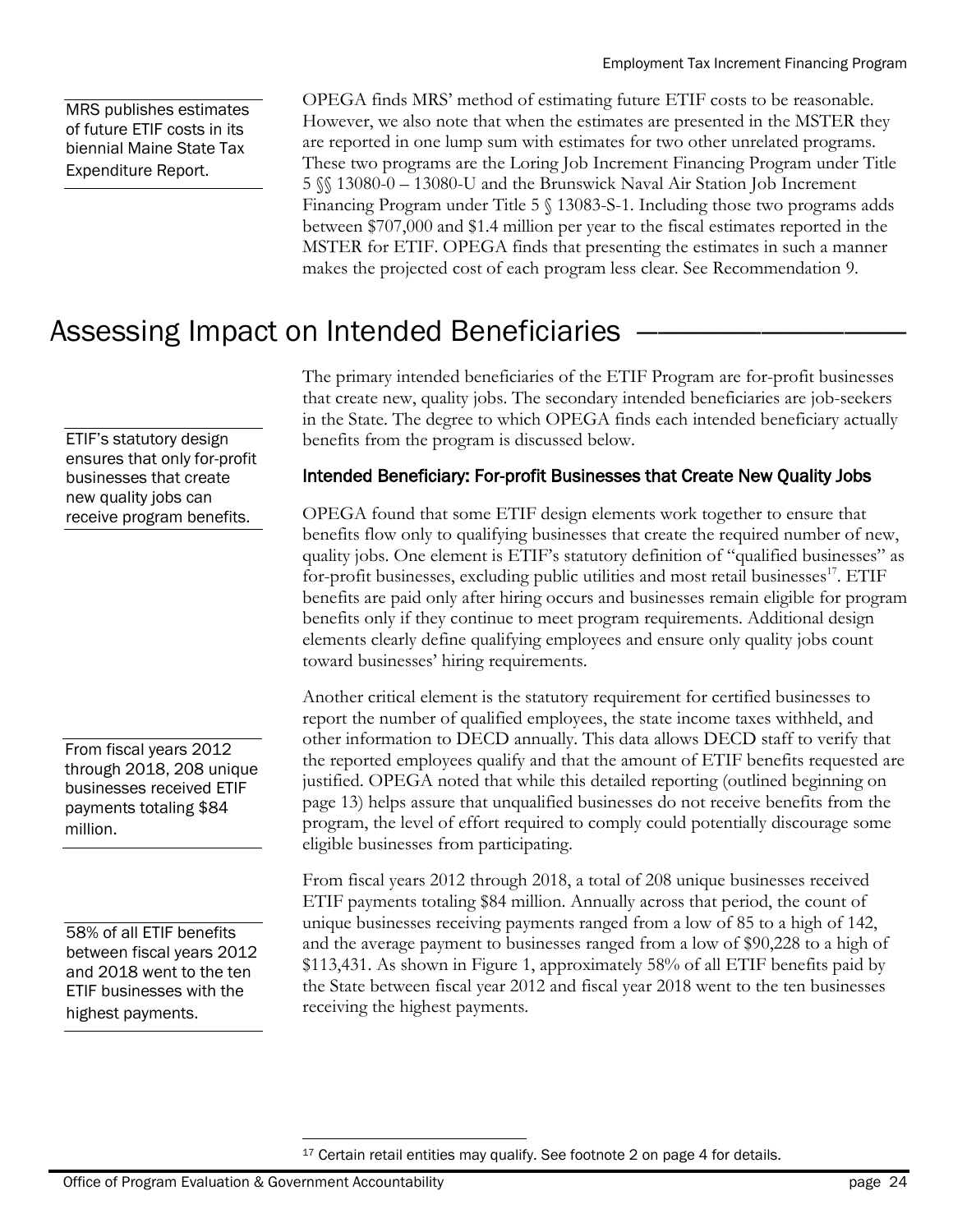

Over that same period, the ten businesses with the highest payments claimed approximately 53% of all job years associated with ETIF payments made and represented just 9% of the total annual business participants on average.



OPEGA also observed that in very limited circumstances ETIF benefits have been provided to businesses that have not technically hired any net new employees. This has occurred only in rare circumstances when the availability of ETIF benefits appears to have played a role in allowing

financially troubled businesses to continue under new ownership, thereby retaining at least some of the jobs pre-existing in the State that would have otherwise been lost. OPEGA found that \$23.6 million in ETIF payments were made to financially troubled businesses like these between FY12 and FY18. These payments account for 28% of all ETIF payments and 20% of job years claimed over that period.

Job years are frequently reported for the ETIF Program, rather than unique job counts. Job years measure the number of years that jobs qualify for the program. For example, five jobs that each qualify for 10 years are counted as 50 job years.

OPEGA observed that in a few rare circumstances where financially troubled businesses have had transfers in ownership, ETIF benefits have been provided to businesses that have not technically hired any net new employees.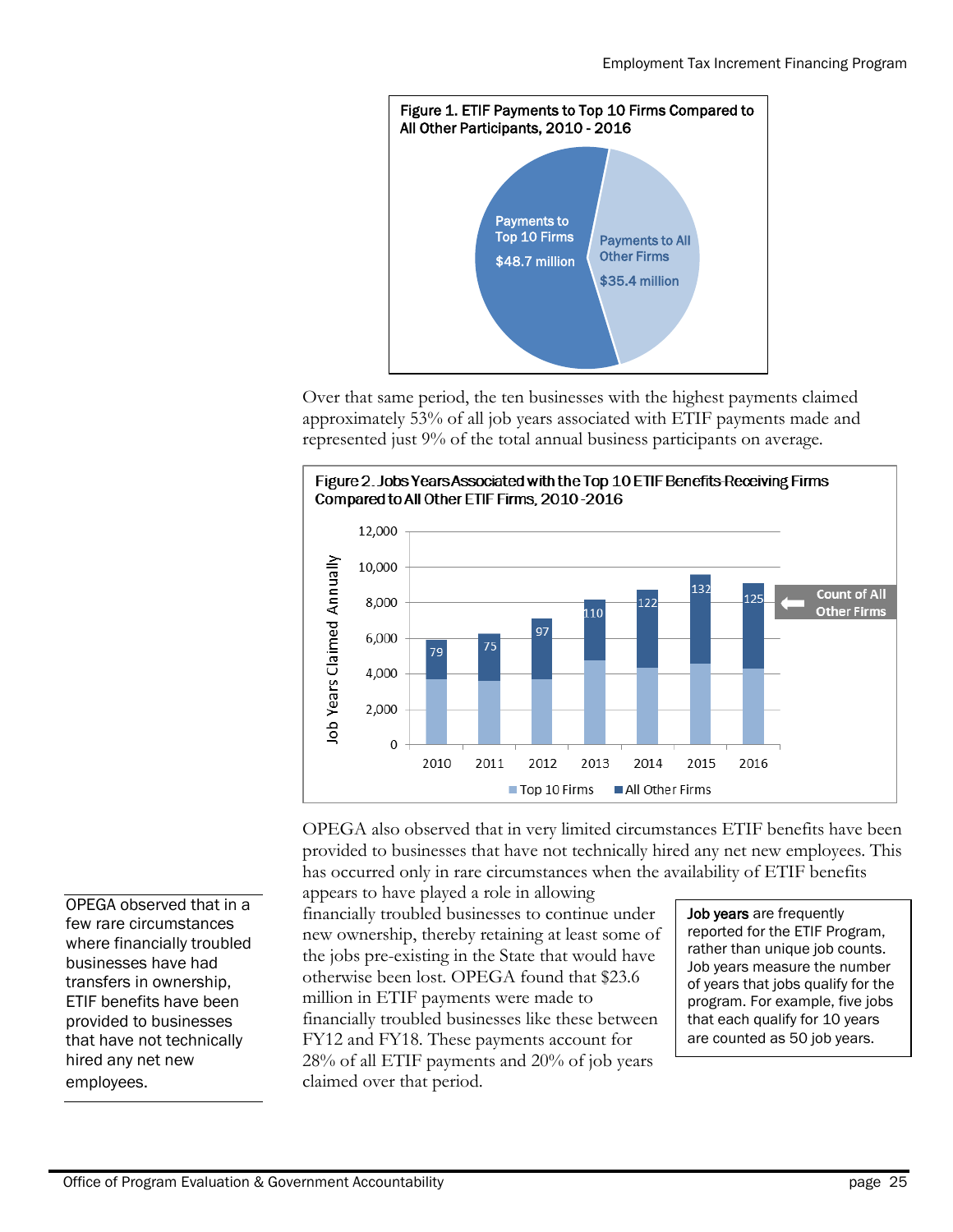From one standpoint, these jobs do not meet the definition of net new employees. However, DECD contends that these jobs should be considered net new because they are jobs that the Department is sure would have been lost if not for ETIF benefits helping to secure the sale of the financially troubled business to a new owner. The Department reasons that if – instead of being purchased – a financially troubled business had gone into bankruptcy, then all of its employees would have lost their jobs. If the same business was subsequently purchased by new owners, then all employees hired back would readily count as new, qualified ETIF employees. Therefore, DECD concludes that by allowing the jobs to be counted as new without actually requiring the bankruptcy to occur, the Department is simply approving the same jobs sooner rather than later, thereby avoiding the repercussions of bankruptcy for the business and temporary unemployment for the workers. The Department says that it has no other programs available to help businesses in trouble.

One could argue whether or not allowing jobs to be counted as net new under these unique circumstances is intended by statute. However, DECD's decision to allow them likely has positive economic impacts. Preventing a bankruptcy means avoiding negative economic effects on employees, customers and supply chains. In addition, even if the jobs are technically retained – meaning they were in place before ETIF certification – if they were actually in danger of being lost, and the ETIF Program played a significant role in keeping them, then the economic impact associated with those jobs is the same as it would be if they were brand new to the State.

#### Intended Beneficiary: Job-seekers in the State

The desired outcome of encouraging creation of net new quality jobs in the State is well supported by a number of ETIF's design elements. The program's statute requires a business to add five or more qualified employees above their base level of employment within two calendar years in order to receive ETIF payments. Because a business does not receive payment until after the jobs have been created, and because the payments are based on the withholdings of employees who fill the new jobs, it is impossible for a business to legitimately claim ETIF benefits without creating the required new jobs.

Based on data businesses provided to DECD, OPEGA estimated that up to 1,295 new qualifying jobs attributable to ETIF were created by participating businesses between 2011 and 2016. This job count is far less than the sum of all jobs claimed in individual years between 2010 and 2016 – a total of 54,844. The primary reason for the difference is that most of the jobs reported annually by ETIF businesses are not new to the State in the year reported. The majority of them were originally created and filled in prior years. Those jobs continue to be reported by businesses annually because they continue to qualify the businesses for ETIF benefits for the durations of the businesses' certifications. However, those jobs are only truly new to the State in the year when they were first created. Adding them across years counts individual jobs more than once.

Beyond requiring the addition of at least five new jobs per business, ETIF's statutory provisions also ensure the new jobs created meet the definition of quality jobs as defined by the Legislature. Qualifying jobs must provide total compensation that is greater than the annual per capita personal income in the county where the

OPEGA estimated that up to 1,295 new qualifying jobs created by participating businesses between 2010 and 2016 were attributable to ETIF.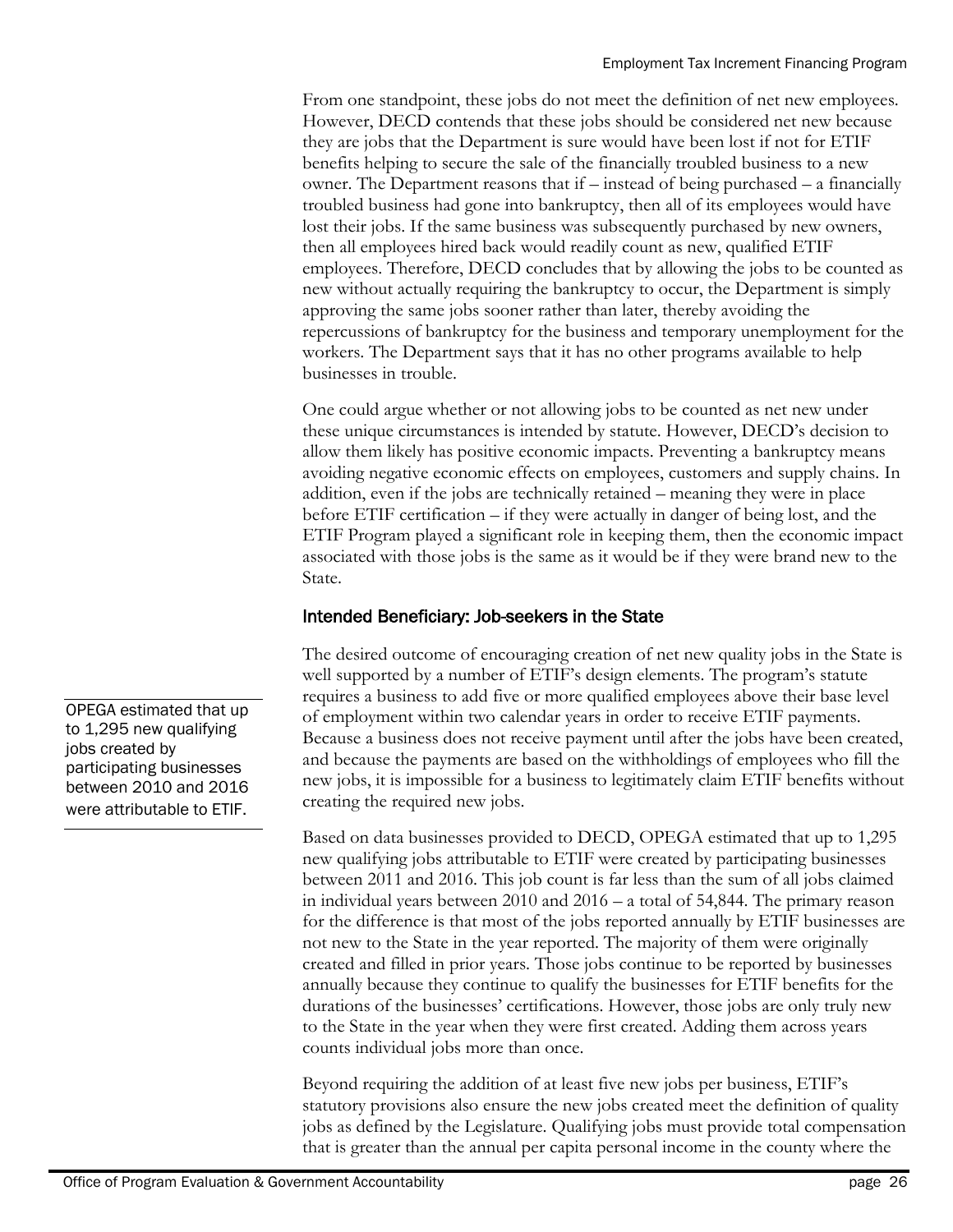business is located and must provide access to health insurance and retirement benefits. OPEGA analyzed the jobs data reported to DECD by business participants and found that the majority of qualified jobs reported surpassed these requirements.

|                        | Amount by which Annual Compensation |           |        |  |  |  |  |
|------------------------|-------------------------------------|-----------|--------|--|--|--|--|
|                        | Exceeded Minimum Requirement        |           |        |  |  |  |  |
|                        | 10%                                 | 10% - 20% | >20%   |  |  |  |  |
| % of Qualified<br>Jobs | 17.50%                              | 9.30%     | 73.20% |  |  |  |  |

#### Table 8. Comparison of Annual Compensation Reported in 2015 to Minimum Requirements

Source: OPEGA analysis of DECD records.

OPEGA found that 54% of ETIF jobs in fiscal year 2018 were in areas of the State with below average unemployment.

OPEGA also analyzed the geographic distribution of ETIF qualifying jobs for FY18. This analysis shows that 54% of ETIF jobs in FY18 were in areas of Maine where unemployment levels were below the State average. Under ETIF's statute alone, jobs created in these areas would only qualify businesses for a 30% ETIF payment. However, due to ETIF's connection with the PTDZ Program, most of these jobs qualified for the same 80% payment rate as jobs in the highest unemployment areas of the state.

# Assessing Program Outcomes

OPEGA assessed whether ETIF's design, as reflected in statute and rule, effectively supports achievement of each of the program's intended outcomes or goals. We also assessed the extent to which each outcome was met during the period 2010 through 2016 using program data provided by MRS and DECD.

The program's effect on the creation of net new jobs in Maine has already been addressed in the preceding discussion of programmatic effect on job-seekers. The extent to which it has achieved the goals of improving and broadening the tax base and of improving the general economy of the State are discussed in the sections that follow.

#### Improving and Broadening the Tax Base and Improving the General Economy of the State

The ETIF Program has design elements that contribute to the goals of improving and broadening the tax base and improving the general economy of the State. The program requires the creation of new jobs at above-average wages. Job creation is a primary economic driver and should increase the base upon which individual income taxes are calculated by increasing the number of employed taxpayers, the amount of taxable earnings, or both. In addition, increased wages often drive increased consumption which increases sales tax revenue for the State.

Since ETIF benefits are only available to for-profit businesses, any improvements in a businesses' profitability in connection with their ETIF certified projects will increase the tax base as well. Whether this would increase income tax revenue to the State depends largely upon whether the business is also eligible for offsetting

Although ETIF's economic ripple effects should broaden Maine's tax base in theory, it is unclear how much additional tax revenue will be captured and how much will be offset by credits or exemptions available via other tax incentive programs such as PTDZ.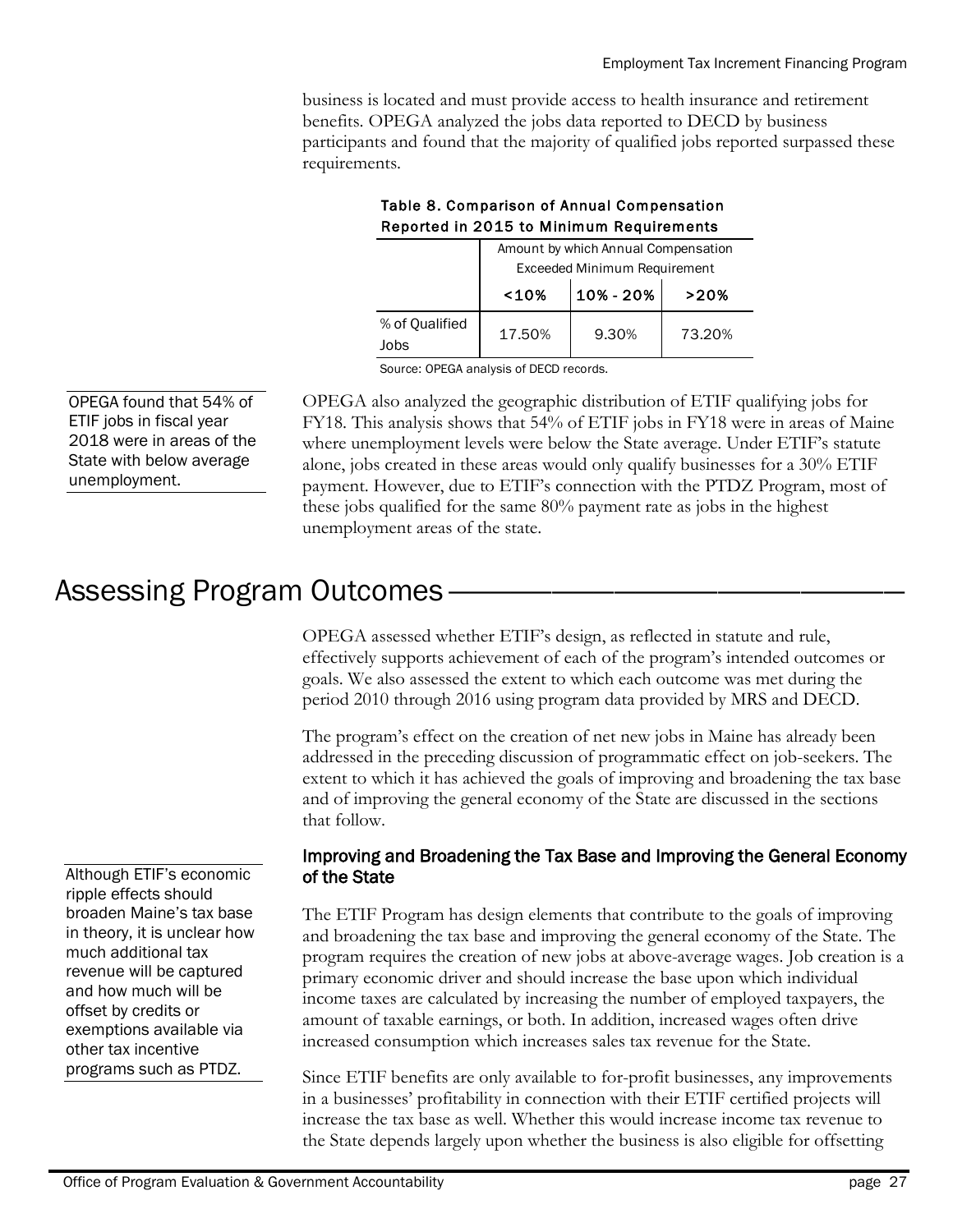income tax credits under the PTDZ Program or other State tax expenditure programs. OPEGA has previously stated, in our report on the PTDZ Program, that roughly 89% to 95% of business projects certified for ETIF between FY15 and FY17 were also part of the PTDZ Program. Since the PTDZ Program offers a 100% income tax credit for the first 5 years of certification and a 50% income tax credit for the remaining 5 years, it is likely that increased business income taxes would not be realized by the State for businesses certified under both programs until after PTDZ certification expired.

OPEGA used an economic model to estimate the impact on State and local tax revenue attributable to the ETIF Program. We found the total increase in potential State tax revenue attributable to ETIF could be as much as \$96.4 million for the period from FY12 through FY18, averaging as much as roughly \$13.8 million per year. Adding local taxes brings the total estimated increase in potential tax revenue to as much as \$170.8 million over the same period, an average of \$24.4 million annually. Because ETIF businesses may also participate in other programs that reduce their tax liability, these estimates represent only potential increases in revenues and not increases in actual tax receipts. Actual tax receipts would be lower if ETIF participants also received property tax exemptions via BETR or BETE or received sales tax exemptions or income tax credits via PTDZ or other programs.

OPEGA also modeled the estimated impact on Gross State Product (GSP) attributable to the ETIF Program. We found the total increase in GSP attributable to ETIF to be up to \$1.62 billion for program years 2010 through 2016. This represents average additional GSP per year of roughly 0.42%.

# Assessing Cost Effectiveness -

OPEGA found that ETIF has a low breakeven point. The program is likely to breakeven if just 11.52% of the jobs created by ETIF businesses were created due to the program's benefits.

OPEGA analyzed ETIF's costs in comparison to the potential new State revenue that the IMPLAN model estimated could flow from ETIF qualified jobs between 2010 and 2016. We performed a breakeven analysis to identify the proportion of ETIF jobs that would need to have been created due to the program in order for the program to breakeven – or to be budget neutral. OPEGA's analysis showed ETIF's breakeven point to be just 11.52%. This means that if more than 11.52% of the jobs created by ETIF businesses were created due to the program's benefits, then the program would be expected to have a positive net impact on the State budget. Conversely, if less than 11.52% of the jobs created by ETIF businesses were created due to the program's benefits, then the program likely has a negative net State budget impact.

The low breakeven point for ETIF is a natural result of a few key elements of the program's design. The first is that benefits are "performance based," meaning that payments are only made if program requirements are met. In addition, the program requires the creation of jobs at above State average wages. Jobs – and high quality jobs in particular – are a significant driver of increased State revenue. As a result, a program that requires job creation is more likely to have a positive net State budget impact.

Because ETIF businesses may also participate in other programs that reduce their tax liability, the impact on State and local tax revenue OPEGA estimated represents only potential increases in revenues and not increases in actual tax receipts.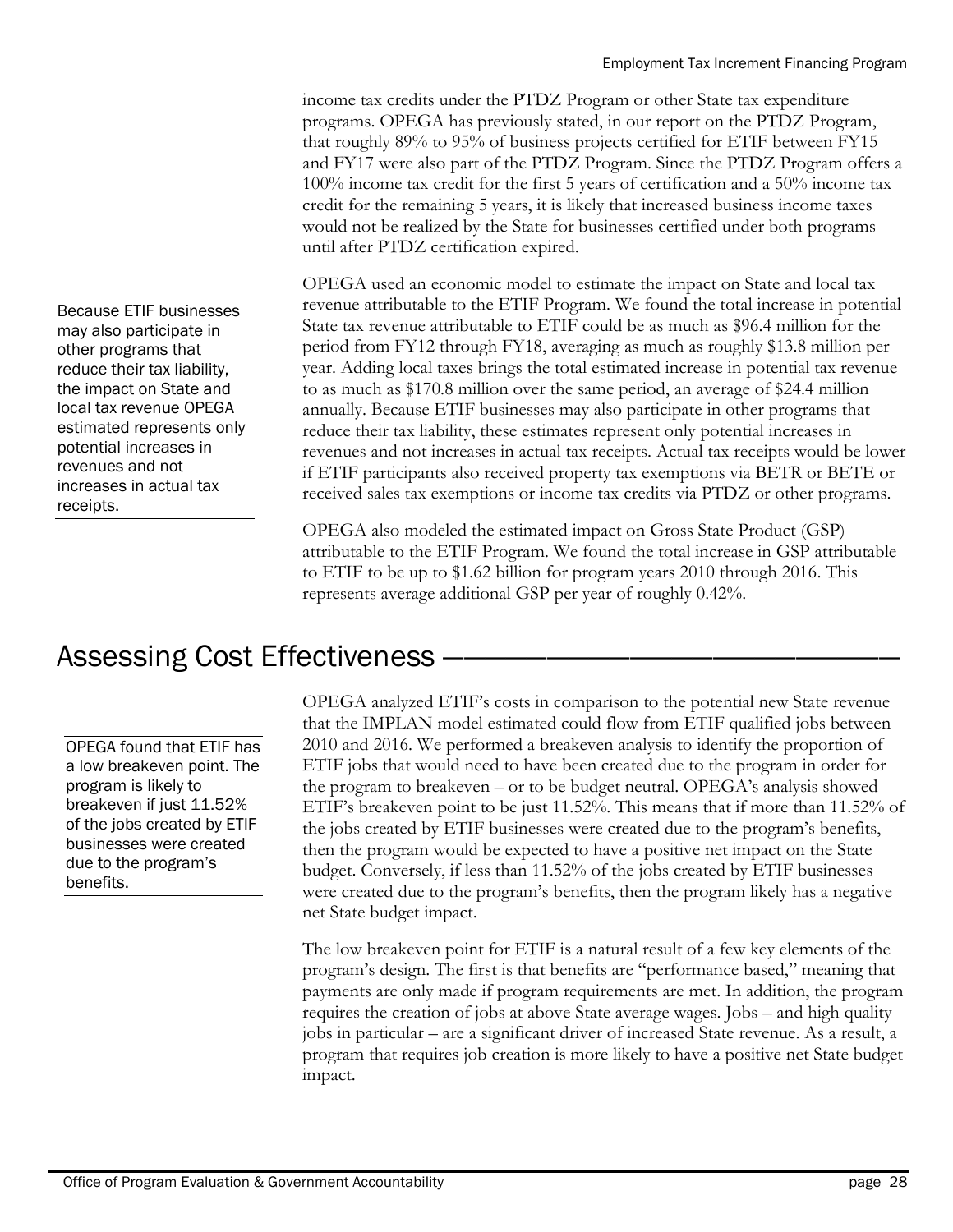OPEGA analyzed cost-effectiveness for the ETIF Program based on the program's impact on Maine's GSP as well as the number of jobs created and the expected impact on the State and local tax base. Based on the outputs of the IMPLAN economic model, we calculated several measures on a per dollar of tax credit basis. Our analysis was based on businesses that received ETIF payments between FY12 and FY18 and reflects the total ETIF qualifying hiring activity of those businesses.

- **Gross State Product.** Using economic impact modeling, and applying the 13.1% attribution factor supported by our literature review,<sup>18</sup> OPEGA estimated that value added to Maine's GSP attributable to ETIF for the period FY12 through FY18 could be as much as \$1.6 billion. This equates to an increase in GSP of approximately 0.42%. On a per dollar basis this represents roughly \$19 in GSP value added for every \$1 of program cost.
- **Direct jobs created.** A common measure of cost-effectiveness for business incentive programs is the cost per job created. OPEGA divided total ETIF costs from FY12 through FY18 across all direct job years attributable to the program for the same period. The result was an estimated cost per job year of approximately \$11,754. This represents the program cost associated with a single year of a qualifying job attributed to ETIF. Assuming a job qualifies under ETIF for an average of eight years, this means the total one-time cost per job for qualifying jobs attributable to ETIF would be roughly \$94,000.
- **State and local tax base.** Using an economic model, OPEGA estimated the impact to the State and local tax base attributable to the ETIF Program could be as much as roughly \$2 for every \$1 of program cost. Approximately 44% of this impact is due to expected increases in property taxes collected at the local level.

# Assessing Program Similarities and Coordination -

OPEGA reviewed Maine's other tax expenditures listed in MRS' Maine State Tax Expenditure Report along with recently passed legislation to assess other State programs that are similar to, complementary to, or duplicative of the ETIF Program. While no program is completely duplicative, there are programs with goals and intended beneficiaries that are similar to ETIF's. Programs that intend to benefit businesses that create quality jobs include the PTDZ Program, the Maine Shipbuilding Facility Investment Credit and the Major Business Headquarters Expansion Credit. The Jobs and Investment Tax Credit was also created for the purposes of increasing investment and employment in the State, but has since been repealed.

As noted throughout this report, there is much overlap between ETIF and the PTDZ Program. The ETIF and PTDZ programs complement each other by providing combined benefits that each program does not provide on its own. There appears to have been a conscious effort to coordinate the two programs and some stakeholders have stated that this complementary design enhances the

#### Cost-Effectiveness Measures Calculated by OPEGA

\$19.28– Estimated GSP generated per dollar of ETIF payments

\$2.03 – Estimated impact on State and local tax base per dollar of ETIF payments

\$94,030 – Total estimated ETIF cost per direct job attributed to the program

The ETIF and PTDZ programs complement each other by providing combined benefits that each program does not provide on its own.

 $\overline{a}$ 

<sup>&</sup>lt;sup>18</sup> The basis for the 13.1% attribution rate OPEGA used in this analysis is documented on page 19 and supported by the literature review detailed in Appendix B.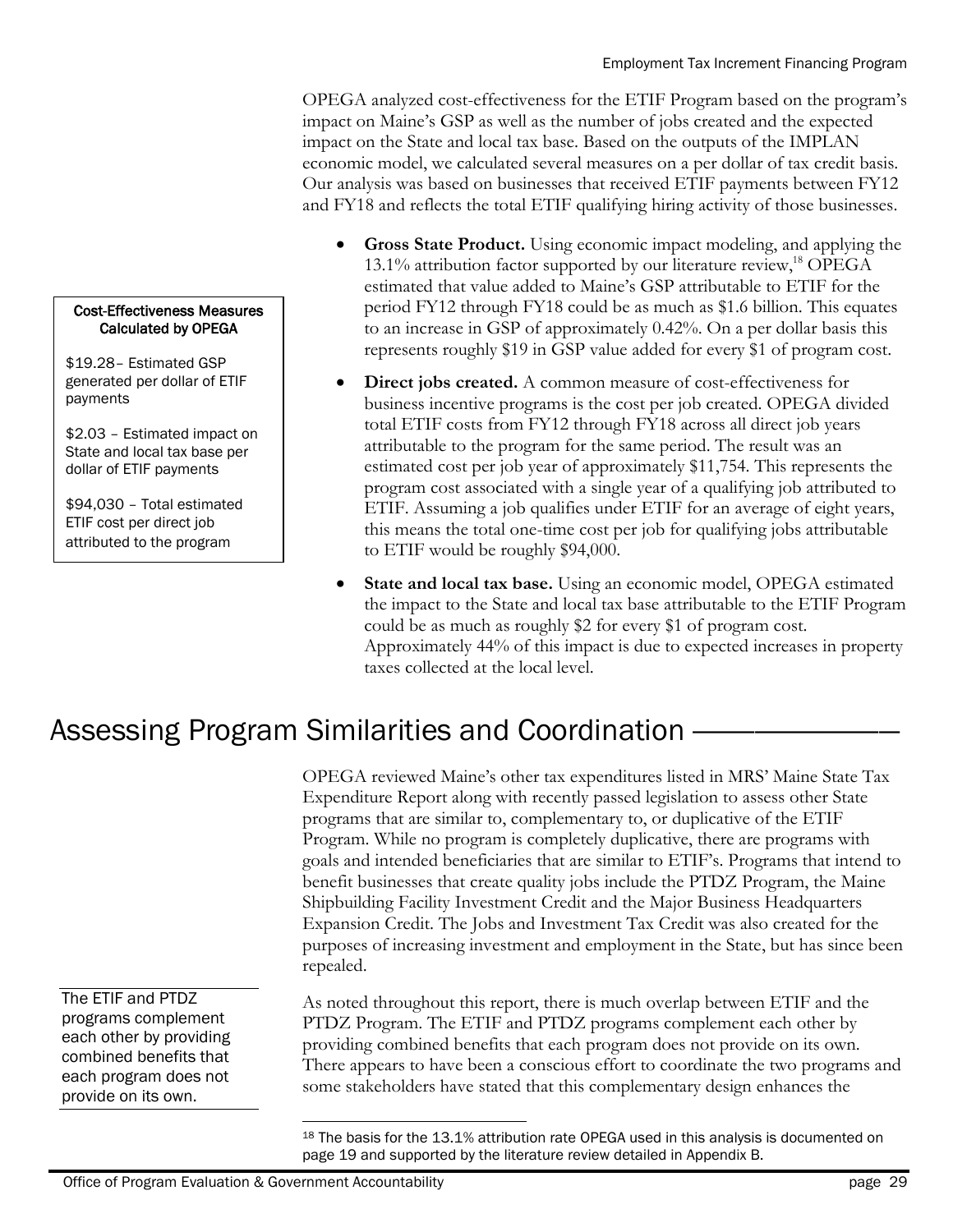effectiveness of both programs. However, this also increases the difficulty of attempting to discern the effects of each program on motivating the businesses' job creation the programs are trying to incent.

Other programs with similar goals to ETIF specifically preclude the simultaneous use of the programs by the same business. The Jobs and Investment Tax Credit, which was repealed in 2016, provided a credit equal in amount to the federal credit for non-retail businesses with a 5 million dollar investment which created a least 100 jobs. Prior to 2015, ETIF statute required participants to fully exhaust the allowable jobs and investment tax credit benefits prior to claiming ETIF benefits. Likewise, up until State capital improvement districts were repealed in 2003, ETIF statute disallowed any claims for benefits if otherwise qualified employees were employed within any State tax increment financing district approved under Title 30- A, Chapter 206. Similarly, the Maine Shipbuilding Facility Investment Credit disqualifies an applicant for the shipbuilding credit from both PTDZ and ETIF benefits. All of these exclusions appear to attempt to prevent the State from providing multiple incentives for the same jobs.

The recently enacted Major Business Headquarters Expansion Credit does not currently contain this exclusion of ETIF benefits for a company participating in the MBHE program. The creation of the headquarters and the employment of the significant number of individuals that are needed for the MBHE benefit could also qualify as a new ETIF project. The additional employment associated with the major business headquarters could be used as net new qualified employees for a new ETIF project and the company could receive payments from both programs for the same newly created jobs (see Recommendation 6). However, already certified ETIF projects associated with an MBHE recipient would not overlap with the major business headquarters project because those ETIF employees would be considered part of the baseline of employment for the headquarters project, not net new jobs.

The additional employment associated with the Major Business Headquarters Expansion Program could be used as net new qualified employees for a new ETIF project, and the company could receive payments from both programs for the same jobs.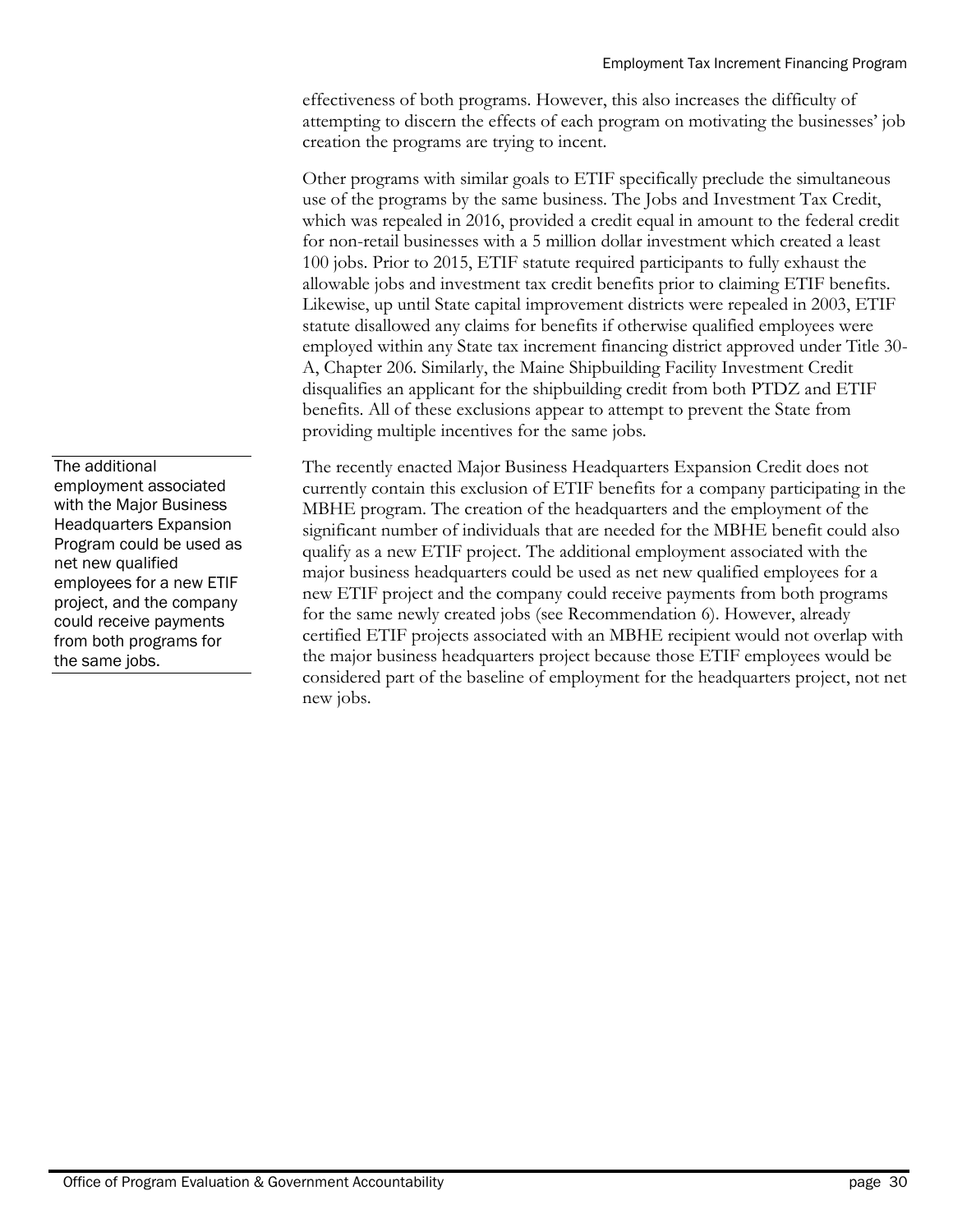# Conclusions

The following questions, which this report responds to, are based on the process established for the evaluation of tax expenditures in accordance with Title 3 § 999.

#### 1. To what extent are those benefitting from the tax expenditure the intended beneficiaries?

See pages 24 - 27 for more on this point

The ETIF Program's requirements are well defined and specific enough to ensure benefits are distributed to only the primary intended beneficiaries: for-profit businesses that create new, quality jobs. OPEGA found that, in FY17, 142 businesses received ETIF benefits totaling \$14.8 million. In FY18, 135 businesses received benefits totaling \$13.3 million. ETIF payments averaged 2.6% of businesses' increased employment costs for qualifying jobs in program year 2015.

In the period FY12 – FY18, the average ETIF payment for all businesses was approximately \$103,788 per year. That average payment is, however, distorted by the businesses receiving much higher than average payments. The 10 businesses with the highest ETIF benefits in FY18 received a total of \$7.1 million, which is 53% of the payments made to all businesses in that year. The average payment to these businesses was approximately \$710,600. Payments to the remaining 125 businesses in that year averaged just \$49,613 per business. The 10 businesses with the smallest payments had an average payment of \$5,112.

Job-seekers, the secondary intended beneficiaries, are targeted by program elements that require a business to create at least five new jobs, at or above a specified income level, to become eligible for benefits. Additionally, a business only receives benefits for jobs that are filled, and benefit amounts are linked to the number of jobs created and associated payroll. The degree to which job-seekers are benefitting from ETIF in terms of the number and quality of jobs created is detailed in the response to Question 5 on page 34.

2. To what extent is the design of the tax expenditure effective in accomplishing the tax expenditure's purposes, intent or goals?

See pages 27 - 28 for more on this point

OPEGA considers a program's design to be the definitions and requirements in statute and in the rules adopted by administering agencies. OPEGA assessed the degree to which the ETIF Program's design supports its goals of encouraging the creation of net new quality jobs in Maine, improving and broadening the tax base and improving the general economy of the State. We found that the program's design generally supports all of these goals.

ETIF's design effectively targets the creation of net new jobs by clearly establishing baseline employment for each applicant and by requiring the addition of at least five new jobs over the baseline before benefits may be claimed. Job quality is ensured by statutory requirements that qualifying jobs offer health insurance and retirement benefits and provide wages that are higher than established averages for the county.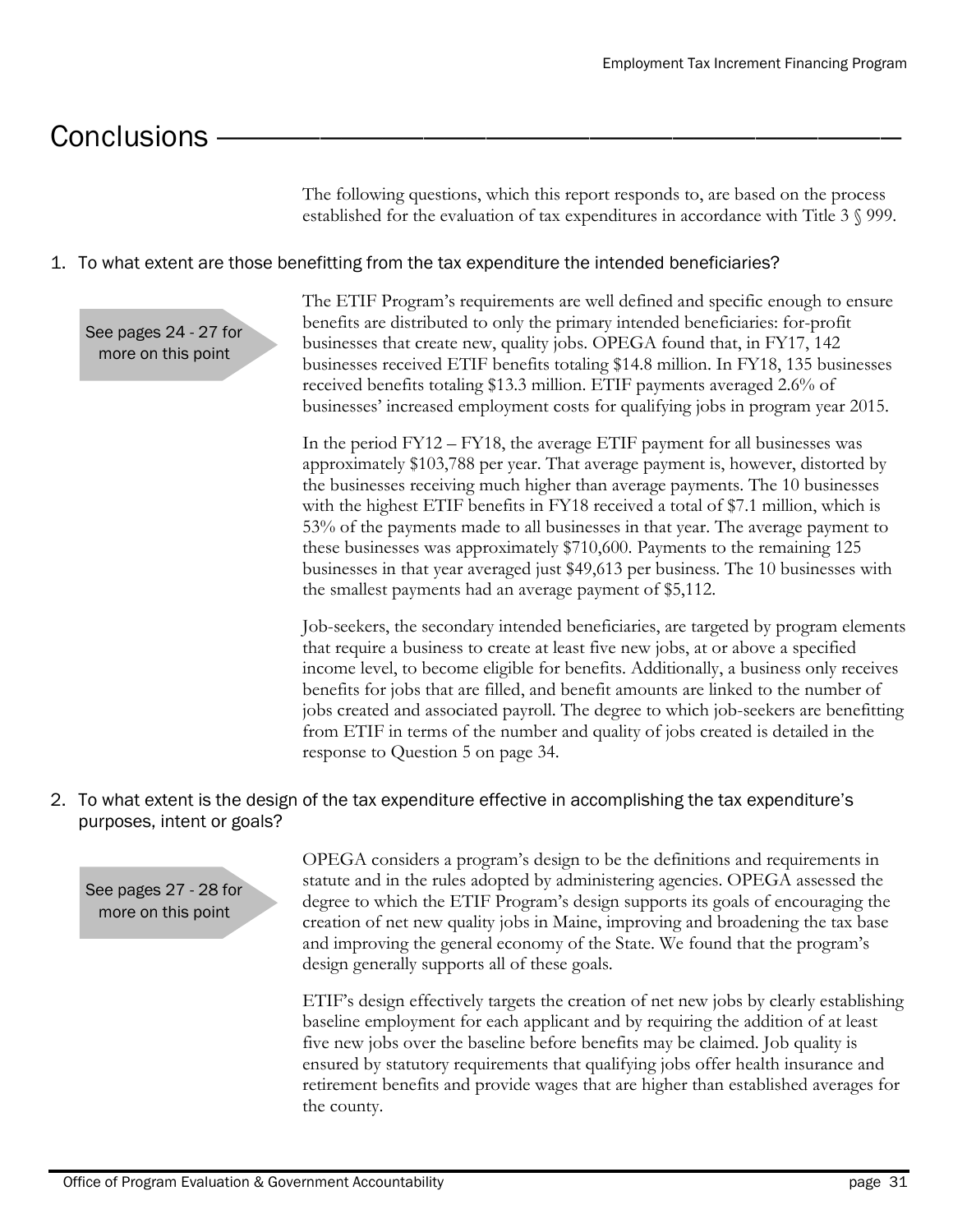The ETIF goals of improving the general economy of the State and improving and broadening the tax base are generally supported as by-products of these job-related design elements. Increasing the numbers of employed people and the total wages paid in the State generally contribute to economic growth. These increases can be presumed to drive increased individual income tax receipts and possibly increased sales tax receipts from additional personal spending. Similarly, ETIF businesses that experience increased profitability may pay additional business income and sales taxes if those increases are not counteracted by businesses' participation in other tax expenditure programs.

OPEGA noted that ETIF's design includes a tiered benefit structure that originally directed greater benefits to businesses creating jobs in labor market areas with

higher unemployment. However, the PTDZ Program later introduced the expanded ETIF benefit rate of 80% for businesses jointly certified under both PTDZ and ETIF. The 80% rate was higher than any prior ETIF payment rates and was available essentially statewide, regardless of local unemployment levels. The broad availability of the 80% expanded ETIF rate substantially negates the ETIF Program's original targeting of higher unemployment areas. In program year 2016, 54% of qualifying ETIF jobs were in six counties where unemployment was below the State average. FIFI Benefit rate of 80% for businesses jointly<br>
benefit rate of 80% for businesses jointly<br>
certified under both PTDZ and ETIF. The<br>
80% rate was higher than any prior ETIF<br>
statewide, regardless of local unemployment at

| <b>ETIF Benefit Rates</b> |
|---------------------------|
|---------------------------|

- 30% for businesses in LMAs where unemployment ≤ State unemployment rate
- 50% for businesses in LMAs where unemployment rate > State unemployment rate and ≤ 150% of the State unemployment rate
- 75% for businesses in LMAs where unemployment rate > 150% of State unemployment rate
- 80% for PTDZ certified businesses

#### 3. What is the State budget impact of the tax expenditure, including past and estimated future impacts?

See pages 21 - 24 for more on this point

The ETIF Program's direct cost to the State is a combination of the value of program benefits paid by the State and the administrative costs borne by DECD and MRS. ETIF payments to businesses totaled \$84 million between FY12 and FY18 and grew from about \$8 million to \$13.3 million annually over that period. These figures include payments at the 80% expanded ETIF rate available only to PTDZ-certified businesses. Table 9 shows payments made in FY12 through FY18 for jobs reported by business participants in program years 2010 through 2016.

Table 9. Total ETIF Payments Fiscal Years 2012 – 2018

| Program Year                                | 2010   | 2011 | 2012                                           | 2013 | 2014        | 2015 | 2016        |
|---------------------------------------------|--------|------|------------------------------------------------|------|-------------|------|-------------|
| <b>Fiscal Year of Payments</b>              | FY12   | FY13 | FY14                                           | FY15 | <b>FY16</b> | FY17 | <b>FY18</b> |
| <b>Total ETIF Payments</b><br>(in millions) | \$8.03 |      | \$9.64 \$11.56 \$12.98 \$13.68 \$14.82 \$13.31 |      |             |      |             |

Source: OPEGA analysis of ETIF payment records from MRS and ETIF annual reports filed with DECD by businesses.

Administrative costs for ETIF are estimated to be less than 1% of the total direct cost – just \$98,151 annually for MRS and DECD combined. Neither agency receives a specific appropriation to cover administrative costs.

Estimates of future ETIF costs are published in the biennial Maine State Tax Expenditure Report (MSTER) published by MRS. The next biennial MSTER is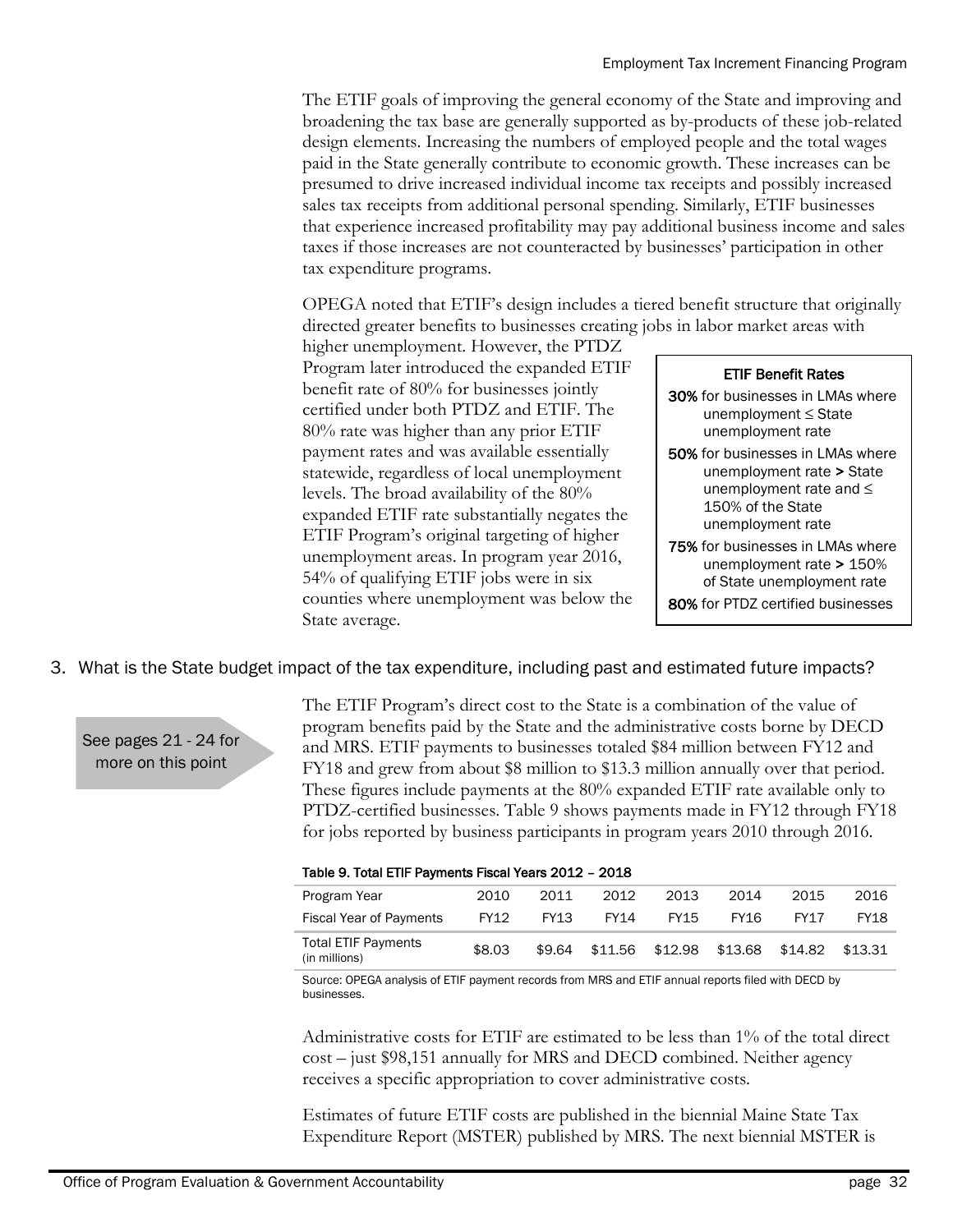expected in early 2019 and should include projected fiscal impacts for FY19 and FY20. OPEGA noted that MRS has typically reported ETIF's projected future costs in combination with two other, smaller programs. This has made it impossible to know the projected cost for ETIF alone. We suggest that MRS separate these estimates in future MSTERs to ensure projected ETIF costs are clear.

OPEGA used economic modeling to estimate the net impact on the State based on direct and indirect impacts to State revenues from qualifying jobs associated with ETIF payments in FY12 through FY18. This economic modeling is discussed beginning on page 19 with the net budget impact analysis beginning on page 21.

4. To what extent is it likely that the desired behavior might have occurred without the tax expenditure, taking into consideration similar tax expenditures offered by other states?

See pages 18 - 19 for more on this point

The most difficult question in any tax incentive evaluation is whether the program actually changed participants' behavior. It is also a key question for ensuring good fiscal stewardship and determining the activity and outcomes directly attributable to the program.

ETIF has a statutory provision that seems intended to ensure that the only businesses approved to participate in the program are those whose projects would not go forward without the program's benefits. However, OPEGA found this "but for" provision is not a meaningful filter on program entry. As a result, we cannot assume that absent ETIF benefits fewer jobs would have been created by participating businesses.

OPEGA researched other states to assess whether ETIF might be a factor affecting business decision-making when Maine was in competition with other states. We identified 10 other state programs similar to ETIF and found that Maine's 80% ETIF benefit level available to PTDZ-certified businesses falls roughly in the middle of the benefits offered by those states. Most of the comparable programs in other states had design elements that seemed intended to limit program benefits to businesses most likely to have their behavior impacted by program benefits. However, only four states implemented "but for" requirements with two of them using an attestation approach like Maine.

To gather perspectives for estimating the extent to which tax incentives like ETIF impact business activity, OPEGA reviewed academic literature and evaluations of programs similar to ETIF in other states. Applying our research results to the specific characteristics of the ETIF Program, we estimate that approximately 13.1% of qualifying jobs were potentially created due to the availability of ETIF benefits. OPEGA notes that this estimated attribution rate may slightly overstate the program's impacts for reasons discussed in the report's appendices. That said, we offer it as a starting point for discussing the program's potential outcomes and as an alternative to the unsupported assumptions that the program's benefits changed the behavior of all – or alternately, none – of the businesses participating in it.

Another factor impacting the likelihood that jobs associated with ETIF would have been created anyway is the degree to which the business projects associated with ETIF jobs are also supported by other State programs, such that the same jobs might be at least partially attributed to the other programs as well. With regard to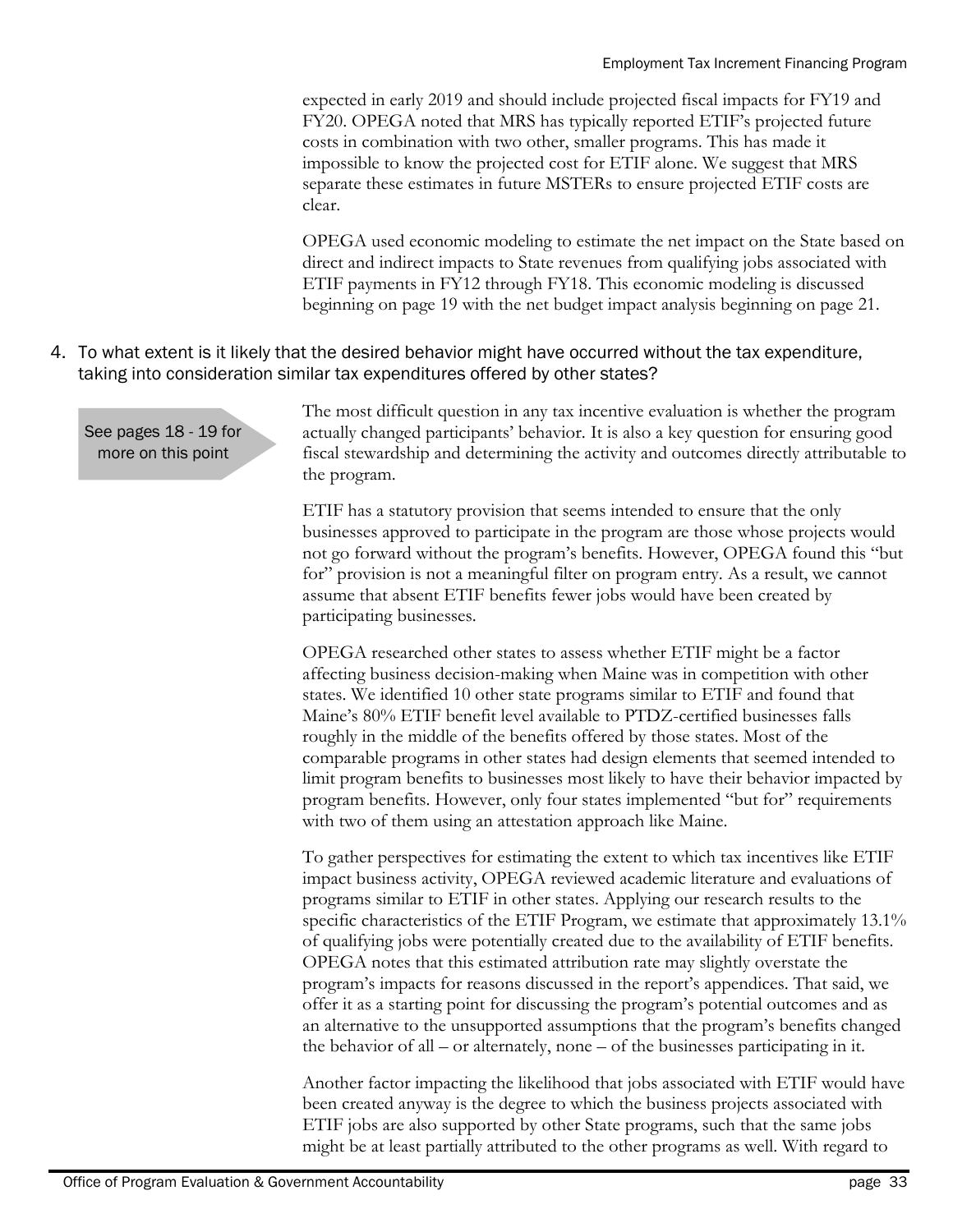PTDZ, it seems likely that a substantial portion of the jobs OPEGA attributes to ETIF could be attributed to PTDZ as well, since participants of one program typically participate in the other. However, we were unable to quantify the degree of overlap between the programs in this evaluation. For other programs we either did not have all the data necessary to factor potential overlap with ETIF into our analyses or confidential restrictions on data prevented us from doing so.

More detail about all of the factors and assumptions relevant to OPEGA's estimation of impact ETIF had on business behavior begins on page 19.

#### 5. To what extent is the tax expenditure achieving its purposes, intent or goals, taking into consideration the economic context, market conditions and indirect benefits?

See pages 27 - 28 for more on this point

ETIF's most specific goal is encouraging the creation of net new quality jobs in Maine. OPEGA analyzed data from annual reports filed by ETIF businesses to assess the extent to which this goal had been achieved.

OPEGA found that total direct jobs supported by ETIF averaged 7,835 in any one year between program years 2010 and 2016. The qualifying jobs reported generally increased over the period with 9,588 jobs reported in 2015 and 9,104 jobs reported in 2016. These are the total jobs that qualified for ETIF payments in a year, but not all of these jobs were new in that year. Once created, new qualifying jobs may continue to be claimed by eligible businesses for up to 10 years. As a result, the majority of the jobs reported in any year were originally created in some prior year.

OPEGA estimated that 9,863 new qualifying jobs were added by ETIF-certified businesses between calendar years 2011 and 2016. Applying the attribution factor of 13.1% supported by our literature review suggests that up to 1,295 of the new jobs created between 2011 and 2016 could reasonably be attributable to ETIF. Table 10 shows the total qualifying jobs reported, the number of those we estimated were new in each program year and the number of those we estimated were attributable to ETIF.

#### Table 10. ETIF Impact on Employment for Program Years 2010 – 2016

|                                                                                             | 2010    | 2011  | 2012  | 2013  | 2014  | 2015  | 2016  | Total |
|---------------------------------------------------------------------------------------------|---------|-------|-------|-------|-------|-------|-------|-------|
| # Qualifying Jobs Reported                                                                  | 5.908   | 6.245 | 7.093 | 8.178 | 8.728 | 9.588 | 9.104 | $***$ |
| # Unique New Qualifying Jobs<br>(subset of qualifying jobs reported)                        | $\star$ | 1194  | 1592  | 1385  | 1797  | 2304  | 1591  | 9.863 |
| #Unique New Jobs Possibly<br><b>Attributable to ETIF</b><br>(subset of new qualifying jobs) |         | 157   | 209   | 182   | 236   | 302   | 209   | 1,295 |

\* OPEGA could only estimate new hires for 2011 – 2016 because the calculation was based on incremental jobs.

\*\*Qualifying jobs reported cannot be summed across years because the majority of jobs included in each yearly total are also included

in one or more prior years as well.

Source: OPEGA analysis of ETIF data obtained from DECD and MRS.

We also assessed the degree to which the jobs supported by ETIF were high quality jobs, as defined by statute. To do this, we compared the annualized compensation for reported jobs in 2015 to the income requirements for qualifying jobs in that year. Qualifying jobs must offer income greater than the most recent annual per capita income in the county in which the job is located. The only exception to this rule is for jobs created at call centers in Washington or Aroostook counties. We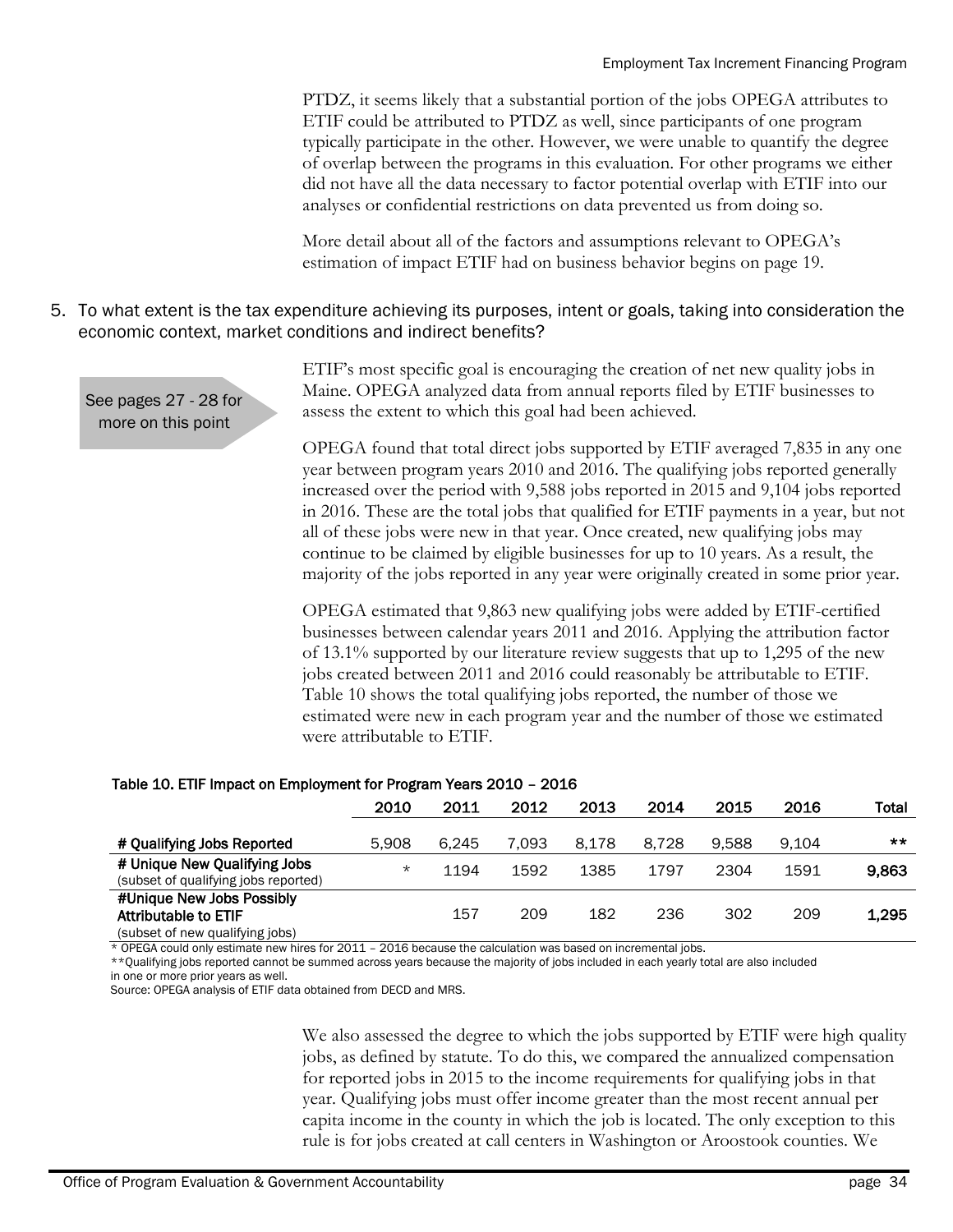found that roughly 73% of jobs reported in 2015 had annualized compensation that exceeded the minimum threshold by more than 20%. This suggests that the majority of the jobs associated with ETIF payments significantly exceed the standard of quality established by the Legislature.

OPEGA used economic modeling to estimate the degree to which job creation attributable to ETIF has impacted Maine's tax base and contributed to the general economy of the State. Assumptions and limitations relevant to the economic modeling, and OPEGA's estimates for these outcome measures, are discussed beginning on page 28.

#### 6. To what extent is the tax expenditure a cost-effective use of resources compared to other options for using the same resources or addressing the same purposes, intent or goals?

See pages 28 - 29 for more on this point

OPEGA found ETIF's breakeven point to be approximately 11.5%. This means that the program's impacts outweigh its direct costs if at least 11.5% of the business activity supported by the program would not have occurred if the program's support had not been available. ETIF's design lends itself to a low breakeven point both because benefits are only available to businesses that create jobs – a key driver of economic growth – and because the benefits paid by the program are relatively low – roughly 2.6% of increased employment costs associated with qualified jobs.

ETIF's relatively small payment amount can be seen as both a strength and a weakness for the program. On one hand, a smaller benefit means that the program presents a lower financial risk to the State. On the other hand, a smaller benefit is also less likely to be of a great enough magnitude to truly affect businesses' location or expansion plans in Maine.

Despite the relatively small magnitude of ETIF benefits, stakeholders suggest that the program may still affect business decisions by conveying the State's goodwill toward businesses. Others suggest the program may affect business decisions by compensating businesses, to some degree, for increased costs associated with barriers to growth in Maine – such as weaknesses in infrastructure or workforce skills. However, OPEGA notes that the program does not, nor is it designed to, directly address those barriers.

Best practices in evaluation of program impact and cost-effectiveness compare the estimated impacts of the program being evaluated to what could be expected from using the same amount of funds in a different way. The estimated impacts of ETIF could, for example, be compared to the impact of directing same amount of State funds to education spending, infrastructure investment, or across-the-board tax cuts. This type of comparative analysis was not performed in this evaluation because it would require more sophisticated fiscal modeling than OPEGA currently has access to.

Additional analysis of cost-effectiveness is discussed beginning on page 28.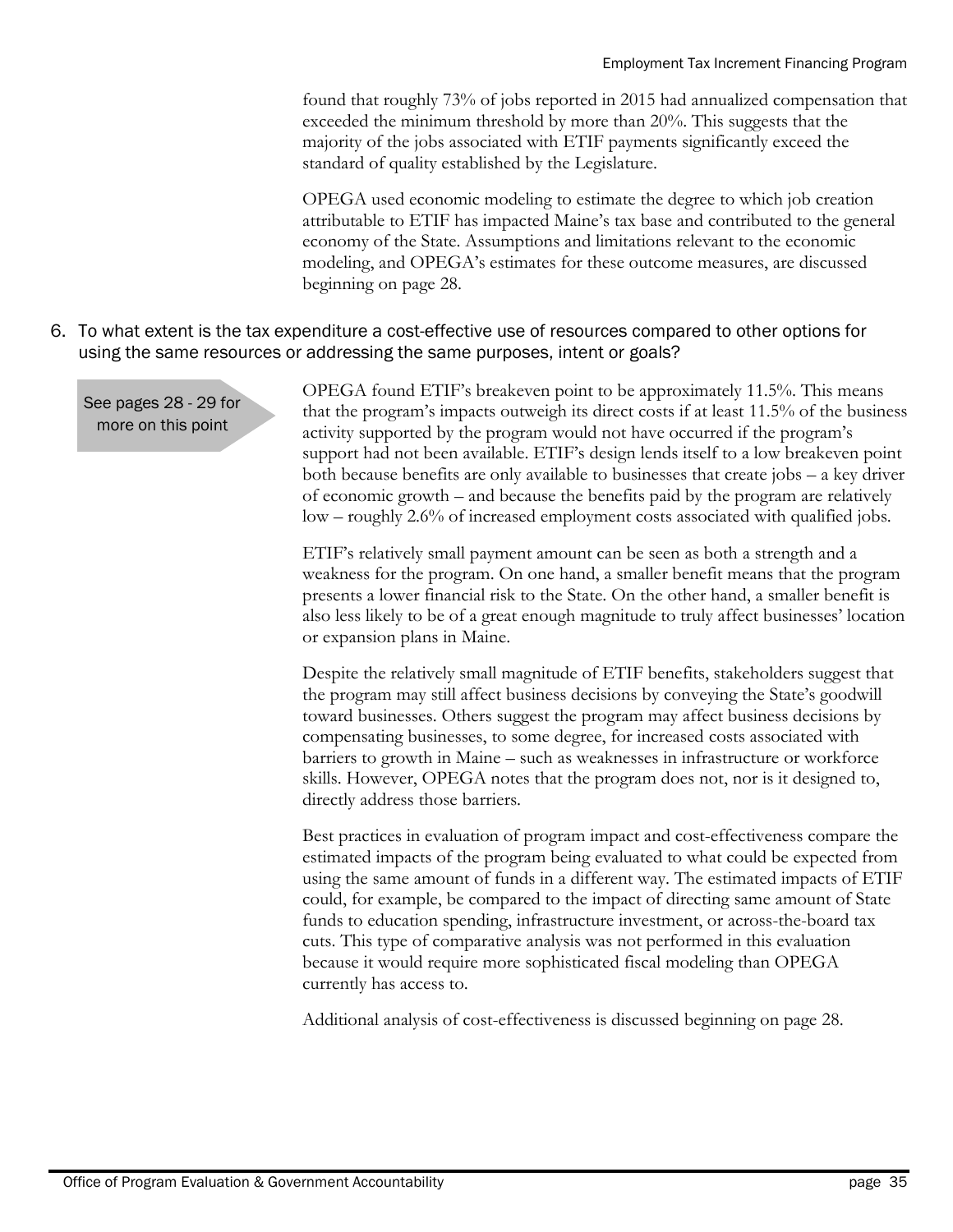7. To what extent are there other state or federal tax expenditures, direct expenditures or other programs that have similar purposes, intent or goals as the ETIF Program and to what degree are any similar initiatives coordinated, complementary or duplicative?

See pages 29 - 30 for more on this point

OPEGA did not find the ETIF Program to be exactly duplicative of any other State programs. However, it is only one of a number of programs in Maine with a goal of encouraging job creation. For example, both the PTDZ Program and the newly enacted Major Business Headquarters' Expansion (MBHE) Program target job creation as well. Both PTDZ and the MBHE Program allow certified businesses to receive benefits based on many of the same new jobs that qualify for ETIF payments. However, the MBHE Program has a narrower scope and under current statute allows for only two business projects to participate. In contrast, ETIF is more broadly available and can accommodate a large number of participants.

Two other state programs impacted ETIF participation but do not any longer. Prior to 2016, ETIF statute required that a business exhaust its benefits available under the Jobs and Investment Tax Credit (enacted in Title 36 § 5215) prior to claiming any ETIF benefits. As of 2016, the Jobs and Investment Tax Credit stopped accepting new claims and so no longer impacts ETIF eligibility. ETIF statute also formerly prohibited participants from claiming jobs for ETIF that were also being claimed in connection with a State Tax Increment Financing District. In 2017 this provision in ETIF's statute was repealed to reflect the fact that State Tax Increment Financing Districts<sup>19</sup> (under Title 30-A  $\S$  5242) had been repealed in 2003.

### 8. To what extent is the State's administration and implementation effective and efficient?

See pages 9 - 15 for more on this point

DECD and MRS jointly administer the ETIF Program. DECD is primarily responsible for certifying program participants, collecting and processing annual reports while MRS is responsible for authorizing and making payments. OPEGA found that both agencies are efficiently getting ETIF benefits to eligible businesses within existing resources. However, there are opportunities to improve administration and availability of program data by:

- addressing information technology and staffing challenges, which may require additional resources at DECD;
- maintaining accurate program records and ensuring appropriate payments; and
- updating State agency rules to reflect substantive statutory changes.

In addition, OPEGA found that conflicts in statute make it unclear which ETIF records may be publicly disclosed and which must be held confidential. This lack of clarity creates uncertainty for administering agencies about the level of protection required for data and about what can be disclosed publicly.

 $\overline{a}$ <sup>19</sup> This is not the same program as Municipal Tax Increment Financing districts administered under Title 30-A §§ 5221 - 5235.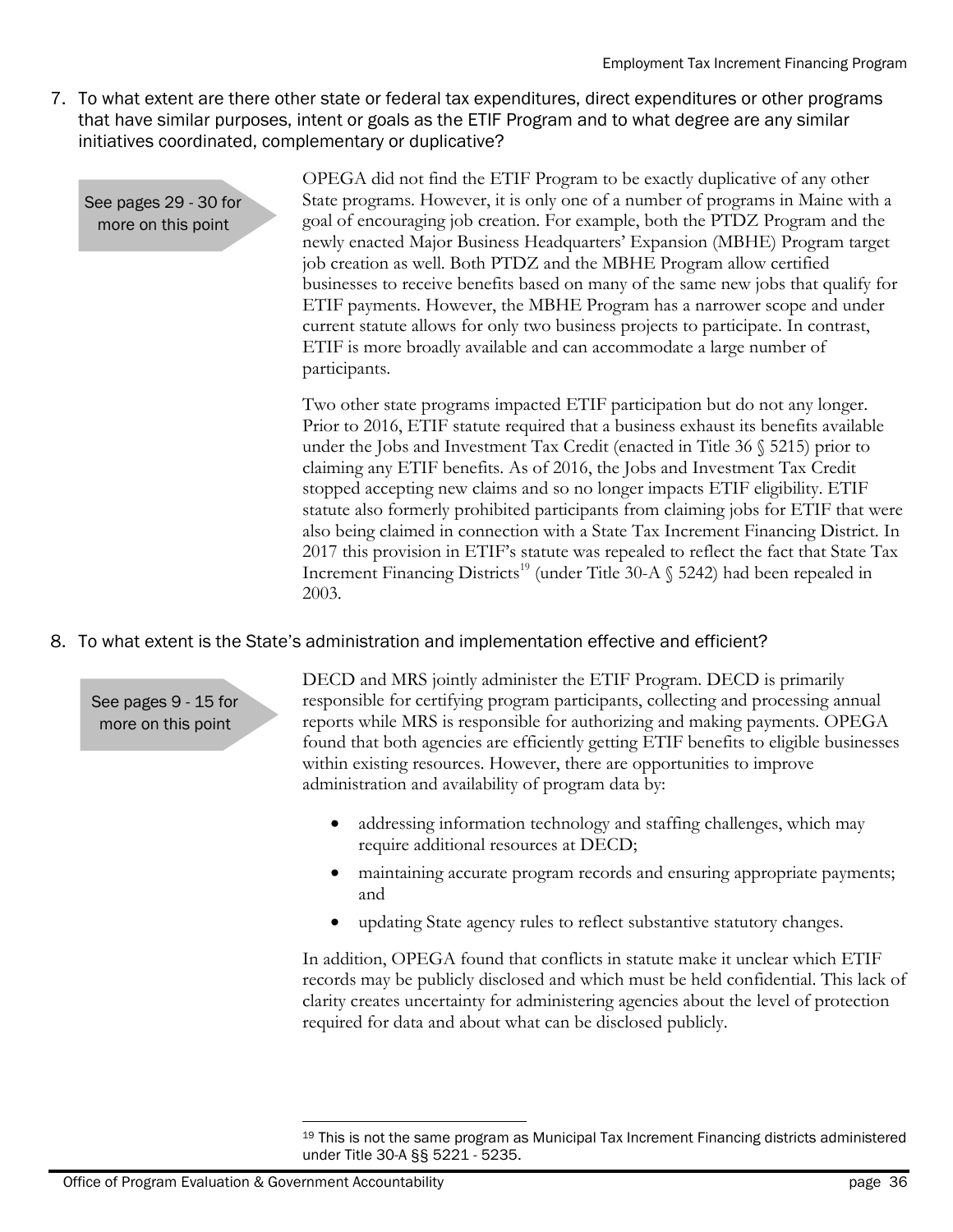# Performance Measures Calculated by OPEGA

Table 11 includes measures of ETIF's activity calculated by OPEGA based on the evaluation parameters for this review approved by the GOC. All measures were calculated by OPEGA using data obtained from DECD and MRS. Economic impact modeling was used to calculate these measures where appropriate and applicable. The inputs and assumptions underlying that modeling are detailed beginning on page 19.

| Table 11. Measures of ETIF's Activity                                           |                                                                                                                                   |
|---------------------------------------------------------------------------------|-----------------------------------------------------------------------------------------------------------------------------------|
| Total # of businesses receiving ETIF                                            | 208 unique businesses for FY12 - FY18                                                                                             |
| benefits                                                                        | 142 businesses in FY17 and 135 in FY18                                                                                            |
| Total \$ value of ETIF benefits received                                        | \$84 million total for FY12 - FY18                                                                                                |
| by businesses                                                                   | \$14.8 million in FY17 and \$13.3 million in FY18                                                                                 |
| Total direct program cost (ETIF benefits                                        | \$14.9 million in FY17 and \$13.4 million in FY18                                                                                 |
| plus administrative costs)                                                      | (admin costs are less than 1% of total cost)                                                                                      |
| Average ETIF payment per business                                               | For FY12 - FY18:                                                                                                                  |
|                                                                                 | Average annual payment ranged from \$90,228 to \$113,431;<br>Annual payment to the 10 highest paid businesses averaged \$695,182; |
|                                                                                 | Annual payments to the 10 lowest paid businesses averaged \$5,532                                                                 |
| Impact on businesses' labor costs                                               | Benefits averaged 2.6% of additional payroll costs associated with                                                                |
|                                                                                 | qualifying new employees                                                                                                          |
| Total \$ value of direct payroll and                                            | Annual value of payroll and benefits averages approximately \$68.5                                                                |
| benefits associated with new quality<br>jobs attributable to ETIF               | million for FY15 - FY1820                                                                                                         |
| Comparison of actual wages and                                                  | 73% of ETIF jobs in 2015 had annualized compensation that exceeded                                                                |
| benefits for qualifying jobs to minimum                                         | the minimum threshold by more than 20%                                                                                            |
| requirements                                                                    |                                                                                                                                   |
| Net impact on State budget                                                      | Positive net impact of up to \$11.7 million across FY12 - FY18                                                                    |
| attributable to ETIF (using economic                                            |                                                                                                                                   |
| modeling to include indirect benefits)                                          |                                                                                                                                   |
| Indicators of economic impact<br>attributable to ETIF (using economic           | Estimated average additional State and local tax revenue of up to \$24.4<br>million annually for FY12 - FY18;                     |
| modeling to include indirect benefits)                                          | Additional GSP of up to 0.42% annually for FY12 - FY18                                                                            |
| Total # of new qualifying jobs                                                  | Up to 1,295 new qualifying jobs added by ETIF certified businesses                                                                |
| attributable to ETIF                                                            | between 2011 and 2016 <sup>21</sup>                                                                                               |
| Cost per new qualifying job attributable                                        | Roughly \$94,000 in one-time total cost per direct job <sup>22</sup>                                                              |
| to ETIF                                                                         |                                                                                                                                   |
| Value of additional payroll & benefits                                          | An average of \$4.96 realized in annual payroll and benefits per \$1 of                                                           |
| for qualifying employees attributable to<br>ETIF per dollar of program payments | State cost for FY15 - FY18                                                                                                        |
|                                                                                 |                                                                                                                                   |
| Gross State Product generated per<br>dollar of total ETIF payments              | Up to \$19.28 in GSP per \$1 of State cost across FY12 - FY18                                                                     |
| Source: OPEGA analysis of data received from administering agencies.            |                                                                                                                                   |

 $\overline{a}$ 

<sup>20</sup> Data limitations prevented OPEGA from calculating the value of payroll and benefits over the time span FY12 – FY18 as was done for most other measures. <sup>21</sup> New jobs in 2010 could not be calculated because new jobs were estimated based on

additions over prior year claims and 2010 was the first year for which OPEGA had jobs data. <sup>22</sup> Based on the assumption that jobs qualify for ETIF for an average of eight years.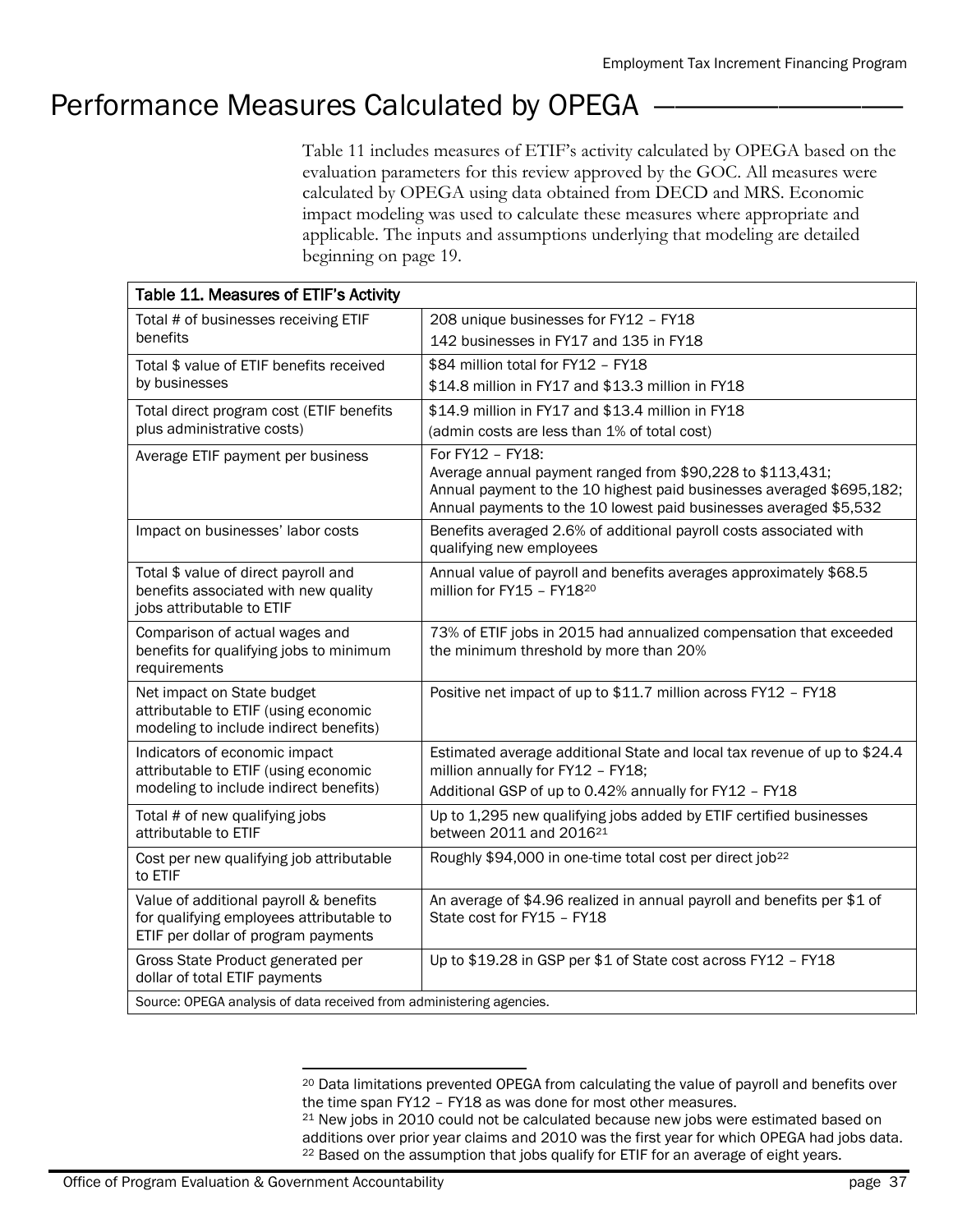# Recommendations —

1

# ETIF's Objectives Should Be Reconsidered Based on Maine's Current Economic Development Needs

In the 20 years since ETIF's enactment, the program has not had its goals or design reassessed to determine whether they adequately respond to current State economic conditions and needs. Stakeholders representing the business community interviewed by OPEGA universally stressed that ETIF, and the closely-connected PTDZ Program, are the key economic development programs Maine can use to attract and support business growth. The two programs are considered so key because they are the most broadly applicable programs with the most substantial benefits in the State. Without them, stakeholders say Maine would be at a significant disadvantage in comparison to other states.

At the same time, some stakeholders OPEGA interviewed felt that ETIF's focus on job creation may not address the State's most critical current barriers to economic growth, or the most critical areas of need, for some businesses in the State. OPEGA saw this theme reflected in other reports about Maine's economy or economic development programs and in the ways the program has been used that do not appear to be exactly what was intended.

 $\bullet$  Barriers to economic growth – Though the ETIF Program may essentially compensate businesses for the difficulty of coping with barriers to growth, it does nothing to address these issues directly or to reduce their impact on

businesses in the future. OPEGA reviewed Maine Development Foundation's 2017 *Measures of Growth* report, and noted the report indicated Maine has critical deficiencies in development of a skilled workforce and transportation infrastructure. Workforce challenges were also noted in the 2018

"Companies and institutions continue to cite problems finding qualified workforce in the State or attracting workers to Maine."

*ICA's 2018 Report*

*Comprehensive Evaluation of Maine's Research & Development and Economic Development Incentive and Investment Programs* report prepared for DECD by Investing Consulting Associates (ICA).

Prevention of major workforce reductions – Although there appears to be agreement that preventing losses of major employers in the State is important and worthwhile, Maine has no programs designed for these situations. OPEGA noted in reviewing ETIF data that the program has occasionally been used in the past to support the retention of jobs at financially distressed companies. This use of ETIF appears to be outside of the program's intent to create net new jobs, but may be filling a gap in the State's economic development toolbox.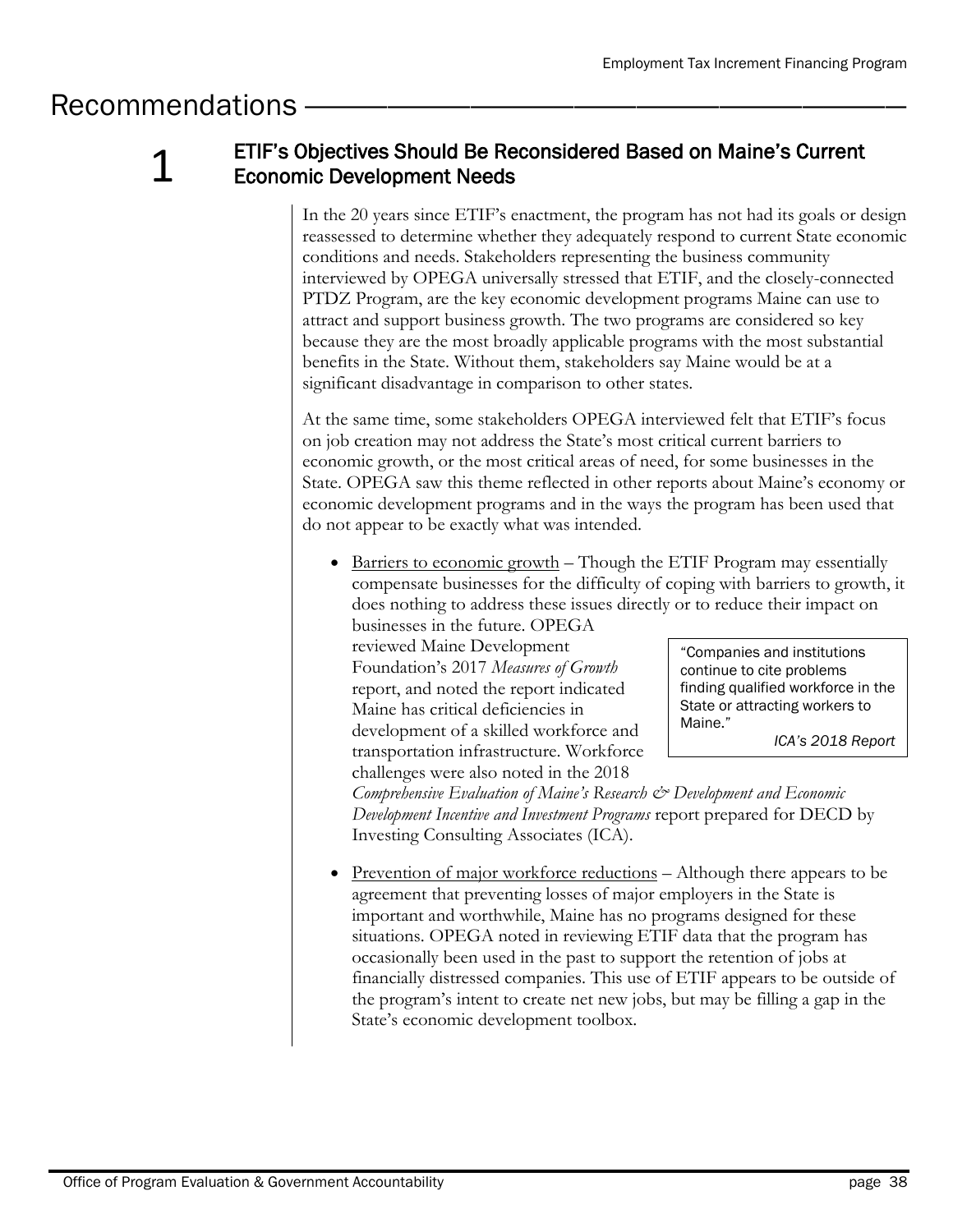Supporting businesses at various stages of development – Stakeholders pointed out that ETIF is really for mature businesses and that the State has little to no support for businesses in other development stages that may not be ready to add many employees yet. While supporting mature businesses is valuable, some stakeholders felt that more, or better, programs were needed to help businesses that were not yet mature get access to the capital they need to grow.

### Recommended Legislative Action:

The Legislature may want to consider whether ETIF should be updated, or replaced, to better respond to Maine's current economic conditions. Such an assessment would be most effective and meaningful in the context of a State economic development strategy like the one described in LD 367, considered during the second regular session of the  $128<sup>th</sup>$  Legislature<sup>23</sup>. It may also be useful to consider the results of the DECD studies required as part of LD 1654, which was enacted during the 128<sup>th</sup> Legislature's Second Special Session to extend the PTDZ Program.

If the Legislature decides to consider updating or replacing ETIF, the consideration should involve administering agency staff and business community stakeholders, and should be approached in a way that limits uncertainty for the business community and recognizes ETIF's position as one of Maine's most relied upon economic development programs. This could include ensuring that any changes to ETIF are phased in slowly and that if ETIF is to be replaced, its replacement is active before ETIF is phased out.

 $\boldsymbol{\mathcal{V}}$ 

### ETIF's Requirements Should Be Reviewed in Light of Current Business Realities and Updated Where Necessary

Many ETIF requirements have not been updated since the program was enacted in 1996. Stakeholders interviewed by OPEGA pointed out that some of the original design elements may no longer reflect the realities of the current business environment or may prevent some businesses from participating in the program. Some of the design elements that stakeholders raised to OPEGA include:

 Health insurance and retirement benefit requirements – Stakeholders noted significant changes in the health insurance market and in retirement benefits. For example, some employers are now providing reimbursement to employees for insurance purchased on the marketplace rather than providing traditional employer-based health insurance. Neither ETIF's statute nor the program's rules address whether this type of health insurance benefit would meet the health insurance requirement for an ETIF qualified employee. Statute and rules also do not acknowledge situations where employees decline the offered coverage because they have access to coverage they prefer through a spouse.

 $\overline{a}$ <sup>23</sup> LD 367 was carried over to Second Special Session of the 128<sup>th</sup> Legislature and died on the appropriations table when the Legislature adjourned.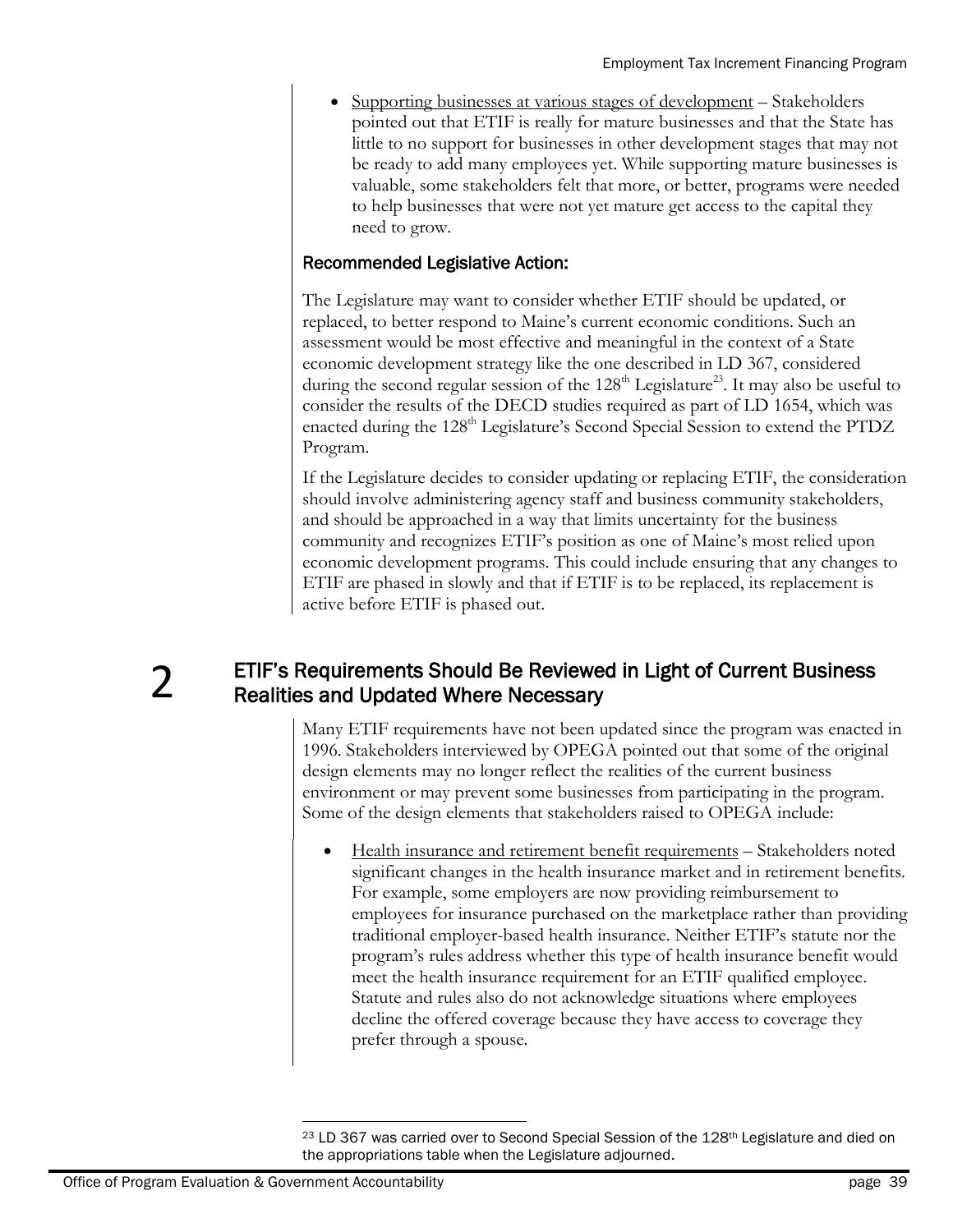- Wage requirements Stakeholders agreed that a wage requirement was an important element for a quality jobs program like ETIF. However, they noted that the particular income requirement in ETIF can prove challenging for employers to meet because the threshold is per capita income which can be driven up by non-wage factors such as dividend income. Setting an income requirement as a certain percent above minimum wage was suggested as an alternative.
- Employment baseline lookback ETIF's employment baseline is calculated based on the greater of average employment levels in the past 12 or 36 months. Stakeholders noted that the business environment moves so rapidly today that a 36 month lookback can be problematic. An example of this would be a business that lost 25% of its workforce during the Great Recession of 2008, and considered an expansion to a new product line in 2010 in hopes of returning to profitability. A baseline calculated for this company in 2010 would include their employment prior to the 25% workforce reduction, rather than recognizing the business's new reality.

### Recommended Management Action:

DECD should review ETIF's requirements, with input from stakeholders, to identify those in need of updating. The Department should then make a proposal to the Legislature describing the changes the Department would suggest.

3

# Statute Should Be Amended to Clearly Reflect All Intended Outcomes Against Which ETIF's Effectiveness Will Be Measured

The goals and measurable outcomes against which the ETIF Program should be assessed are not clearly articulated in statute. For the purposes of this review, OPEGA identified the program's goals from Title  $36 \text{ } \text{\textdegree{}}6752$  which states that the program "is established to encourage the creation of net new quality jobs in this State, improve and broaden the tax base and improve the general economy of the State." However, ETIF statutory definitions also include tiered benefit rates that suggest a possible intention to target more economically distressed areas of the state by directing higher benefits to businesses in LMAs with higher unemployment.

### Recommended Legislative Action:

The Legislature should add a section to ETIF's statute to clarify the program's intended outcomes and how the program's success should be measured in future evaluations. Model language can be found in similar provisions enacted by the  $128<sup>th</sup>$ Legislature for the PTDZ Program (Title 30-A  $\S$  5250-P(2)) and the MBHE Program (Title 36  $\S$  5219-QQ(5)).

In considering the degree to which targeting economically distressed areas is a goal for ETIF, the Legislature should review the results of the DECD study of whether geographical limitations under the PTDZ Program should be amended. This study is required as part of the bill which extended the PTDZ Program, LD 1654, enacted during the Second Special Session of the  $128<sup>th</sup>$  Legislature, and is to be reported out by January 15, 2019.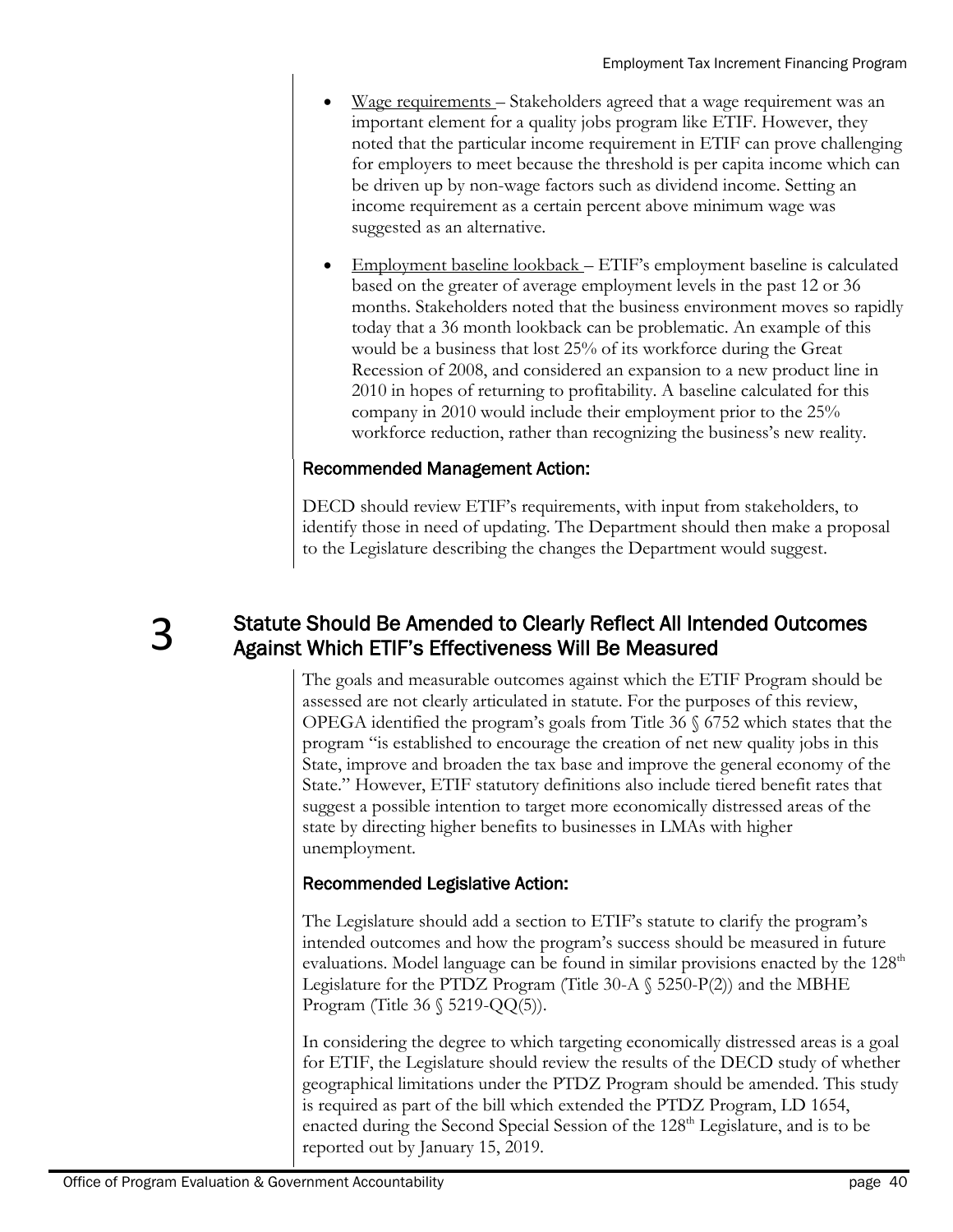# ETIF's Statute or Rule Should Be Amended to Support Effective Implementation of the "But For" Application Requirement

ETIF's statutory "but for" requirement appears intended to require that a business's ETIF application can only be approved if the business would not expand, and create jobs, without the program's benefits. However, as this requirement is currently implemented, it can be met by any business. This is possible because a business can attest truthfully that its project would not go forward without ETIF benefits for any number of reasons. For example, a business could set a particular profit expectation for the project that would not be met without ETIF benefits. OPEGA understands that some businesses may also feel justified in claiming they meet the "but for" requirement based on the logic that they know that the ETIF Program exists, and therefore, they would not be fulfilling their obligation to their shareholders if they did not secure ETIF benefits to improve the profitability of their development projects.

OPEGA observed that the current "but for" requirement's vague and subjective nature leaves program administrators at DECD caught between conflicting duties. One duty is to limit the program as required, which, by definition suggests filtering out some program applicants. Meanwhile another duty is to the Department's goal of maximizing economic growth in Maine. This goal is readily achieved by distributing ETIF benefits to as many businesses as possible, since every project has the potential to add something to the economy and the statutory cap on ETIF benefits far exceeds all benefits requested annually. Under these circumstances – and with no clear criteria in statute or rule – there is little support for DECD to deny an ETIF application, even if the Commissioner does not believe that the proposed project would not happen "but for" the availability of ETIF benefits.

OPEGA found the desire to limit funding from economic development programs to projects that wouldn't occur without the incentives to be common among other states with similar programs. However, few of these states currently have similar "but for" provisions in place. Those that do have these requirements find them similarly difficult to enforce and unlikely to be meaningful. Instead, other states have tackled this challenge by limiting program benefits to a more specific subset of businesses or by using caps on program benefits or participants. A few, such as North Carolina, perform an in-depth analysis of each business project up-front to ascertain the degree to which benefits from the state would impact the business's behavior and render a positive net impact on the state budget.

### Recommended Legislative Action:

The Legislature should direct DECD to bring forward a proposal for amendments to statute or rule to make the "but for" application requirement effective. At a minimum, the amendments should accomplish two objectives. The first objective is to define the criteria that must be met for ETIF's "but for" application requirement to be satisfied. The second objective is to establish the requirements for documentation to be submitted, and maintained, as evidence that a business meets the "but for" criteria.

 $\Delta$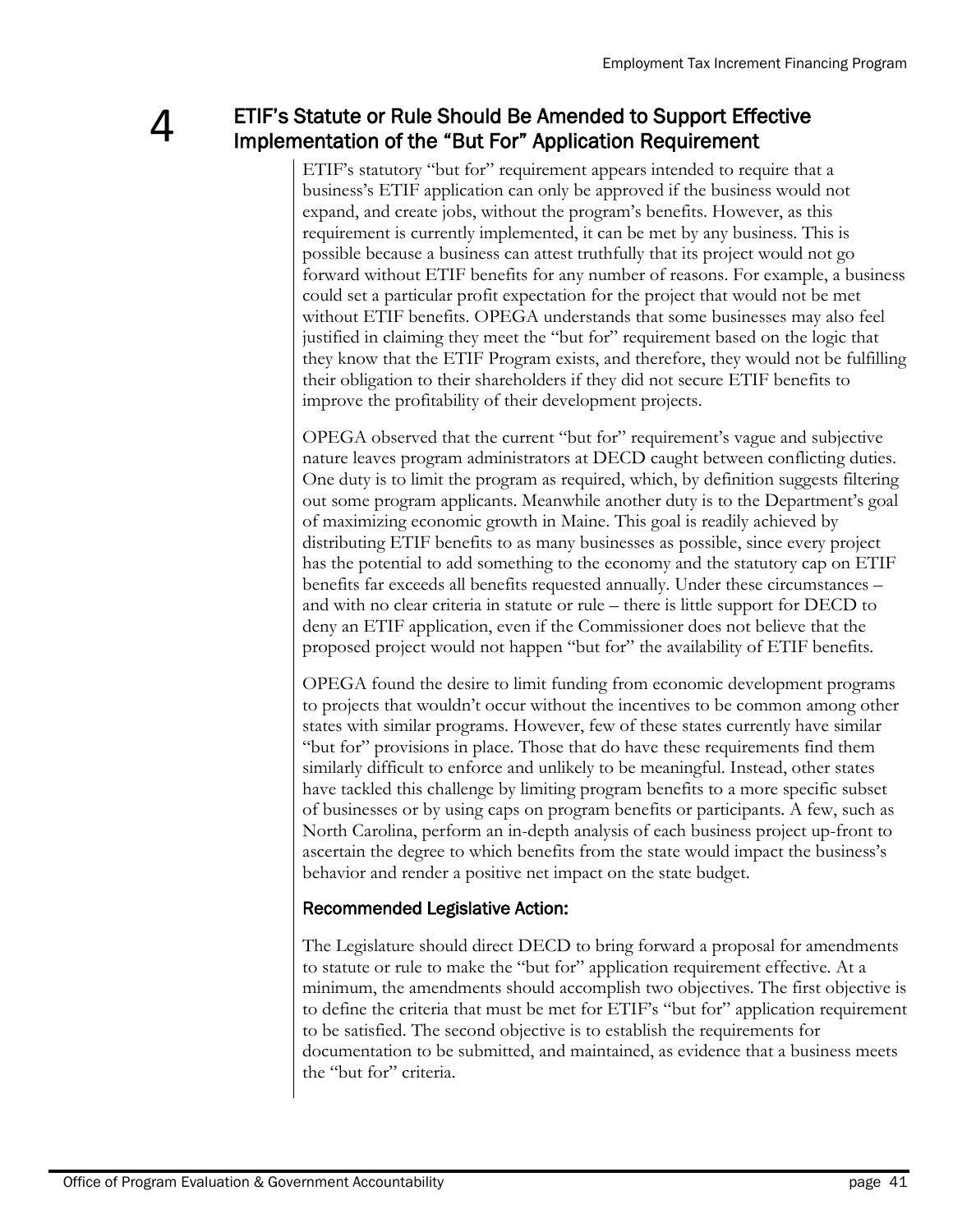The goal of establishing criteria is to provide a clear basis for DECD decisions about whether individual ETIF applications meet the "but for" requirement. A few examples of possible criteria include poor access to capital; infrastructure barriers that increase the cost of an expansion in Maine in comparison to other locations; or competitive economic incentives offered by other states or countries to a business that could easily relocate outside of Maine.

Specifying in statute, or rule, which conditions should justify approval of an otherwise eligible ETIF application – and conversely, whether any specific conditions should be excluded – would improve guidance for DECD and ensure a common understanding about the types of projects the program is intended to support. However, most imaginable "but for" criteria are still subjective in nature. This makes them difficult to prove conclusively and easy to render ineffective in implementation.

To support effective implementation of the new criteria, OPEGA also recommends statutory, or rule, changes to require increased "but for" documentation. Strong documentation standards would require applicants to submit detailed and specific evidence to validate that the "but for" criteria have been met. Also, DECD would need to keep similarly detailed documentation to support decisions to approve or deny ETIF applications. Review of the DECD's documentation at future intervals could provide useful information to support future review – and, if needed, revision – of the "but for" criteria.

If changes are made to ETIF's "but for" requirements, the Legislature should consider applying the same changes to the PTDZ Program in order to avoid confusion for businesses participating in both programs. The Legislature may also want to consider whether the same "but for" approach could be applied uniformly across all tax expenditure programs for which it is applicable. An across-the-board approach could simplify and clarify the application process for businesses.

5

# ETIF's Economic Consideration Requirements Should Be Made More Explicit or Eliminated

OPEGA found the statutory requirements limiting ETIF certification to projects that will make an economic contribution to the State (Title 36  $\S$  6756(2)) while not resulting in substantial harm to existing businesses (Title  $36 \text{ } (6756(3))$ ) are ineffective in meeting their presumed intent. Both DECD's Commissioner and the State Economist reported to OPEGA that they could not remember a time when an ETIF application had been denied on the basis that it failed to meet these economic consideration requirements. There was a shared sentiment that an application would likely never be turned down on this basis because those involved have generally believed that all business projects involving job growth contribute to economic growth, and that the benefits of these projects in the State outweigh any potential detriment to existing businesses. OPEGA also observes that the vague language in these statutory requirements leaves DECD with nothing to support an appropriate decision to deny an ETIF application.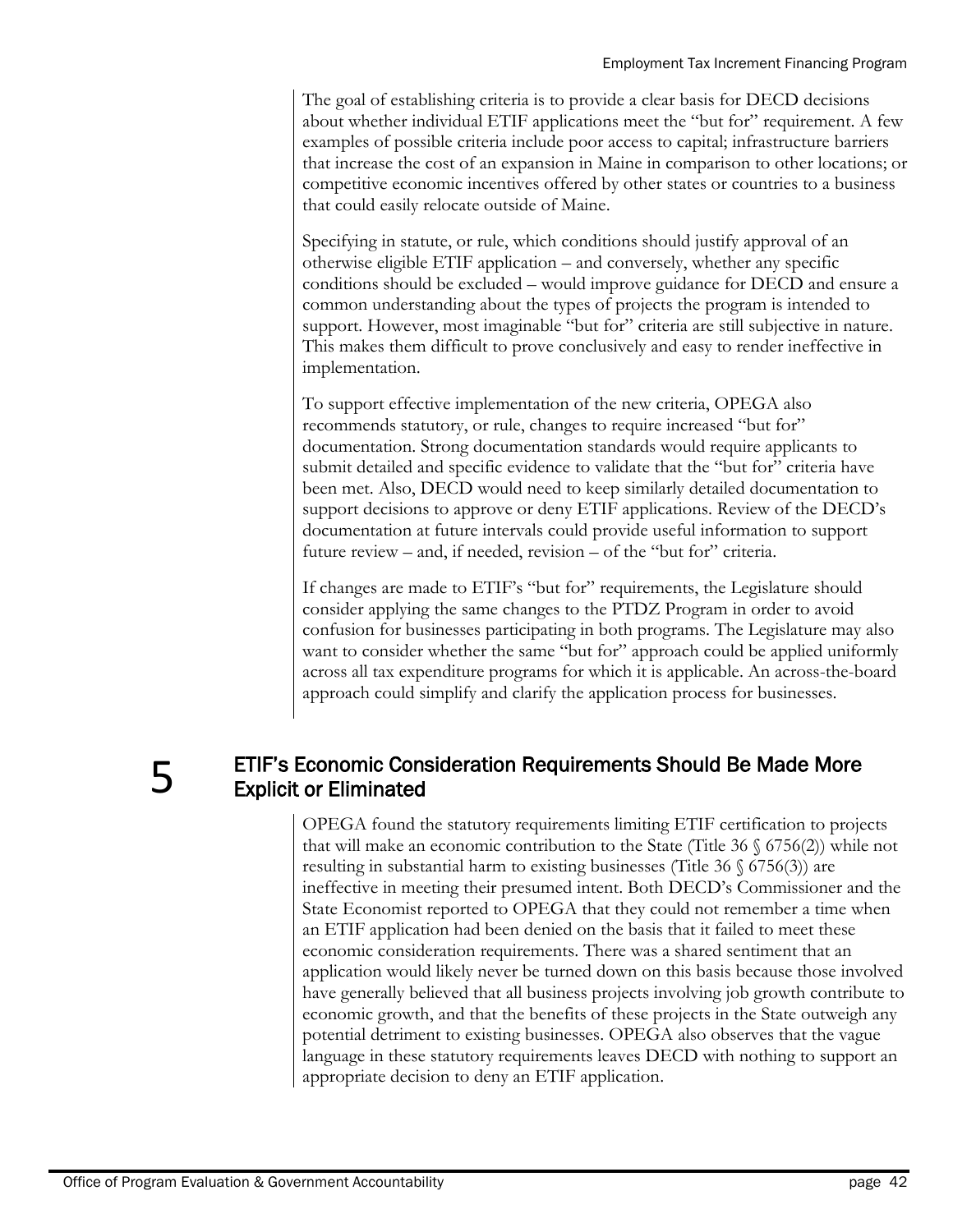It is reasonable to assume that ETIF projects will make an economic contribution to the State since the projects must include creation of at least five new jobs. The creation of jobs is, in and of itself, an economic contribution. Thus, the requirement to make an economic contribution is redundant unless some contribution over and above job creation is expected. The prohibition of substantial harm to existing businesses, however, is not similarly guaranteed by the ETIF's design.

### Recommended Legislative Action:

The Legislature should eliminate the economic contribution requirement under Title 36 § 6756(2) from statute, as this requirement and the program's job creation requirements are redundant. Alternately, if some economic contribution beyond job creation is expected of program participants, then the expected contribution should be made explicit in statute.

The Legislature should also either eliminate, or make more explicit, the requirement that ETIF certification is awarded only if a business project will not cause substantial harm to existing businesses. Quantifying harm to existing businesses is subjective in nature, much like the "but for" requirement discussed in Recommendation 4, and many of the same cautions apply to any attempt to strengthen this provision.

# 6

# The Legislature Should Clarify Whether the Same Qualifying Jobs May Be Claimed for Both ETIF and the MBHE Program

Both ETIF and the recently enacted MBHE Program provide benefits based on creation of new jobs, and statute is silent as to whether the same new jobs may qualify a business for benefits under both programs. Another recently passed program – the Tax Credit for Maine Shipbuilding Facility Investment<sup>24</sup> passed in 2018 – also provides benefits based in part on creation of new jobs. This program specifically prohibits participation by a business participating in ETIF. This prohibition prevents a business from accessing both programs at once, regardless of whether the business is claiming the same qualifying jobs, or differing sets of qualifying jobs, for benefits under the two programs.

Similarly, up until State capital improvement districts were repealed in 2003, ETIF statute disallowed any claims for benefits if otherwise qualified employees were employed within any State tax increment financing district approved under Title 30- A, Chapter 206. This suggests that the Legislature has sought, in the past, to ensure jobs are not being claimed for ETIF that are also being claimed in connection with other State economic incentives.

If the same new jobs associated with the same business project are allowed to qualify under both MBHE and ETIF this could create administrative difficulties for DECD. Currently, there is the potential for a business to have one project under ETIF, and a separate project certified under MBHE. Tracking the potentially different employment baselines under each program would pose an administrative

 $\overline{a}$ <sup>24</sup> P.L. 2017, ch. 361.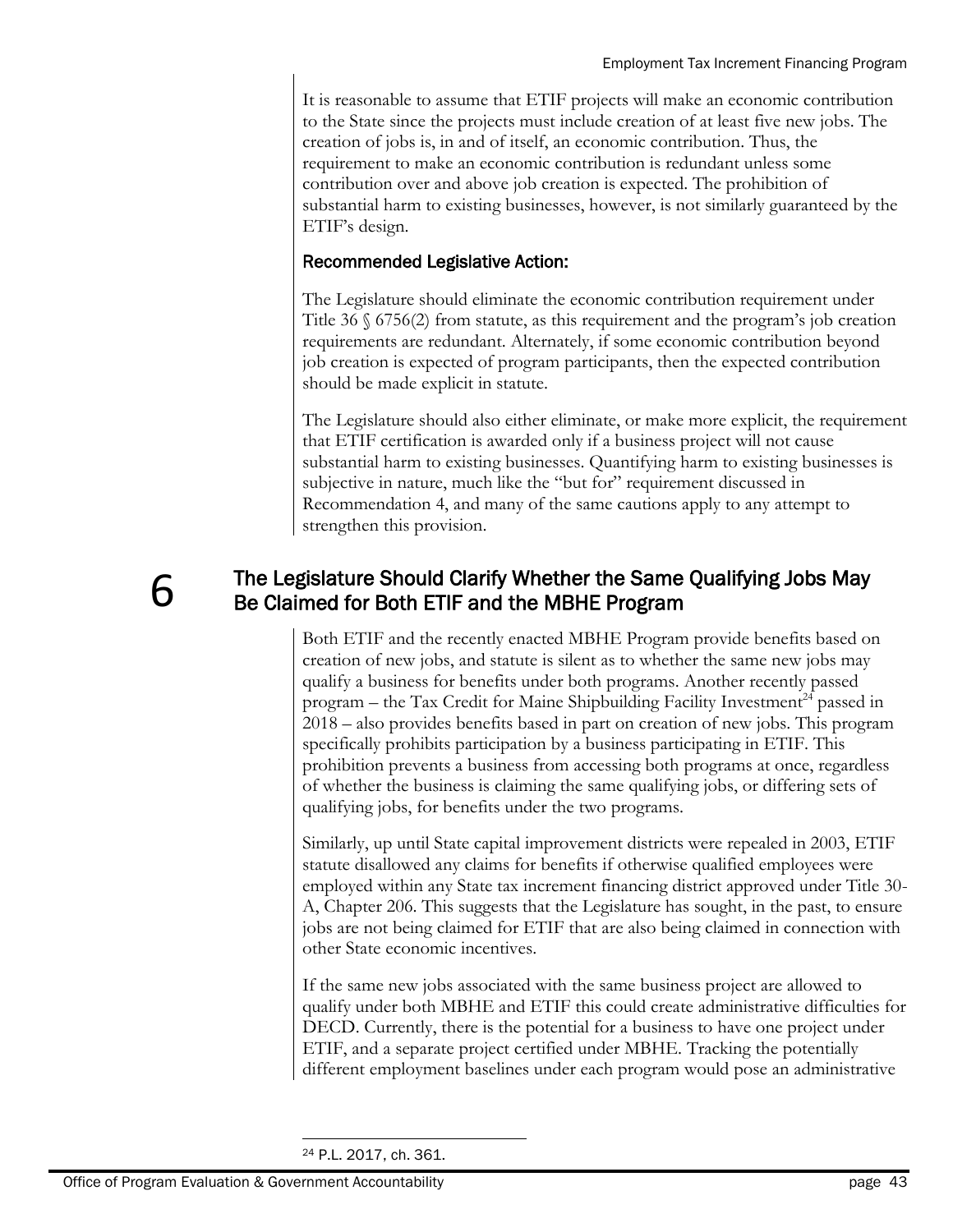challenge, as would monitoring which jobs meet the minimum qualifications for one but not the other, and which jobs qualify for both programs<sup>25</sup>.

### Recommended Legislative Action:

The Legislature should clarify in statute whether participants in ETIF are allowed to also participate in the MBHE Program. In clarifying this point the Legislature should also consider the interaction between ETIF and the newly enacted Shipbuilding Program and should treat the programs consistently.

# 7

### Statute Should Be Amended to Address Businesses That Change **Ownership**

ETIF statute and rules are silent concerning businesses that change ownership. Absent statutory guidance, DECD has adopted internal protocols for handling transfers of ownership under two different sets of circumstances.

- When a business with an active ETIF certification changes ownership. Under these circumstances, DECD allows the active ETIF certificate to be transferred to the business's new owner. Consequently, the business's new owner has the same base level of employment that applied to the prior owner.
- When a business with no ETIF certification changes ownership, and the new owner subsequently applies for ETIF certification. Under these circumstances, DECD does not allow the new owner to be certified with a base employment level of zero, because this would ignore the fact that the business had employees in Maine before the change in ownership. Instead, the Department requires the business's base level of employment to be calculated based on employment levels for the one to three years preceding the ETIF application, regardless of whether the new or prior owner owned the business for that period of time. This protocol attempts to ensures that employees counted for ETIF – those over the base level of employment – are actually *net new to the State*.

OPEGA found that DECD has generally been consistent in applying these internal protocols. We also find that these protocols support ETIF's goal of net new job creation. However, unless these protocols are formalized, there is a risk of actual, or perceived, inconsistent treatment for businesses. There is also a risk that a business could challenge the basis for DECD's internal protocols. Such a challenge could be difficult to defend absent any formal guidelines to justify the decision.

### Recommended Management Action:

DECD should bring a proposal to the Legislature for amendments to statute to address a change in ownership of a business.

l <sup>25</sup> Qualifying jobs under ETIF must meet more requirements than those qualifying under MBHE. For example, ETIF jobs must meet minimum income thresholds that do not apply to MBHE jobs.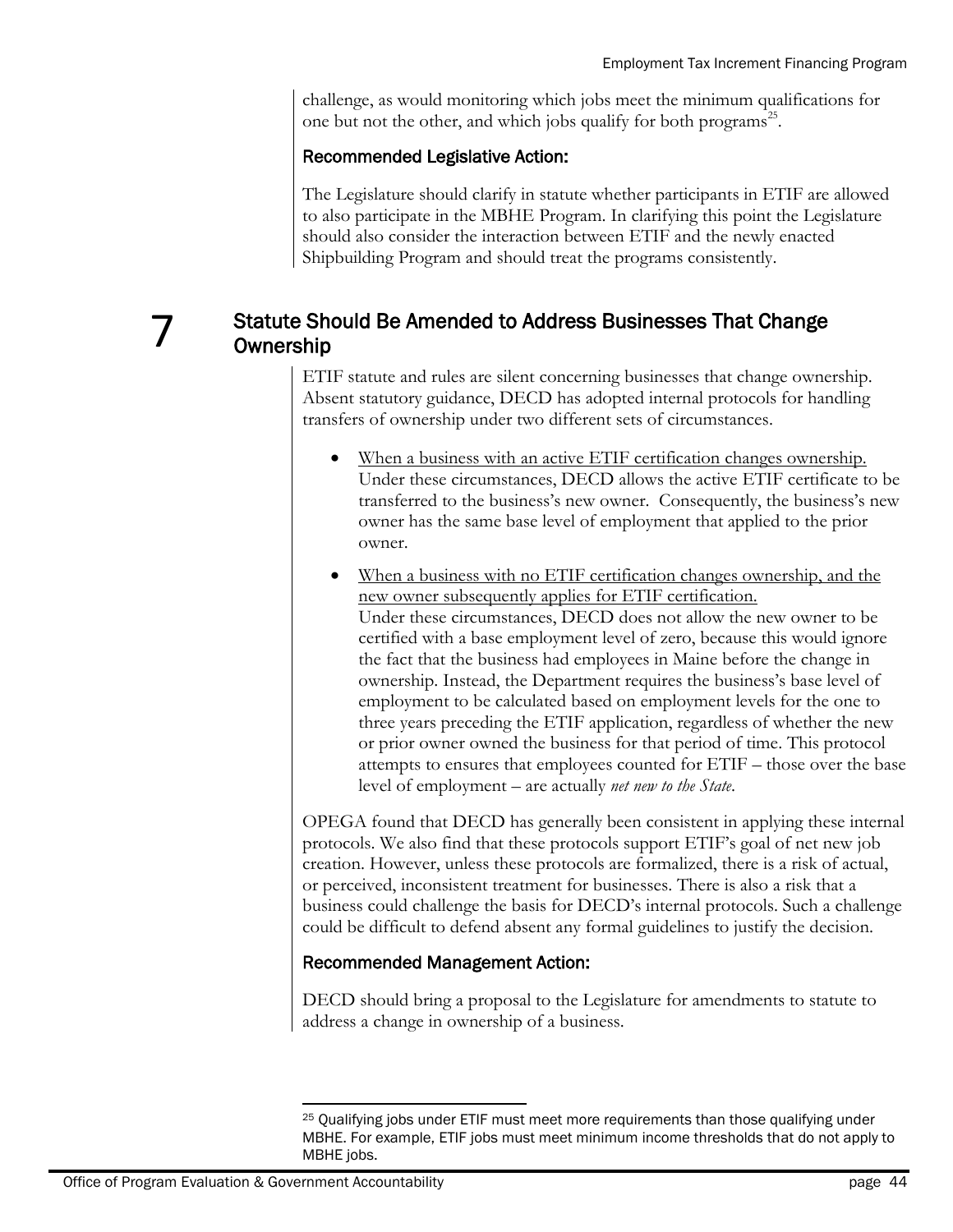# Confidentiality Status of ETIF Data Should Be Clarified

Conflicting statutory provisions have made it impossible to be sure which specific ETIF data elements held by DECD or MRS are designated confidential and which may be subject to public disclosure. In the summer of 2017, OPEGA requested an opinion from the Office of the Attorney General seeking clarification about the confidentiality status of the data. Unfortunately, the number and nature of statutory conflicts did not allow for the kind of clarification we requested, despite extensive review by the AG's Office. The result is a lack of clarity about which pieces of data are subject to public disclosure to support transparency for the program. It is also unclear which pieces of data are held confidential, either because they could expose businesses' plans to competitors, or because they include confidential taxpayer data.

The lack of clarity as to whether some or all ETIF data is considered confidential taxpayer data is particularly problematic because it creates uncertainty about how the data must be handled in order to ensure it is adequately protected. Under MRS standards, confidential taxpayer data must be protected with measures that go above and beyond what state agencies might typically use to protect other types of confidential data. These measures include everything from additional security on laptop computers to additional physical barriers to accessing the facility where the data is stored. DECD does not currently protect the ETIF data it holds to this degree, and because of the statutory conflicts it is unclear whether they need to do so.

The conflicts in statute have allowed agencies to exercise discretion – which may, or may not, have been intended – in deciding which pieces of information will be disclosed. OPEGA observes that considering ETIF data confidential tax records may afford businesses extra protections for program data they consider sensitive, but this comes at the cost of reduced transparency and can make it more difficult for legislators and the public to access pertinent program usage data.

### Recommended Legislative Action:

The Legislature, with support from MRS and DECD, should determine which ETIF records or data elements should be accessible to public inspection and which should be considered confidential taxpayer records and thus protected from disclosure at the highest level.

Once the desired level of confidentiality has been determined, statute should be amended to reflect those determinations and to eliminate the existing statutory conflicts. If it is decided that any ETIF records will be considered confidential taxpayer records, then DECD's handling of that data should be updated to meet the protection standards for confidential taxpayer records practiced by MRS.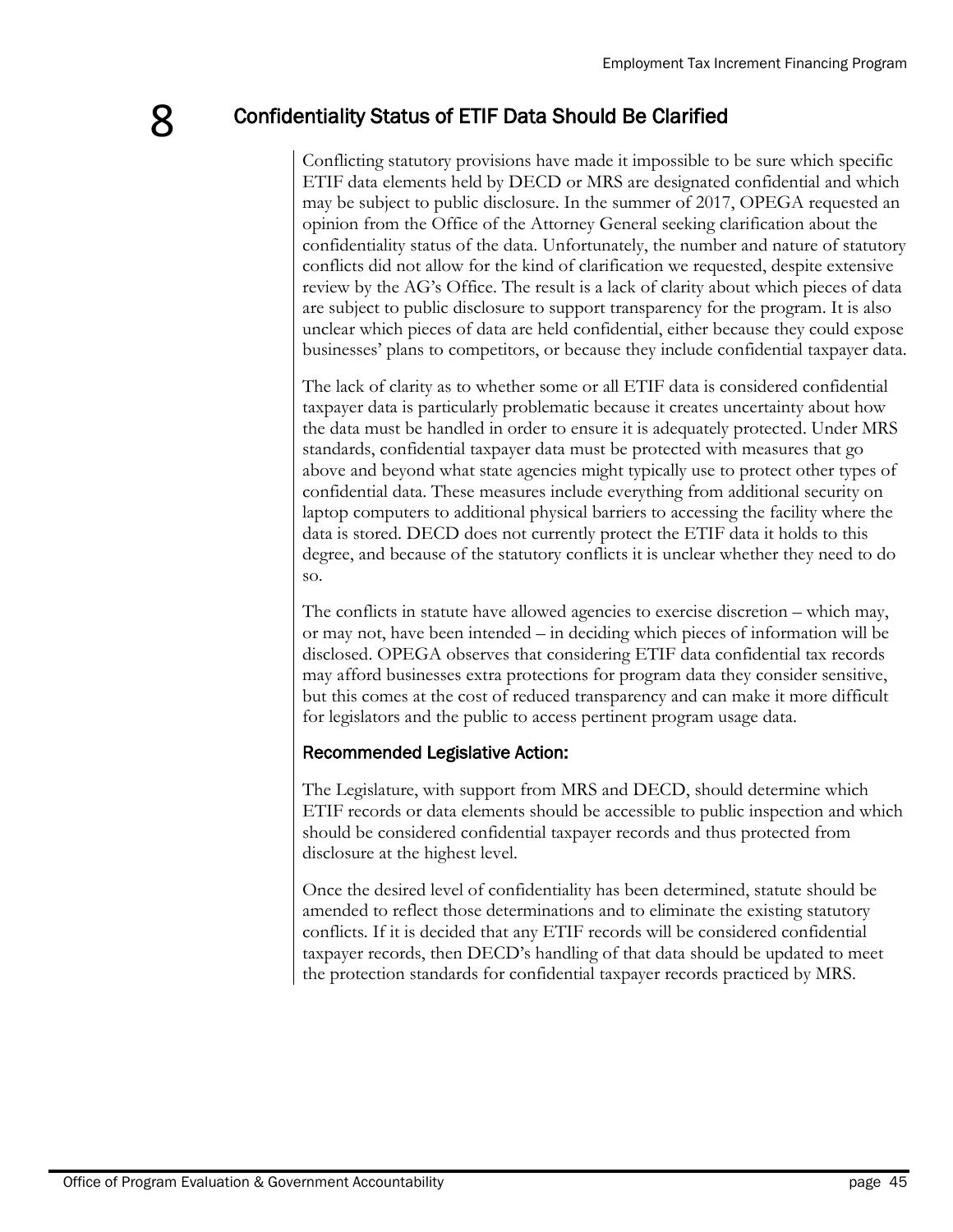### DECD and MRS Should Address Opportunities to Improve Fiscal Impact Forecasts and Update Rules

OPEGA noted the following opportunities to improve specific aspects of ETIF's administration. We assert that the agencies responsible for administering ETIF have the authority necessary to make these improvements without legislation.

#### Revenue Loss Estimated for ETIF in the Biennial MSTER Should Be Clarified

The MSTER is the sole source of ETIF fiscal impact forecasts for the Legislature. It has historically shown ETIF's estimated past, and forecasted future, General Fund revenue loss as a lump sum that includes estimated revenue losses associated with both the Loring Job Increment Financing Fund under Title 5  $\$  13083-O through 13083-T and the Brunswick Naval Air Station Job Increment Financing Fund authorized by Title 5 § 13083-S-1. For example, the 2018-2019 MSTER estimates FY18 revenue loss of \$15.8 million, and approximately \$800,000 of this amount is associated with the Loring and Brunswick programs. Reporting the amounts in combination does not provide the Legislature with a clear and accurate estimate of the past budgetary impact, or the future anticipated budgetary impact, of each program individually.

ETIF Rules Should Be Updated to Reflect Significant Statutory Changes Since 2009

DECD is responsible for maintaining the ETIF Program rules, but the Department has not updated the rules since 2006. As a result, the rules currently in effect do not reflect substantive statutory changes made since that time. For example, as of 2018, rules did not include statute's allowance for PTDZ Tier 2 businesses to receive expanded ETIF benefits for up to five years or statute's redefinition of qualified employees with specific requirements for call centers in Washington and Aroostook counties. The recent extension of PTDZ will also necessitate updating ETIF rules to reflect the later sunset provision.

### Recommended Management Action:

MRS should ensure its estimations of future ETIF costs reflect only projected revenue loss associated with ETIF, rather than including revenue loss associated with the Brunswick and Loring Job Increment Financing Programs.

During this review, we discussed our recommendation with DECD that the Department's ETIF rules should be updated to reflect substantive changes to statute. As of December of 2018, the Department had prepared draft updates to ETIF rules. The Department is prepared to submit the rule updates as soon as it is clear whether any substantial changes to the ETIF Program will be considered during the 129<sup>th</sup> Legislature's First Regular Session which might impact the program's rules.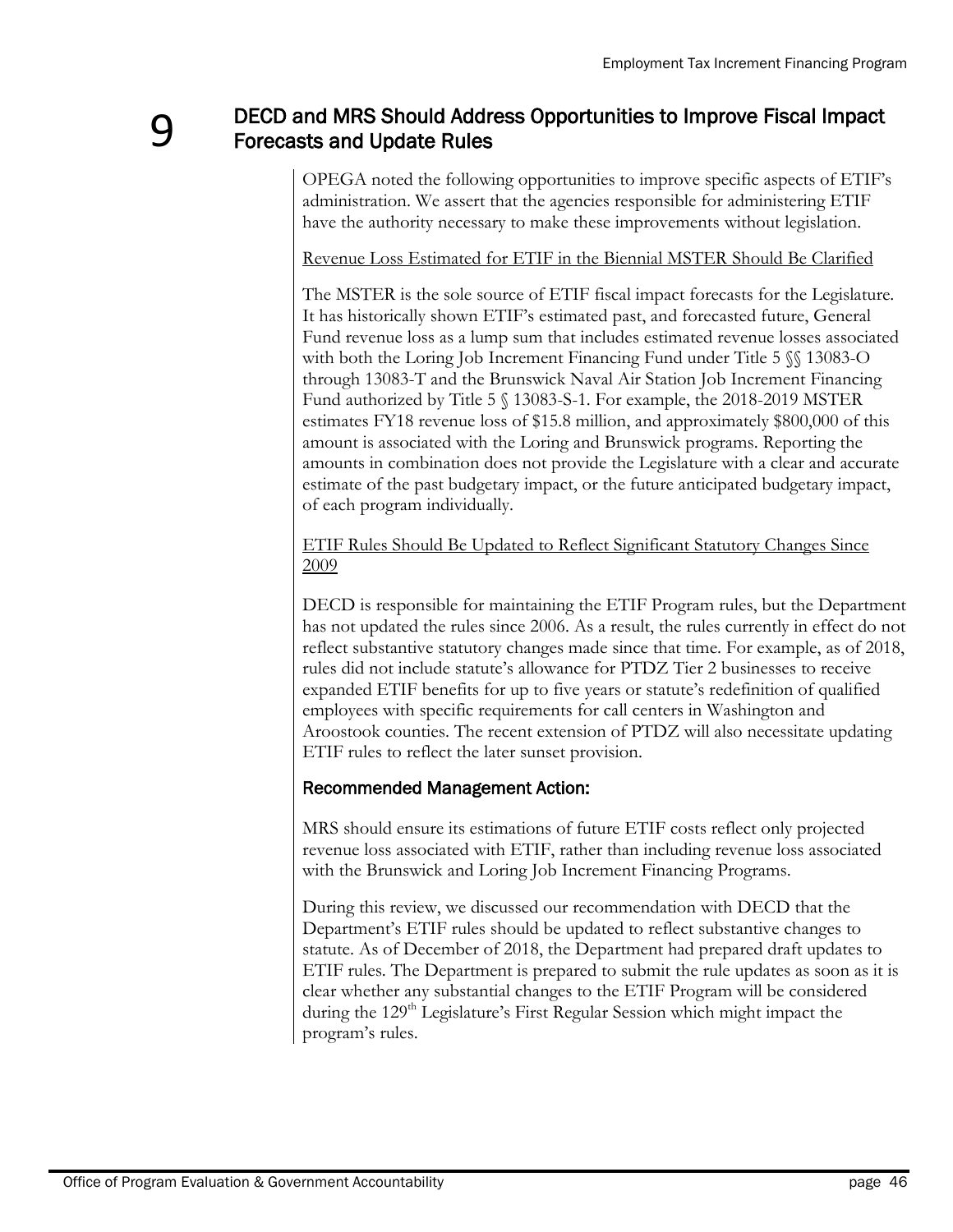### 1 O MRS Should Strengthen Controls to Prevent Overpayments and Ensure Accurate ETIF Records

OPEGA identified between  $$125,000$  and  $$150,000^{26}$  in overpayments made in FY15 and FY16. In the process of analyzing ETIF data, OPEGA noted a few payments that did not appear reasonable. When asked about these payments MRS reviewed their details and agreed that they had been overpaid due to erroneous reported withholdings amounts. MRS told OPEGA that the overpaid amounts have since been returned to the State.

OPEGA's data analysis also identified some inaccuracies in the records MRS maintains to support approved ETIF payments. Although these inaccuracies did not represent inappropriate payments, they are important because MRS has the only record of the number of jobs approved and value of benefits paid in connection with individual ETIF requests. Keeping this final record free from errors is necessary to ensure that any program utilization reports are accurate and will also make future evaluations more efficient.

ETIF claims are processed manually by MRS on spreadsheets, not on the agency's system for processing tax returns. This kind of record keeping is understandable given the fact that ETIF is a small piece of MRS's overall workload and given that ETIF is not claimed via tax filings. However, such record keeping comes with increased risk of error and requires additional controls to ensure data integrity.

### Recommended Management Action:

MRS should improve controls to ensure both the appropriateness of ETIF payments and the accuracy of ETIF records. OPEGA notes that MRS has been required to administer ETIF within existing resources and that improving controls can be challenging when resources are constrained. However, controls such as an added layer of verification or review for ETIF payment records do not need to be resource intensive.

# 11 DECD Should Address Information Technology and Staffing Challenges

The ETIF Program distributes approximately \$15 million per year, but has no ongoing appropriation to cover its administration. Administrative funding may have been unnecessary in the program's early years. However, the program has grown significantly and administrators are under increasing demand to monitor program outcomes and act as financial stewards. OPEGA finds that meeting these demands without any funding for administration<sup>27</sup> presents a significant challenge. This echoes what the ICA reported in 2018 – that they had heard from businesses that DECD's staff seemed under resourced.<sup>28</sup>

 $\overline{\phantom{a}}$ <sup>26</sup> In order to protect ETIF data to MRS standards OPEGA cannot report the exact amount of overpayments identified.

<sup>&</sup>lt;sup>27</sup> The Legislature did appropriate a one-time amount of \$33,750 for updates to BDTI in FY19 when PTDZ was extended in P.L. 2017, ch. 440.

<sup>28</sup> ICA's Comprehensive Evaluation of Maine's Research & Development and Economic Development Incentive and Investment Programs, page 76.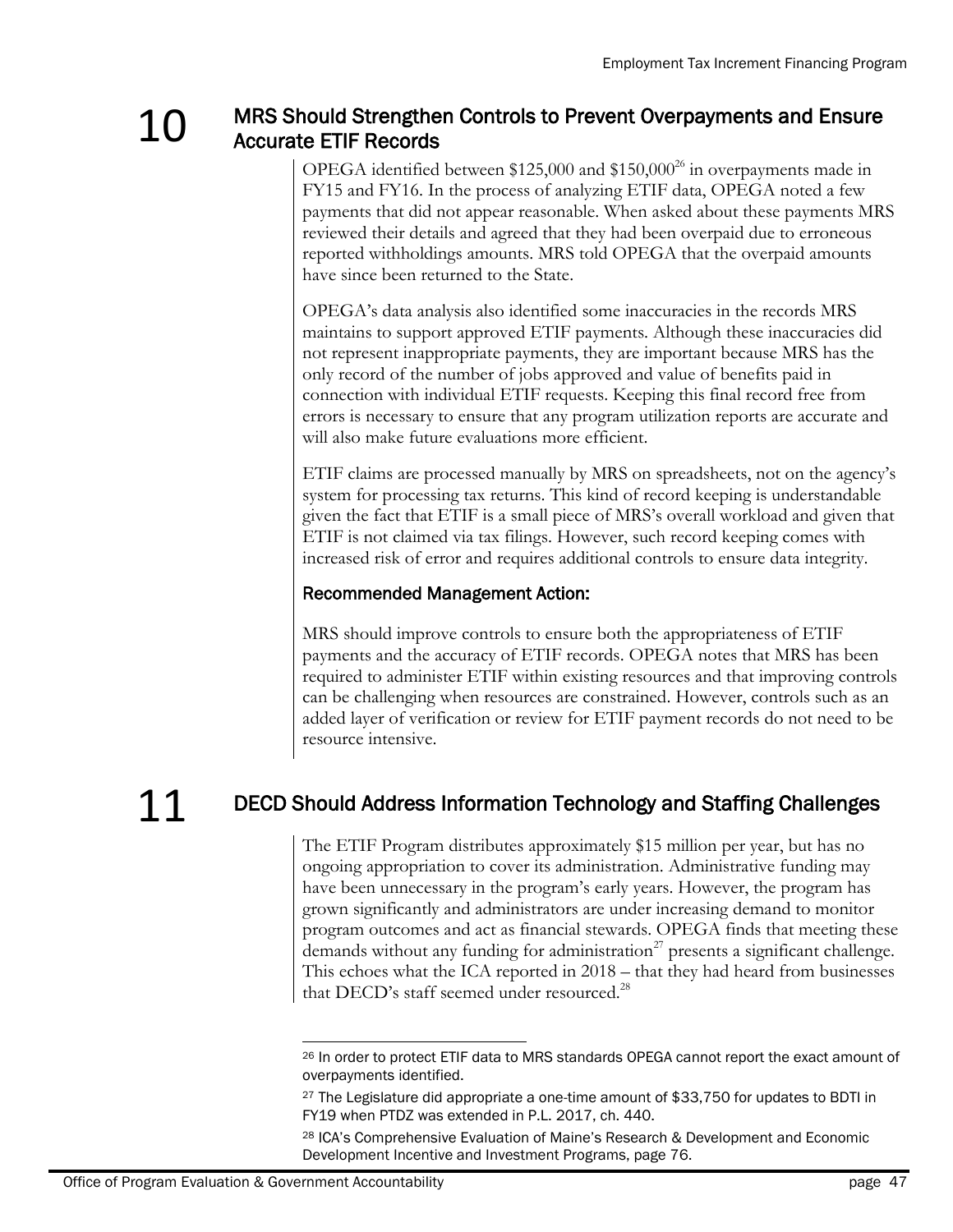DECD has a very small staff and no appropriation dedicated to administering ETIF or PTDZ, which together require a fair amount of administration and technical support for annual reporting. DECD finds the cost of OIT support often makes it inaccessible, and OPEGA found that OIT staff seemed to work with BDTI infrequently enough that when they are asked to do so they require extra time (at a cost to DECD) to become acclimated to the database again before accomplishing the requested support.

In addition, DECD has no business analysts or similar positions, so data analysis and technology skills are available in-house only when individuals hired for other positions happen to have them. This, in combination with the aging and complex nature of BDTI, has left the agency sometimes unable to readily produce basic program usage reports and unable to fully use the valuable data they collect annually from program participants. Current staff members have many ideas about how to make BDTI more user-friendly for business participants and how to streamline its use for themselves, but the cost of such improvements are prohibitive when ETIF must be administered within existing resources.

### Recommended Management Action:

DECD should take the steps needed to address the technology challenges the Department faces and to ensure at least one individual on staff consistently has the data analysis and technology skills required to work with the tax incentive database. DECD should also consider the full cost of its administration of ETIF, including any increase in costs associated with addressing its technology challenges, and should propose to the Legislature a funding mechanism that will provide adequate resources to support robust stewardship of State assets and program management.

OPEGA found that some other states with programs similar to ETIF assess onetime certification fees or annual reporting fees to cover the costs of program administration. This is also similar to the model FAME uses to raise funds to administer Maine's New Markets Capital Investment Program. DECD is already authorized to assess fees for ETIF administration under Title 36 § 6759, but does not currently do so.

As of January 2019, the Department was in the process of issuing a Request for Information (RFI) to address their database needs.

# Acknowledgements

OPEGA would like to thank the management and staff of both DECD and MRS for their cooperation throughout this review.

We would also like to thank the Attorney General's Office for their research and guidance regarding access to confidential taxpayer information.

# Agency Response

In accordance with Title 3 § 997, OPEGA provided DECD and MRS an opportunity to submit comments after reviewing the report draft.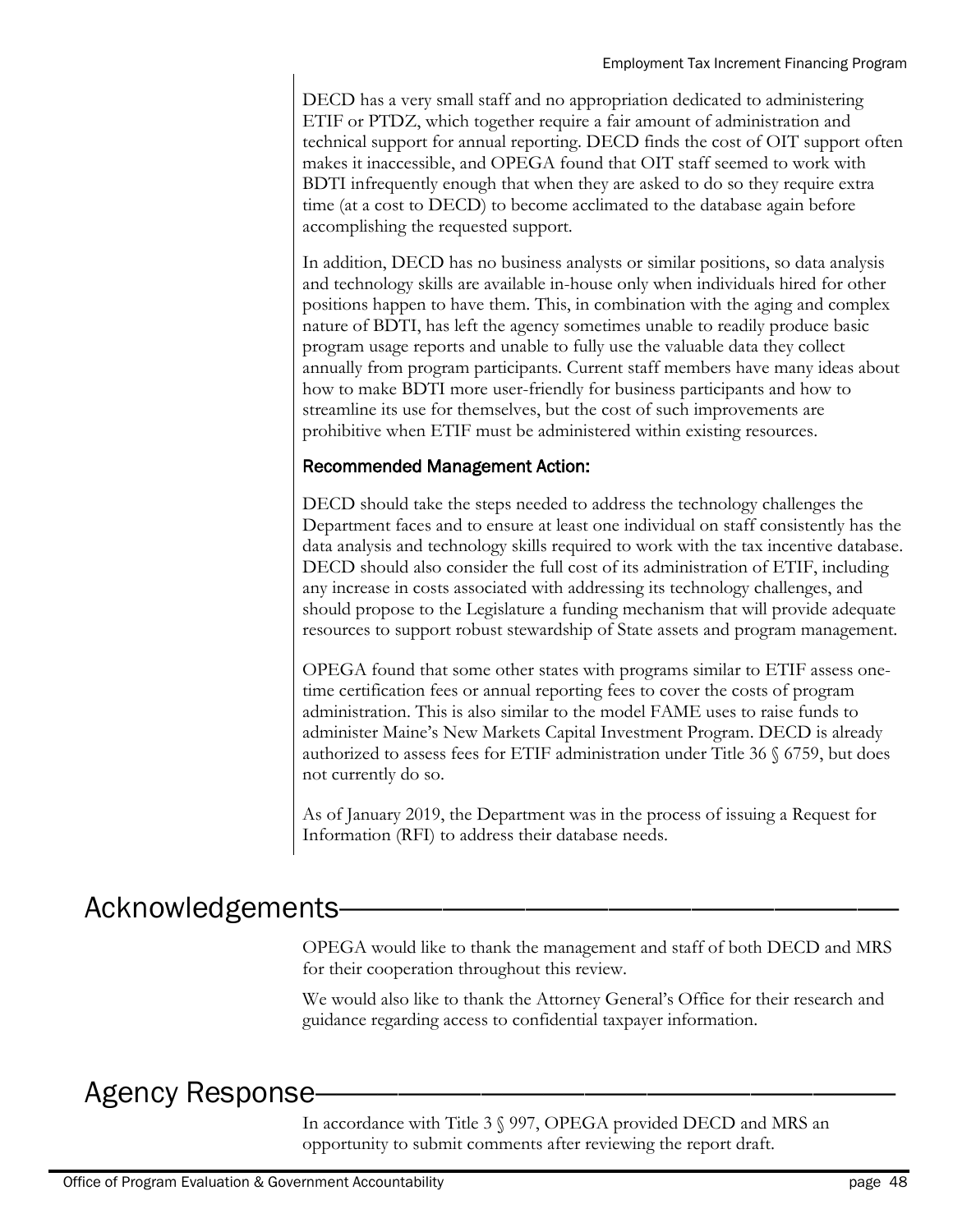# *Appendix A. Scope and Methods*

The nine GOC-approved objectives for the evaluation of the ETIF Program are detailed in Appendix C. The scope of this review was limited to program years 2010 through 2016 because data from prior years had quality issues and was not available in a usable electronic format.

Information was gathered through:

- review of relevant statute and rules, including the history of changes made since the program's enactment;
- review of program documents from the Maine Department of Economic and Community Development and Maine Revenue Services, such as application and certification materials, tax bulletins, benefit claim forms, and internal procedural manuals;
- review of the evaluation reports prepared by ICA for DECD in 2016 and 2018;
- review of the Maine Development Foundation's 2017 *Measures of Growth* report;
- interviews with program administrators at MRS and DECD;
- interviews with stakeholders representing the business community;
- review of evaluations of programs similar to ETIF in other states;
- review of academic literature on methods for evaluating the economic impact of tax incentives; and
- review of available program data.

Data analyses in this evaluation were based on data sets provided by DECD and MRS. The following are adjustments OPEGA made to those data sets for the purposes of our analyses:

- Removed any authorized pilot projects from the data. ETIF pilot projects do not have the same requirements as other ETIF projects. For example, seasonal employees may qualify under certain pilot projects.
- Adjusted job counts and payments in rare cases where MRS had reduced one year's payment to compensate for an overpayment in prior years. Our adjustments aligned the payments with the year in which qualifying jobs were reported.
- Adjusted job counts and payments where MRS data and DECD data disagreed because MRS approved something other than the claimed amounts or because of errors in an agency's records.
- Adjusted payments to reflect the benefits businesses were eligible for each year regardless of whether the actual amounts paid were reduced to offset debts owed to the State or adjustments for overpayments in prior years.

The economic impact analyses in this report were based on the following key assumptions.

- We counted jobs as inputs to the economic impact model only in the years the jobs were claimed for ETIF, not for any additional years when the jobs may have continued to exist even if they were no longer ETIF qualified.
- We attributed all jobs claimed for ETIF solely to the ETIF Program, regardless of whether the jobs were also associated with other State tax incentive programs such as the PTDZ Program or the NMTC Program.
- We did not factor in possible ramifications of funding ETIF given Maine's balanced budget requirement. Instead we assumed the funding required to make ETIF payments has no impact on funding for other State priorities.

OPEGA also assessed the degree to which adjusting these assumptions would impact the results of our economic analyses. The alternate assumptions we tested, and the results of those tests, are detailed below.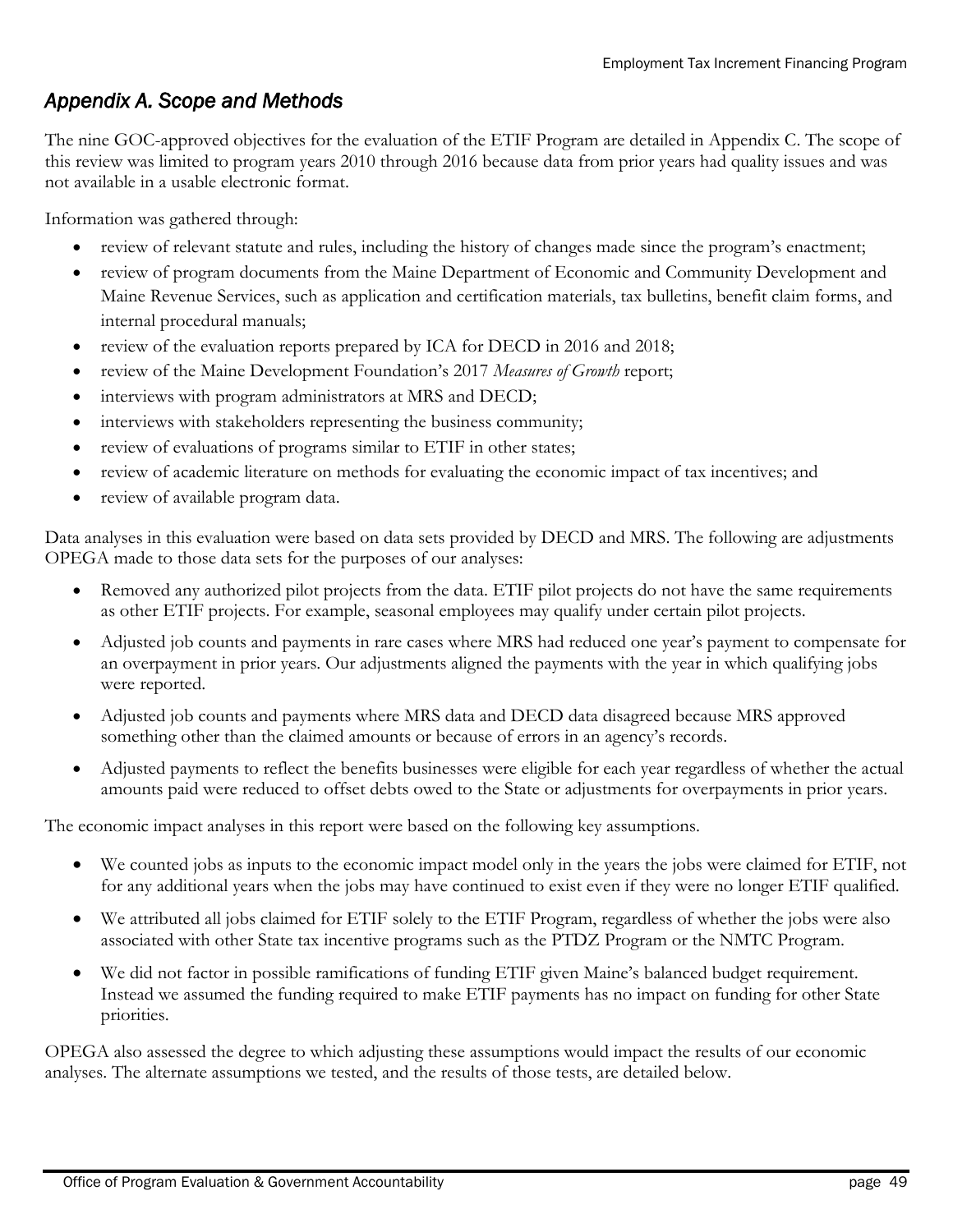OPEGA considered the possibility that businesses whose 11th program year occurs within our analysis window maintain jobs until the end of the analysis window at no additional cost to the State.

When a business project that has created jobs reaches its 11th year since certification, it is no longer paid by the State based on qualified jobs and also discontinues reporting their employment. In many cases these jobs may continue beyond the reporting period and continue to provide benefits to the economy. Assuming these businesses maintain the number of qualified jobs reported in their 10th year through the end of our analysis horizon increases the estimated change to State tax revenue by 9.2%. Making this assumption drops the breakeven rate for the analysis from 11.52% to only 10.55%.

#### OPEGA considered deleting qualified jobs from the ETIF analysis that could be rationally claimed to have been created by other State programs rather than by the relatively small ETIF payment.

Businesses often avail themselves of more than one State program. As a result, determining the extent to which any single program caused the location or expansion of a business is problematic. Maine's economic development programs are administered by multiple entities, and there is no common database from which we can identify all the programs in which a business participates. OPEGA did, however, experiment with eliminating job years from the analysis which we know could rationally be thought to have been caused by other programs. This estimate only includes a small subset of these potential interactions and shifts ETIF's estimated breakeven point from 11.52% to 12.08%. Because a full accounting of program overlaps is not possible at this time, OPEGA did not pursue this option. Instead, OPEGA assumes that reported ETIF jobs are associated with only the ETIF Program and its maximum payment rate of 80% that is allowed by its interaction with the Pine Tree Development Zone Program.

#### OPEGA considered using an estimate of program attribution that does not hold government services constant.

The attribution rate used for this report assumes that government services are held constant. One could argue that an increase in businesses and employment, of which a portion would be from out of state, would increase the demand for government services. In OPEGA's analysis of the net effects on the State budget, government services were considered to be held constant for two reasons. First, government services for new businesses and new employees are primarily a municipal expense and so have only a diluted, indirect effect on the State budget. Secondly, approximately 28% of ETIF payments are for businesses that seemingly retained jobs rather than created new jobs. For these businesses demands for municipal services will be lower since retained jobs are less likely to prompt much out of state immigration and such businesses already receive municipal services. To quantify the effects of the assumption that the cost of government services remains constant, OPEGA reestimated the attribution rate using data from Phillips and Goss (1995). They estimate that the elasticity of business behavior change is made less negative by 0.3 when public services are not assumed to be held constant. If OPEGA uses the resulting tax elasticity of -.2 instead of -.5, the attribution rate becomes 5.24% rather than 13.11%. Under this assumption, the ETIF Program would be expected to return only \$0.45 of State revenue for every dollar spent as compared to our estimate of returning \$1.14 of State revenue for each dollar spent.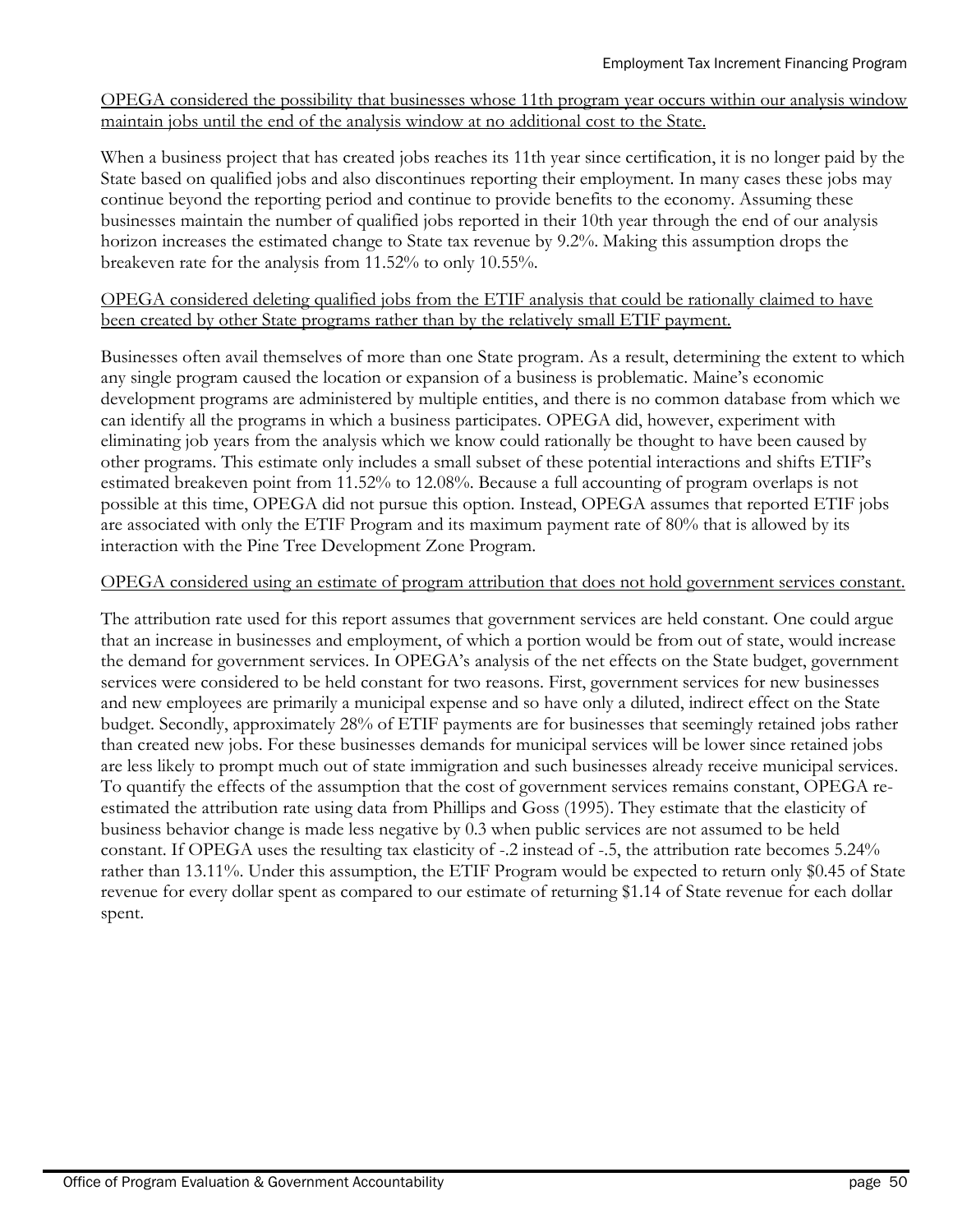# *Appendix B. Review of Literature Regarding Methods of Attributing Incentives as Causal Factors in Business Location and Expansion Decisions*

The question of whether a payment that is intended as an economic incentive actually incents a behavior, or whether that behavior would have occurred anyway, is central to determining the effectiveness of an economic development program. If projects that benefit from the program would have occurred even without program benefits, then a proportion of total program funds is being spent on projects that arguably do not need the benefits. This proportion of the program's funds could instead be returned to taxpayers or spent on other priorities. In either of these cases, the diversion of funds would not negatively affect the program outcomes. The difficulty is how to determine the proportion of projects that would occur even without the incentive. This effort to assess the likelihood that a program caused a change in business behavior is referred to as attribution, and it becomes even more problematic when projects are supported by benefits from multiple incentive programs, as is often the case in Maine.

State program evaluators and academic researchers generally agree that it is difficult to estimate the proportion of projects that would occur even without the incentive. Several literature reviews of the subject suggest there is no firm consensus of either attribution methods or results among researchers and practitioners (Office of Economic & Demographic Research, 2014), (Jin, 2015), (Bartik, 1991). Program evaluators in Maryland, however, found that with regard to attribution results "[m]ost research indicates that a majority of businesses receiving credits would have expanded or hired employees even if the business did not receive a tax benefit for doing so" (Maryland Department of Legislative Services, 2014, p. 32). Absent a generally accepted attribution method, evaluators and researchers have varied approaches.

One attribution approach calculates the economic benefits associated with an incentive program under various assumptions of the proportion of projects that would not have occurred absent the program's benefits. A 2014 evaluation of tax credits and abatements by the state of Connecticut reported impacts as if 0%, 20%, 50% and 100% of the project expenditures were due to the incentive (Connecticut Department of Economic and Community Development, 2014). That evaluation asserted that the extremes of 0% or 100% were unlikely, but made no claims about the likelihood of any percentages in between. This approach was also used in an evaluation commissioned by the Maine's own DECD (Investment Consulting Associates, 2016).

Other common attribution methods include surveys and econometric or statistical analyses. The survey approach tends to base conclusions upon the idea that there are many different reasons for a firm to locate or expand in a state. The survey attempts to ascertain these major factors and assess whether the government incentives might be among them for program participants. Econometric approaches tend to use more indirect, data driven methods to estimate the degree to which incentive program payments may cause changes in business behavior.

### Survey Methods

The decision to locate or expand a business in an area is based on factors such as available infrastructure, permitting issues, workforce quality, utilities, land availability, taxes, quality of life and economic incentives (Offices of the Florida Legislature, 2014). Conducting a survey of participating businesses regarding the importance of each of these factors is a method of estimating the degree to which an incentive impacted business behavior. One of the most detailed analyses involving surveys OPEGA identified was commissioned by the North Carolina General Assembly (Lane and Jolley, 2009). The study included companies that *do not* receive incentives along with companies that do. Lane and Jolley write:

> The survey revealed several interesting findings about the perception of incentives among North Carolina businesses. Incentives ranked well below other factors such as skilled labor availability, highway access, tax rates, and regulatory climate. Incented businesses ranked incentives 12<sup>th</sup> and non-incented ranked incentives 13<sup>th</sup>, respectively. Surprisingly, 62% of surveyed NC executives were unaware that their company received an incentive. This lack of awareness by a majority of executives indicates that incentives in the form of tax credits have little impact on business decisions. (p.24)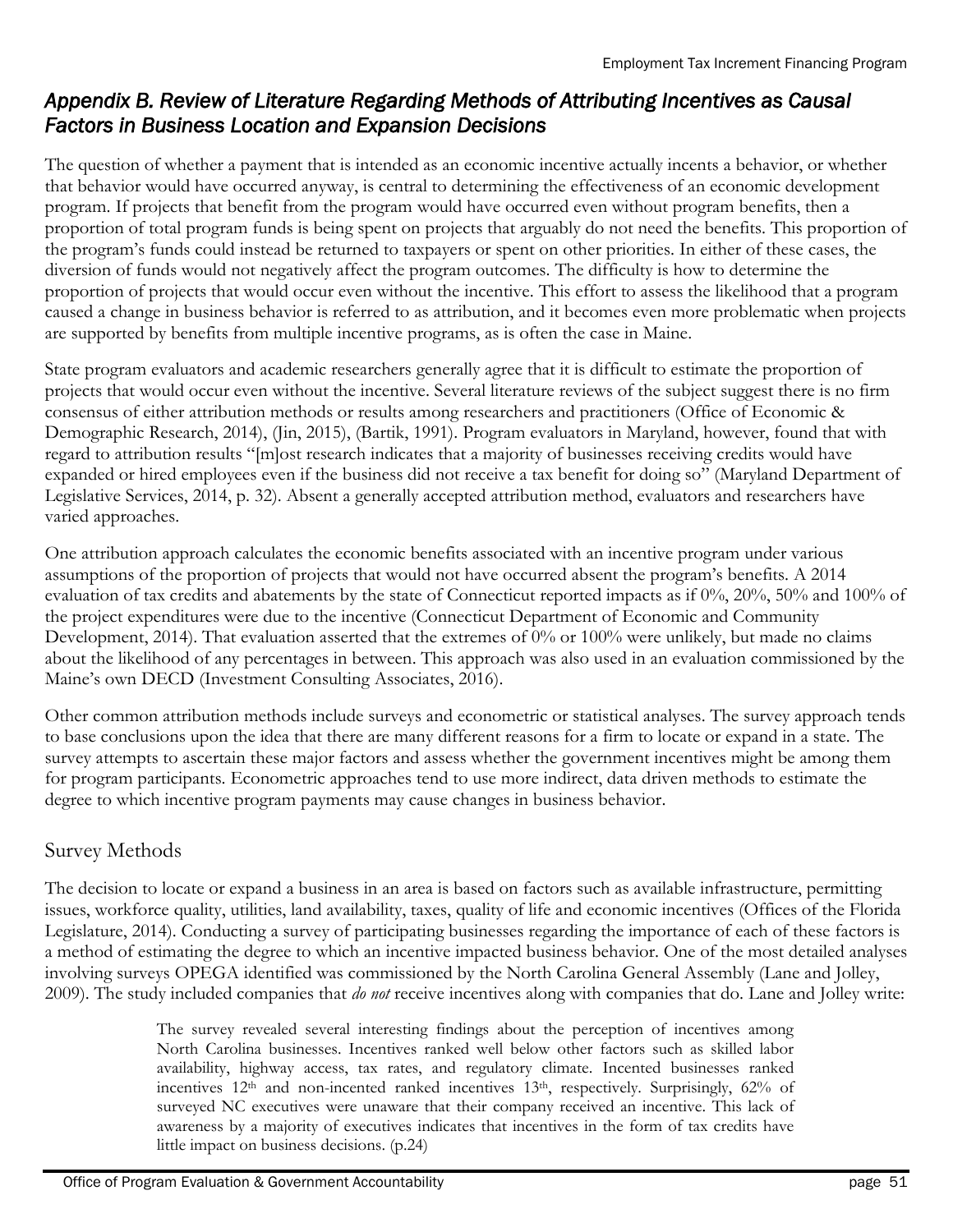Surveying businesses regarding the degree to which incentives change their investment and hiring behavior yields reasonably consistent results among those reviewed. This appears to be the case even when respondents are surveyed about different programs in different states. Table 12 includes a short list of results from different states' surveys.

|         | Table 12 - Results from surveys of program participants regarding the importance of<br>incentives in decisions to invest or hire |                                                                                                                          |                                                                                                                   |                                                                                     |
|---------|----------------------------------------------------------------------------------------------------------------------------------|--------------------------------------------------------------------------------------------------------------------------|-------------------------------------------------------------------------------------------------------------------|-------------------------------------------------------------------------------------|
| State   | Program Reference                                                                                                                | Percent of firms<br>that say they<br>would proceed<br>without changes<br>to the project<br>even without the<br>incentive | Percent of firms<br>that say they<br>would proceed.<br>but at a smaller<br>scale even<br>without the<br>incentive | Percent of firms<br>that say they<br>would not<br>proceed, but for<br>the incentive |
| FL      | Offices of the Florida<br>Legislature, 2014                                                                                      | 22%                                                                                                                      | 42%                                                                                                               | 36%                                                                                 |
| MN      | Economic Development<br>Research Group, 2014                                                                                     | 18%                                                                                                                      | 34%                                                                                                               | 48%                                                                                 |
| MN      | Office of the Legislative<br>Auditor, 2008                                                                                       | 19%                                                                                                                      | 50%                                                                                                               | 31%                                                                                 |
| VA      | Accordino & Fasulo 2014                                                                                                          | 15%                                                                                                                      | 31%                                                                                                               | 54%                                                                                 |
| Average |                                                                                                                                  | 19%                                                                                                                      | 39%                                                                                                               | 42%                                                                                 |

The above percentages reflect the average of responses from program participants, each of whom were subject to varying conditions and incentive levels. These results tend to support the assertion that most companies would invest or hire at some level regardless of the incentive. The results show that 19% would proceed with the project without any changes even if an incentive is not granted. Another 39% would proceed without the incentive, but at a smaller scale. The remaining 42% of participants would not proceed without the incentive.

Well-designed surveys can provide information about incentive participants' preferences and possibly the factors upon which they base their location and expansion decisions. However, all surveys are subject to possible biases which must be understood to validly interpret the results. This is well stated in a report on the Minnesota Angel Tax Credit (ATC) by the Economic Development Research Group (2014) which is quoted below:

Surveys were carefully designed to obtain meaningful results; overall response rates were quite high; and based on characteristics that could be identified for both groups, the survey respondents were very similar to the full population. Nevertheless, the use of surveys has several important limitations related to the presence of bias:

- **Response bias** could have occurred when asking (potential) beneficiaries of the ATC program to describe how it affected their behavior, particularly if they hope to benefit from the program in future years and know their responses may affect decisions to extend the life of the program. This form of cognitive bias is best addressed by carefully wording questions about behavior and supplementing findings with secondary, non-survey-based information.
- **Non-response bias** could have occurred if survey respondents differed from (or were not representative of) the full population of investors and businesses being studied. Even if survey respondents are similar in many ways, they may not be representative in their answers to key questions (i.e., those who responded may differ in significant ways from those who chose not to respond). Also, despite high response rates, in some cases results are greatly affected by a very small number of respondents because not all respondents answered all questions. Non-response bias is *not* a cognitive form of bias, and is therefore addressed by maximizing response rates and, in some cases, supplementing findings with secondary, non-survey-based information. (p.9)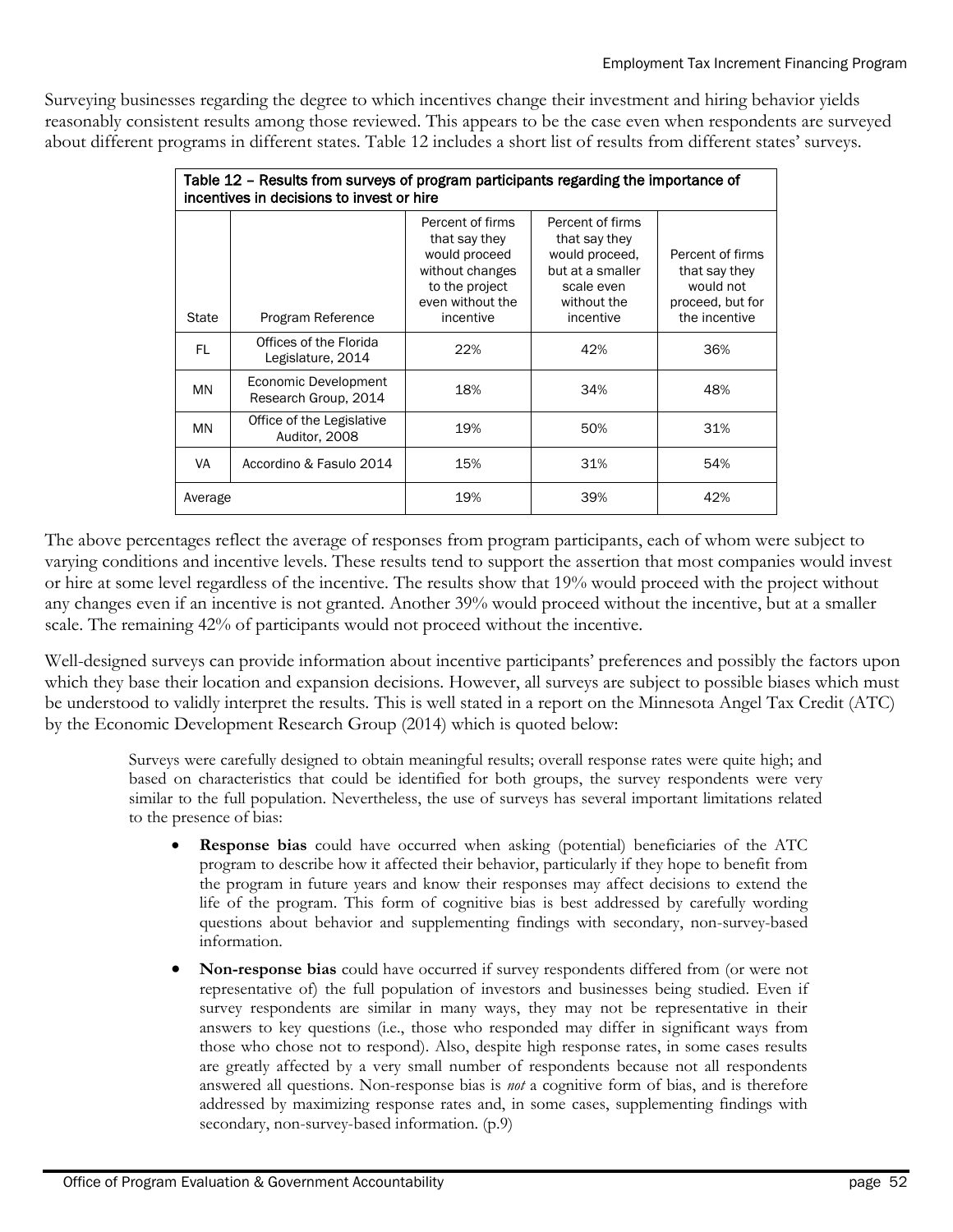### Econometric Methods

Econometric methods can also be used to estimate a threshold for behavior change. The idea that incentives act, in essence, as tax reductions makes studying the effects of broad tax policy changes on business decisions applicable to the attribution challenge. One of the econometric approaches to measuring the effect of tax policy on business decisions focuses on the elasticity of business response to the incentive. Simply put, elasticity is a measurement of the effect of one economic variable on others. In this context, it describes the responsiveness of business activity to changes in tax policy, including the award of economic development incentives. For example, if the elasticity of certain business activity to state and local business taxes is -0.2, then a 10% reduction in state and local business taxes will result in a 2% percent increase in employment or general business activity. (Office of Economic & Demographic Research, 2014, p. A1-5)

Bartik (1991) has argued that there is a small response in business activity as taxes decrease with elasticities ranging from -0.1 to -0.6 and averaging about -0.3. He later re-estimated the average elasticity at about -0.2 based on work by Wasylenko (Bartik 2018). Phillips and Goss (1995, p. 329), in their meta-analysis of the literature, note that their "results generally support the conclusions reached earlier by Bartik." Bartik (2018, p. 10) further notes that Phillips and Goss "show that holding public services constant makes the business tax elasticity more negative by -0.3, which implies an overall elasticity, holding public services constant, of -0.5." This implies that a 10% reduction in effective taxes will result in a 5% increase in business activity when government services are held constant. The 5% increase in business activity is greater than the 2% increase in business activity expected in response to the same reduction in taxes when government services are **not** held constant. The smaller business response to tax cuts when government services are **not** held constant reflects the observation that, if budgets must be balanced, then an increase in tax cuts (or incentives) reduces funds available for other government services – such as public infrastructure or education – and that reducing funding for these services can have a negative effect on business location and expansion decisions.

To apply the elasticities to employment focused incentives, Bartik (2018) states that reductions in business costs can be thought of in terms of the "value-added" associated with a new plant or facility expansion. He defines "value-added" as "the difference between sales and the firm's purchase of goods and services other than capital and labor. For example, "value-added" for a steel company is the value of steel sold, subtracting the cost of inputs such as iron and coal and electricity." (p. 9) Bartik then states that because state and local business taxes average 5% of a firm's valueadded, a 10% tax cut due to an incentive is equivalent to 0.5% of value added (5% x 10% = 0.5%). With an elasticity of -0.5, if an incentive is offered that is 0.5% of value-added, then we would expect to increase business activity, or to increase the probability of location or expansion in an area, by 5%. In conclusion, he states that since "an incentive of 1 percent of value-added will be roughly 2 percent of wages"<sup>29</sup> then an incentive which lowers costs by 2% of wages would alter location decisions enough to boost employment by 10%.

Some researchers have expressed skepticism about the econometric research. Wasylenko (1997) evaluated tax elasticities in numerous studies in a meta-analysis. Although he believes there is small effect of tax levels on interregional location behavior, he establishes numerous cautions and caveats. He states that "[t]he median values of these elasticity estimates cluster between 0.0 and -0.26, indicating not much responsiveness of economic activity among regions to business taxes. (p. 45) He further notes that "the results for the interregional effects of taxes on economic activity are not stable. Elasticity estimates range between the implausibly high values of -15.7 in one or two studies to positive 0.54 in others." (p. 45) Based on 34 studies which examined business tax elasticities, Wasylenko concludes that "[t]axes do not appear to have a substantial effect on economic activity among states." (p. 47)

 $\overline{a}$ <sup>29</sup> This is based on statistics for export-based businesses (Bartik, personal communication). See Bartik (2017) Table 3.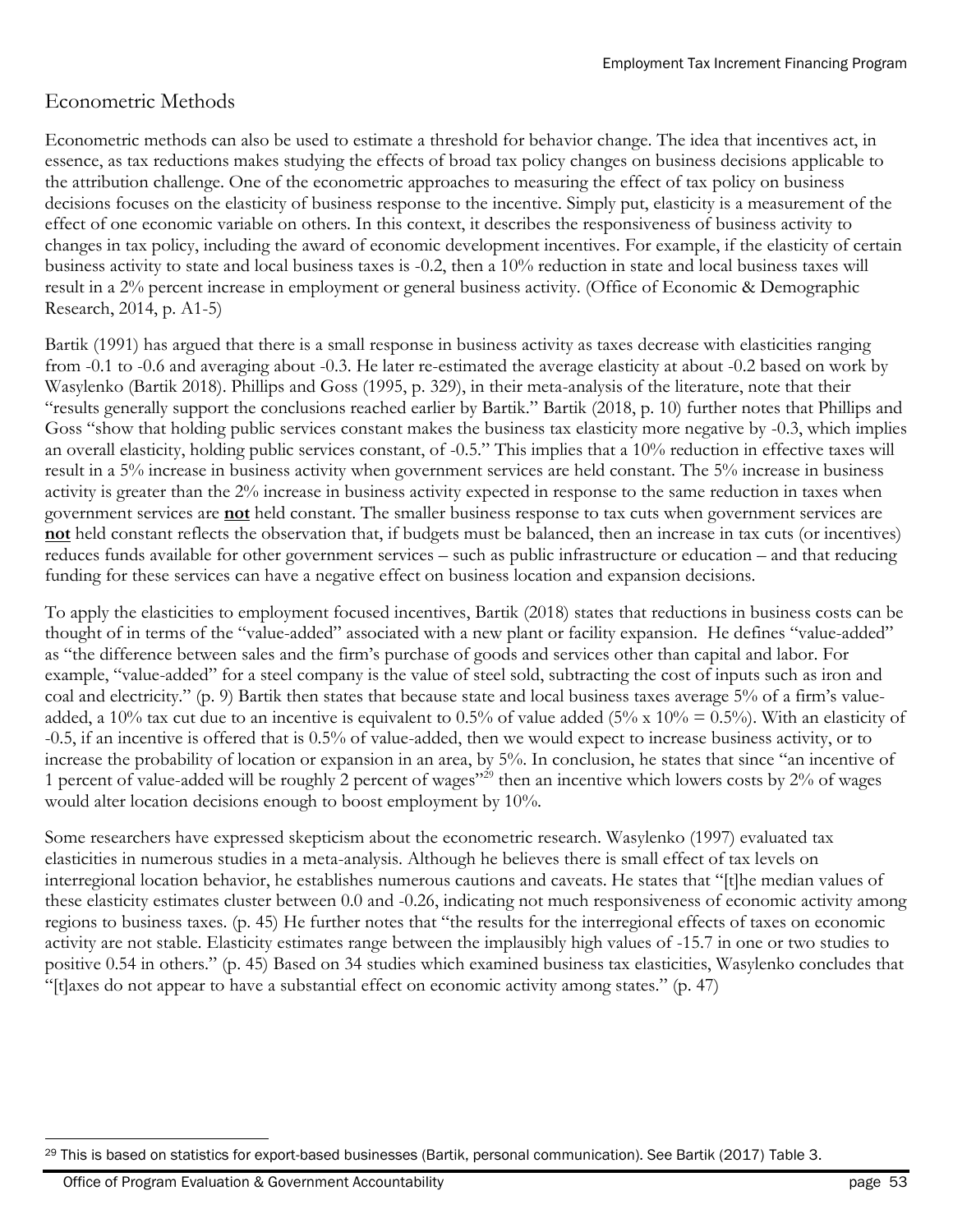Jennifer Weiner (2009), of the Federal Reserve Bank of Boston, isolates some of the reasons for skepticism which tend to reflect the belief that the econometric methods may even *overstate* the effects of taxation on behavior. She relates that the authors of these studies note that the studies suffer from serious measurement difficulties, potential endogeneity<sup>30</sup> problems and a lack of contextual information regarding how taxes affect different industries and local economies. She further states:

> The finding that taxes have a statistically significant effect on economic activity has also proven fragile. Various attempts to replicate studies showing that taxes affect business activity have found the effects disappear when analysts use slightly different data. (p. 18)

Weiner (2009) notes another caveat that strongly affects more rural states like Maine. She says that both Bartik's and Wasylenko's reviews concluded that taxes have a bigger impact *within* metropolitan areas and that this is not surprising since other factors such as labor force quality and energy costs tend to be more similar within a metropolitan area. This would mean that "tax differences are likely to play a more influential role in business decisions" (p. 18) in metropolitan areas.

### Citations for Literature Review

Accordino, J. and Fasulo, F. (2014). *Economic Impact of Historic Rehabilitation Tax Credit Programs in Virginia.* Virginia Commonwealth University, Center for Urban and Regional Development, Richmond, VA. Retrieved from [https://preservationvirginia.org/docs/VCU\\_Historic\\_Tax\\_Credit\\_Report\\_FINAL\\_21-1-2014smallpdf.com.pdf](https://preservationvirginia.org/docs/VCU_Historic_Tax_Credit_Report_FINAL_21-1-2014smallpdf.com.pdf)

Bartik, T.J. (1991). *Who Benefits from State and Local Economic Development Policies?.* Kalamazoo, MI: W.E. Upjohn Institute for Employment Research. Retrieved from<https://doi.org/10.17848/9780585223940>

Bartik, T.J. (2017). *A New Panel Database on Business Incentives for Economic Development Offered by State and Local Governments in the United States.* Prepared for the Pew Charitable Trusts. Retrieved from<http://research.upjohn.org/reports/225>

Bartik, T.J. (2018). *Who Benefits From Economic Development Incentives? How Incentive Effects on Local Incomes and the Income Distribution Vary with Different Assumptions about Incentive Policy and the Local Economy.* Upjohn Institute Technical report No. 18-034. Kalamazoo, MI: W.E. Upjohn Institute for Employment research. Retrieved from <https://doi.org/10.17848/tr18-034>

Connecticut Department of Economic and Community Development. (2014). *An Assessment of Connecticut's Tax Credit and Abatement Programs.* Retrieved from

http://www.ncsl.org/Portals/1/Documents/fiscal/evaluation\_database/An\_Assessment\_of\_CTs\_Tax\_Credit\_and\_Abatement [Programs.pdf](http://www.ncsl.org/Portals/1/Documents/fiscal/evaluation_database/An_Assessment_of_CTs_Tax_Credit_and_Abatement_Programs.pdf)

Economic Development Research Group. (2014). *Evaluation of the Minnesota Angel Tax Credit Program: 2010-2012.* Economic Development research Group, Inc. with Karl F. Seidman Consulting Services. Retrieved from [http://www.ncsl.org/Portals/1/Documents/fiscal/evaluation\\_database/Evaluation\\_of\\_the\\_Minnesota\\_Angel\\_Tax\\_Credit\\_Prog](http://www.ncsl.org/Portals/1/Documents/fiscal/evaluation_database/Evaluation_of_the_Minnesota_Angel_Tax_Credit_Program_2010_to_2012.pdf) [ram\\_2010\\_to\\_2012.pdf](http://www.ncsl.org/Portals/1/Documents/fiscal/evaluation_database/Evaluation_of_the_Minnesota_Angel_Tax_Credit_Program_2010_to_2012.pdf)

Investment Consulting Associates. (2016.) *Comprehensive Evaluation of Maine's Research & Development and Economic Development Incentive and Investment Programs.* Investment Consulting Associates (ICA) 1005 Boylston St #243 Newton Highlands, MA 02461 U.S.A.

Jin, Z. (2015). *The Iowa New Jobs Tax Credit: Tax Credits Program Evaluation Study.* Tax Research and Program Analysis Section, Iowa Department of Revenue. Retrieved from [http://www.ncsl.org/Portals/1/Documents/fiscal/evaluation\\_database/IA\\_New\\_Jobs\\_Tax\\_Credit\\_Evaluation\\_Study.pdf](http://www.ncsl.org/Portals/1/Documents/fiscal/evaluation_database/IA_New_Jobs_Tax_Credit_Evaluation_Study.pdf)

Office of Program Evaluation & Government Accountability **page 54** and page 54

<sup>30</sup> Broadly speaking, this is when the explanatory variable is correlated with the model's error term. This can occur for numerous reasons, and results in biased estimates. One reason relevant to these econometric studies is that participants self-select into the programs. This makes it difficult to determine if the program causes the increase in economic activity, or if businesses which enter into the program are those that are either planning expansions or are more likely to expand.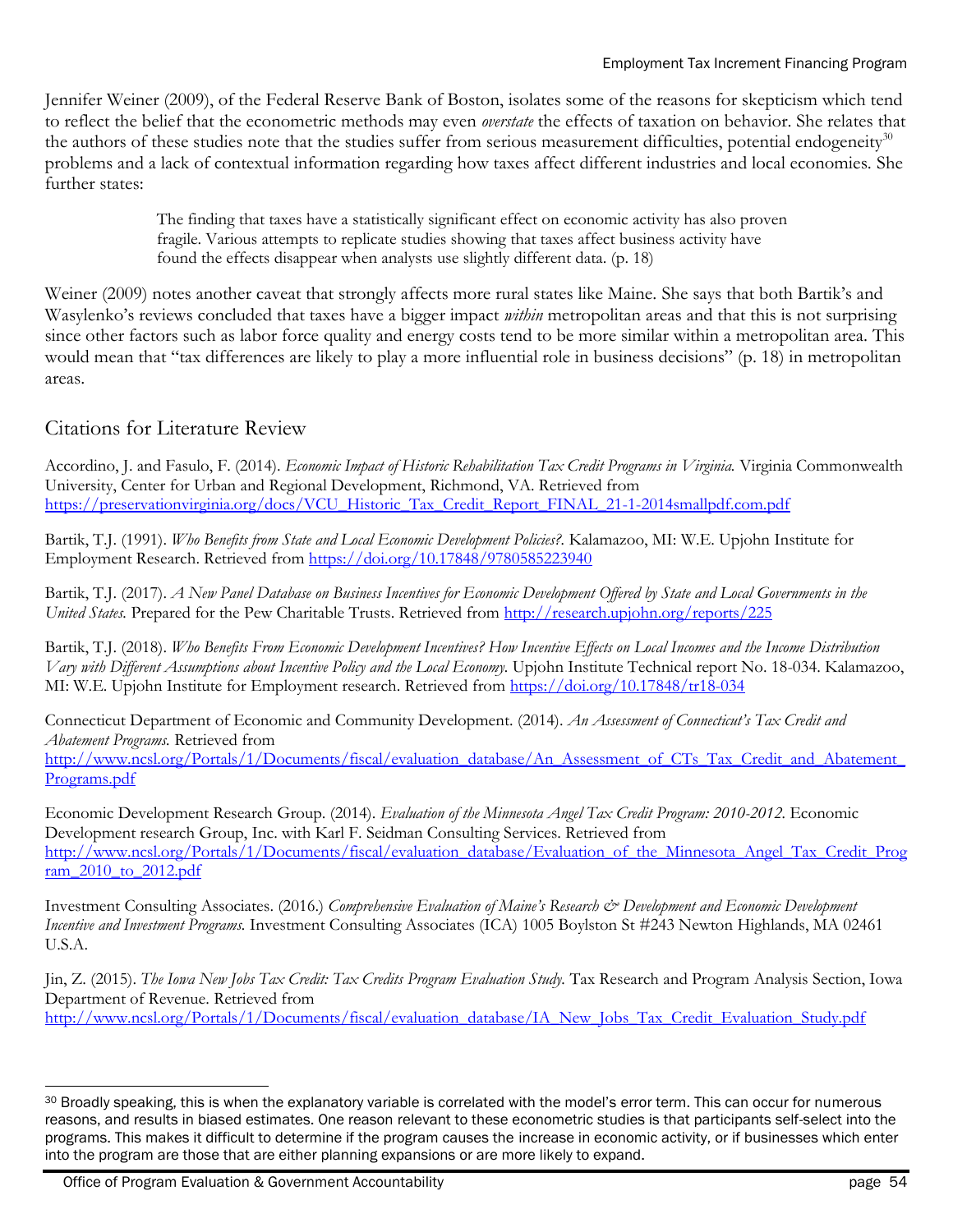#### Employment Tax Increment Financing Program

Lane, B and Jolley, J.G.. (2009). *An Evaluation of North Carolina's Economic development Incentive Programs Final Report.* UNC Center for Competitive Economies. The Frank Hawkins Kenan Institute of Private Enterprise, CB #3440, The Kenan-Flagler Business School, The University of North Carolina at Chapel Hill. Chapel Hill, NC 27599-3440. Retrieved from [http://www.ncsl.org/Portals/1/Documents/fiscal/evaluation\\_database/NC\\_Evaluation\\_of\\_NC\\_Economic\\_Development\\_Ince](http://www.ncsl.org/Portals/1/Documents/fiscal/evaluation_database/NC_Evaluation_of_NC_Economic_Development_Incentive_Programs.pdf) [ntive\\_Programs.pdf](http://www.ncsl.org/Portals/1/Documents/fiscal/evaluation_database/NC_Evaluation_of_NC_Economic_Development_Incentive_Programs.pdf)

Maryland Department of Legislative Services. (2014). *Evaluation of the One Maryland Economic Development Tax Credit.* Department of Legislative Services, Office of Policy Analysis. Retrieved from [http://www.ncsl.org/Portals/1/Documents/fiscal/evaluation\\_database/Evaluation\\_of\\_the\\_One\\_Maryland\\_Economic\\_Develo](http://www.ncsl.org/Portals/1/Documents/fiscal/evaluation_database/Evaluation_of_the_One_Maryland_Economic_Development_Tax_Credit.pdf)

[pment\\_Tax\\_Credit.pdf](http://www.ncsl.org/Portals/1/Documents/fiscal/evaluation_database/Evaluation_of_the_One_Maryland_Economic_Development_Tax_Credit.pdf)

Office of Economic & Demographic Research. (2014). *Return-on-Investment for Select State Economic Development Incentive Programs*. Retrieved from

[http://www.ncsl.org/Portals/1/Documents/fiscal/evaluation\\_database/FL\\_ROI\\_for\\_Select\\_EconDevelopment\\_Incentive\\_Pro](http://www.ncsl.org/Portals/1/Documents/fiscal/evaluation_database/FL_ROI_for_Select_EconDevelopment_Incentive_Programs.pdf) [grams.pdf](http://www.ncsl.org/Portals/1/Documents/fiscal/evaluation_database/FL_ROI_for_Select_EconDevelopment_Incentive_Programs.pdf)

Office of the Legislative Auditor. (2008). *Evaluation Report: JOBZ Program.* Office of the Legislative Auditor, State of Minnesota, Program Evaluation Division. Retrieved from [http://www.ncsl.org/Portals/1/Documents/fiscal/evaluation\\_database/Evaluation\\_Report\\_MNJOBZ\\_Program.pdf](http://www.ncsl.org/Portals/1/Documents/fiscal/evaluation_database/Evaluation_Report_MNJOBZ_Program.pdf)

Offices of the Florida Legislature. (2014). *Florida Economic Development Program Evaluations – Year 1.* Offices of the Florida Legislature: Office of Program Policy Analysis and Government Accountability & Office of Economic and Demographic

Research. Report No. 14-01. Retrieved from [http://www.ncsl.org/Portals/1/Documents/fiscal/evaluation\\_database/Florida\\_Economic\\_Development\\_Program\\_Evaluation](http://www.ncsl.org/Portals/1/Documents/fiscal/evaluation_database/Florida_Economic_Development_Program_Evaluations_Year_1.pdf) s Year 1.pdf

Phillips, J.M. and Goss E.P. (1995). *The Effect of State and Local Taxes on Economic Development: A Meta-Analysis.* Southern Economic Journal 62(2): 320-333.

Wasylenko, M. (1997). *Taxation and Economic Development: the State of the Economic Literature*. New England Economic Review, issue Mar, p. 37-52. Retrieved from<https://surface.syr.edu/cgi/viewcontent.cgi?article=1001&context=ecn>

Weiner, J. (2009). *State Business Tax Incentives: Examining Evidence of their Effectiveness.* New England Public Policy Center Discussion Paper 09-3 Federal Reserve Bank of Boston. Retrieved from [https://www.bostonfed.org/publications/new-england-public](https://www.bostonfed.org/publications/new-england-public-policy-center-discussion-paper/2009/state-business-tax-incentives-examining-evidence-of-their-effectiveness.aspx)[policy-center-discussion-paper/2009/state-business-tax-incentives-examining-evidence-of-their-effectiveness.aspx](https://www.bostonfed.org/publications/new-england-public-policy-center-discussion-paper/2009/state-business-tax-incentives-examining-evidence-of-their-effectiveness.aspx)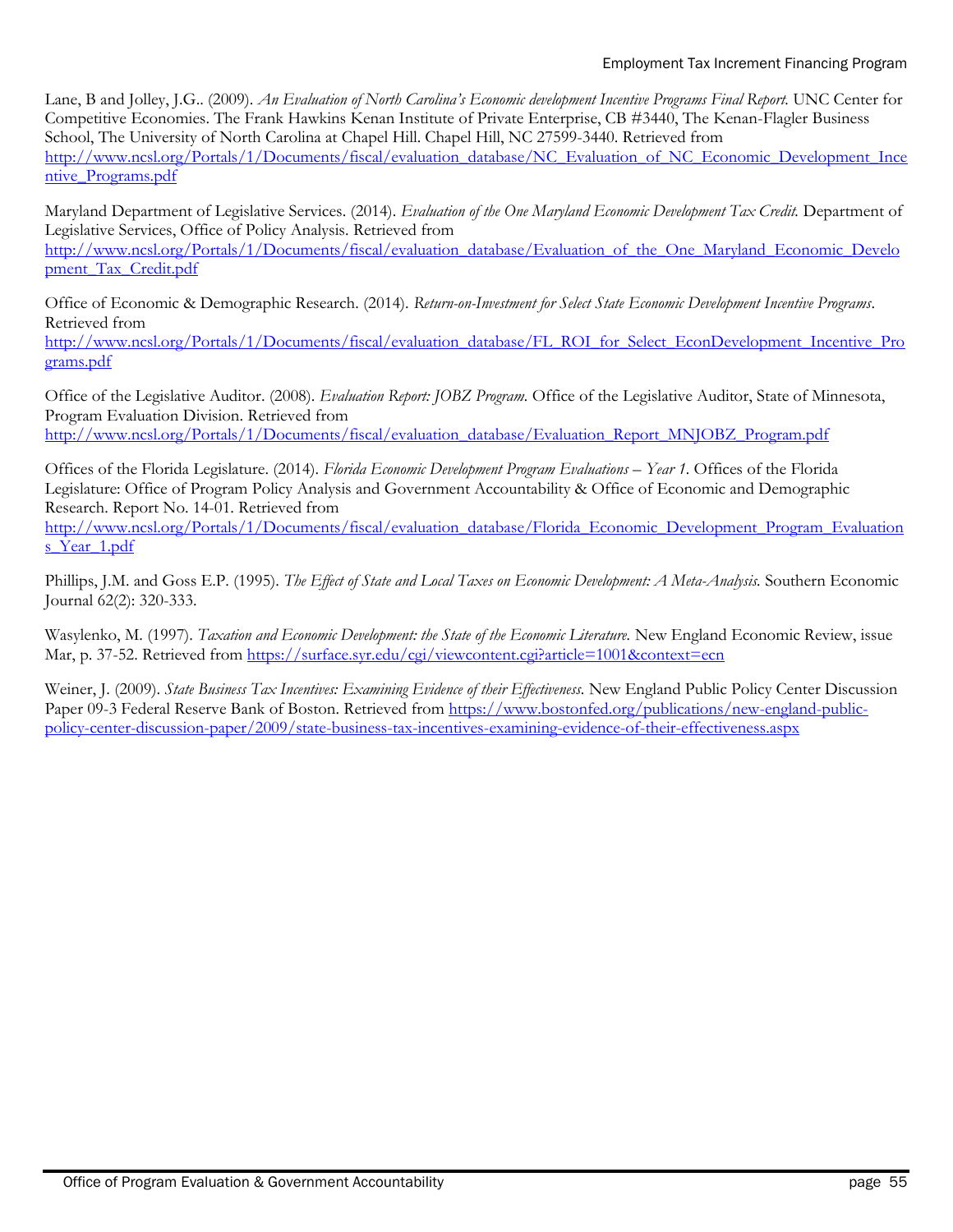### *Appendix C. GOC Approved Evaluation Parameters*

#### **Parameters for OPEGA's Full Evaluation of the Employment Tax Increment Financing (ETIF) Program as approved by the Government Oversight Committee 1-22-16**

| <b>Established Statute(s)</b> |             | <b>Type</b>   | Category            | <b>Est. Revenue Loss</b> |
|-------------------------------|-------------|---------------|---------------------|--------------------------|
| 1996                          | 36 MRSA     | Income        | Business Incentive, | FY16 \$13,289,000 *      |
|                               | Chapter 917 | Reimbursement | Job Creation        | FY17 \$13,949,000 *      |

Source for Estimated Revenue Loss: Maine State Tax Expenditure Report 2016 – 2017, adjusted by OPEGA to remove \$722,000 per year estimated attributable to the Brunswick Naval Air Station and Loring Job Increment Financing Fund programs.

#### **Program Description**

Employment Tax Increment Financing (ETIF) is a program that reimburses approved, for-profit businesses 30- 50% of the Maine state withholding taxes paid on behalf of qualified employees. The reimbursement rate goes up to 80% for Pine Tree Development Zone certified businesses. To qualify for ETIF a business must:

- have plans to hire 5 or more new, full-time employees over a two year period; and
- offer each new employee health and retirement benefits and an annual income higher than the most recent annual per capita personal income in the county where the employee works.

The portion of withholding taxes a business is eligible to be reimbursed for is based on the level of local unemployment. The withholding taxes refunded may only include the standard amount required to be withheld, not any excess withholding.

Only for-profit businesses may receive ETIF reimbursements, and retail businesses are eligible only under very limited circumstances. Businesses in Pine Tree Development Zones (PTDZ) are automatically approved for the ETIF Program as part of their PTDZ application, with a minimum of at least 5 new hires. Once approved, businesses may continue to claim the reimbursement for up to ten years.

The Department of Economic and Community Development (DECD) assists businesses with the ETIF application process and is authorized to approve qualified applicants. Under statute the State Economist is charged with reviewing ETIF applications and providing an advisory opinion to assist in DECD's approval decision. The State Tax Assessor is responsible for calculating the actual reimbursement due to approved businesses and authorizing payment. In addition, under 36 MRSA §6761 the Assessor may audit business recipients of ETIF. This program may not exceed \$20,000,000 annually (adjusted by the % change in CPI from 1996 to the date of calculation).

#### **Evaluation Parameters Subject to Committee Approval**

The following parameters are submitted for GOC approval as required by 3 MRSA §999 subsection 1, paragraph A.

(1) Purposes, Intent or Goals

Intent — To encourage the creation of net new quality jobs in this State, improve and broaden the tax base, and improve the general economy of the State.

Goal — To encourage the creation of net new quality jobs.

(2) Beneficiaries

Primary Intended Beneficiaries — For-profit businesses that create new quality jobs Secondary Intended Beneficiaries — Job-seekers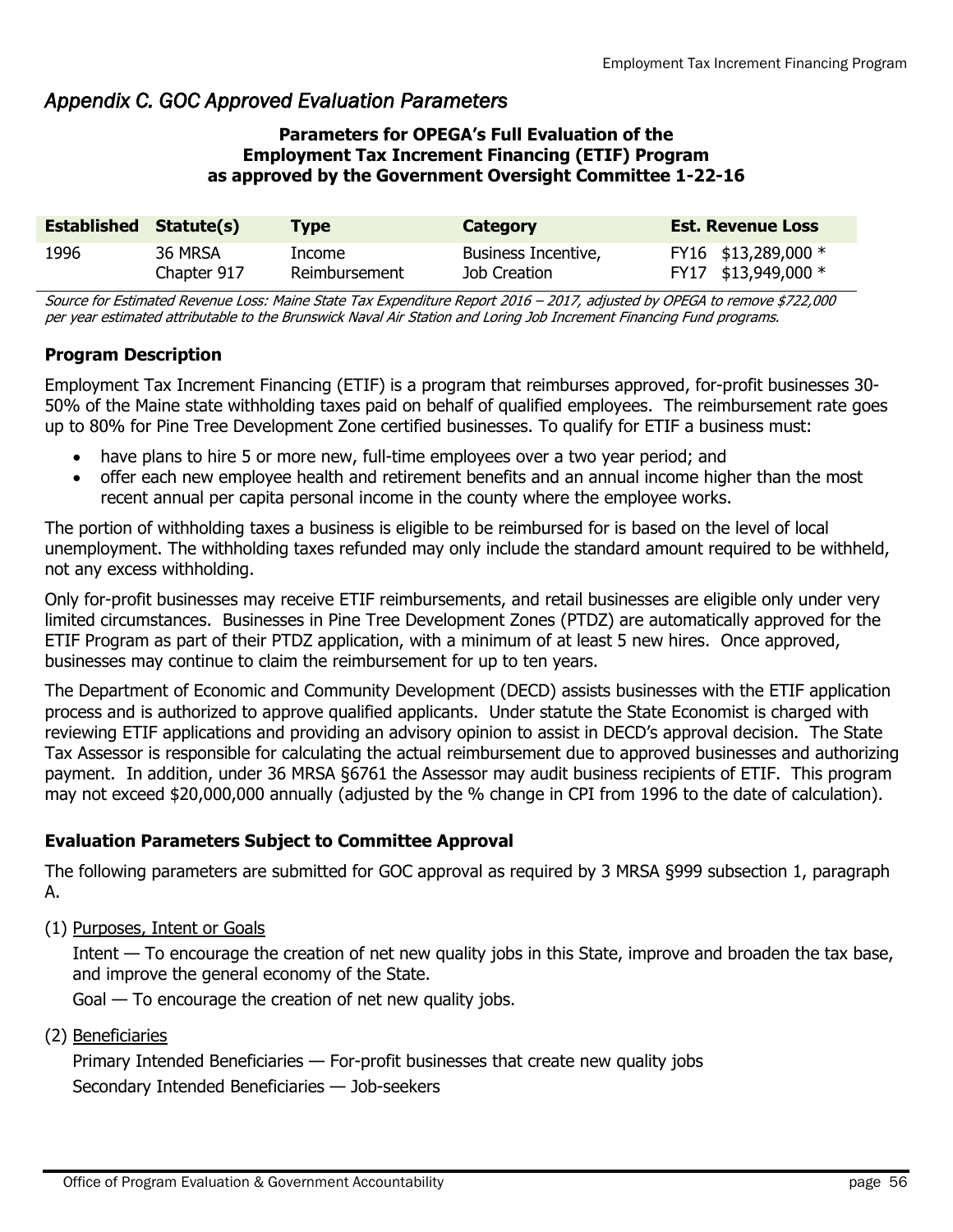#### (3) Evaluation Objectives

Below are the objectives the evaluation proposes to address. The objectives are coded to indicate which of the performance measures in section (4) below could potentially be applicable.

Each objective will be explored to the degree possible based on the level of resources required and the availability of necessary data. Any substantial statutory changes since the program's enactment will be considered in addressing objectives impacted by those changes.

| Objectives Allowed Under 3 MRSA §999 subsection 1 paragraph A |                                                                                                                                                                                                                                                                                           |                                       |
|---------------------------------------------------------------|-------------------------------------------------------------------------------------------------------------------------------------------------------------------------------------------------------------------------------------------------------------------------------------------|---------------------------------------|
|                                                               | (a) The fiscal impact of the tax expenditure, including past and estimated future impacts;                                                                                                                                                                                                | C, D, E<br>Qualitative                |
| (b)                                                           | The extent to which the design of the tax expenditure is effective in accomplishing the<br>tax expenditure's purposes, intent or goals and consistent with best practices;                                                                                                                | Qualitative                           |
| (c)                                                           | The extent to which the tax expenditure is achieving its purposes, intent or goals, taking<br>into consideration the economic context, market conditions and indirect benefits;                                                                                                           | A, F, I, J, L<br>Qualitative          |
| (d)                                                           | The extent to which those actually benefiting from the tax expenditure are the intended<br>beneficiaries;                                                                                                                                                                                 | A, B, L, J<br>Qualitative             |
| (e)                                                           | The extent to which it is likely that the desired behavior might have occurred without the<br>tax expenditure, taking into consideration similar tax expenditures offered by other<br>states;                                                                                             | C, G, M<br>Qualitative                |
| (f)                                                           | The extent to which the State's administration of the tax expenditure, including<br>enforcement efforts, is efficient and effective;                                                                                                                                                      | Qualitative                           |
| (g)                                                           | The extent to which there are other state or federal tax expenditures, direct expenditures<br>or other programs that have similar purposes, intent or goals as the tax expenditure, and<br>the extent to which such similar initiatives are coordinated, complementary or<br>duplicative; | Qualitative                           |
| (h)                                                           | The extent to which the tax expenditure is a cost-effective use resources compared to<br>other options for using the same resources or addressing the same purposes, intent or<br>goals; and                                                                                              | C, D, E, F,<br>H, K, M<br>Qualitative |
| (i)                                                           | Any opportunities to improve the effectiveness of the tax expenditure in meeting its<br>purposes, intent or goals.                                                                                                                                                                        | Qualitative                           |

OPEGA will perform additional work as necessary, and as possible within existing resources, to provide context for OPEGA's assessment of this program in Maine, including review of literature or reports concerning these programs nationally or in other states.

#### (4) Performance Measures

Performance measures are coded to indicate which of the above objectives they could potentially help address. Measures will be calculated to the degree possible based on the level of resources required and the availability of necessary data.

A # Total businesses receiving ETIF reimbursement

|  | Participation rate (% of Maine businesses certified for the program) |  |  |  |  |
|--|----------------------------------------------------------------------|--|--|--|--|
|--|----------------------------------------------------------------------|--|--|--|--|

- C Total \$ value of reimbursements paid to businesses
- D Total direct program cost (direct tax revenue lost plus administrative costs)
- E Net impact on State budget (using economic modeling, as possible and appropriate, to include capture of indirect benefits and costs)
- F Total \$ value of payroll and benefits associated with new quality jobs created by businesses receiving ETIF reimbursement
- G Average tax reimbursement per business, including min & max
- H Leveraging Ratio, for example [\$ of payroll & benefits associated with new jobs]/[Total direct program cost]